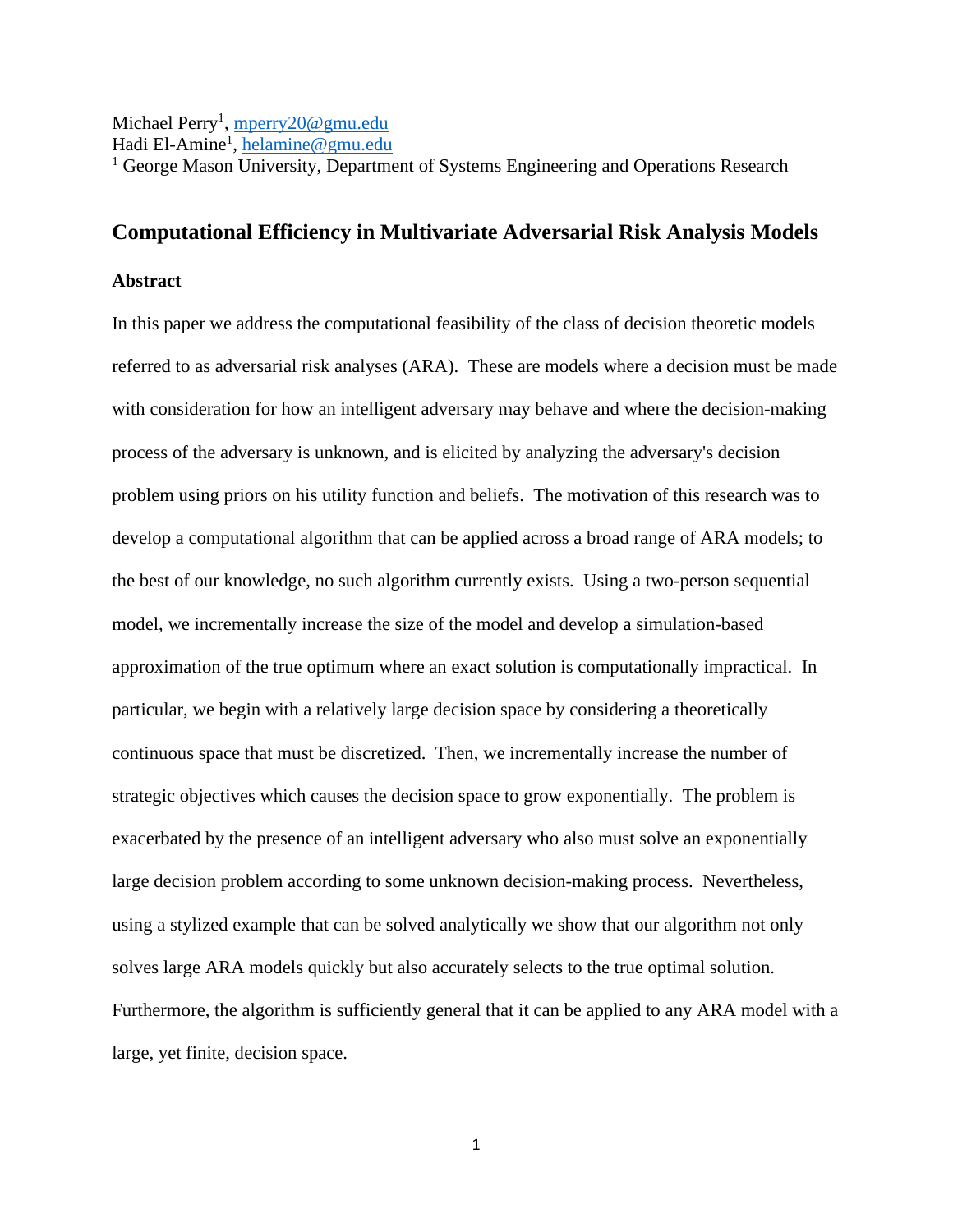*Keywords: adversarial risk analysis, computational budget, intelligent adversary, sequential games*

## **1. Introduction**

Decision making under uncertainty requires the consideration of probable outcomes; at the most rudimentary level a decision maker may assess a prior measure of risk such as  $risk =$  $(probability event occurs) \cdot (dis utility of the event),$  and then make a decision with the intent of either reducing the probability of the event, decreasing disutility given the event occurs, or both. In certain disciplines such as engineering this simple approach may be acceptable. Complications arise, however, when the decisions you make are observed by an intelligent adversary whose actions are dependent on your own; in other words,

 $(probability event occurs) needs to be conditioned on your actions.$ 

While the need to consider the effect of your actions on an adversary's behavior isn't a new idea, in practice the concept is often ignored even at the highest levels of national security (see, e.g. Brown and Cox (2011) and Hanley (2018)). Game theory provides a natural framework for addressing the problem of decision making in the face of an intelligent adversary and has evolved over the years to address the various shortcomings of its original conception, such as the optimistic assumption you know not only how you value various outcomes, but also how your adversary values outcomes. In brief, von Neumann is often cited as the founder of game theory due to his proof of the existence of a minimax solution in two-person zero sum games with perfect information (von Neumann, 1928); subsequent developments were made into solution concepts for more complex problems, the most pertinent in regards to the issue of adversarial uncertainty being the advent of Bayesian games (see Harsanyi (1967-68)). A more recent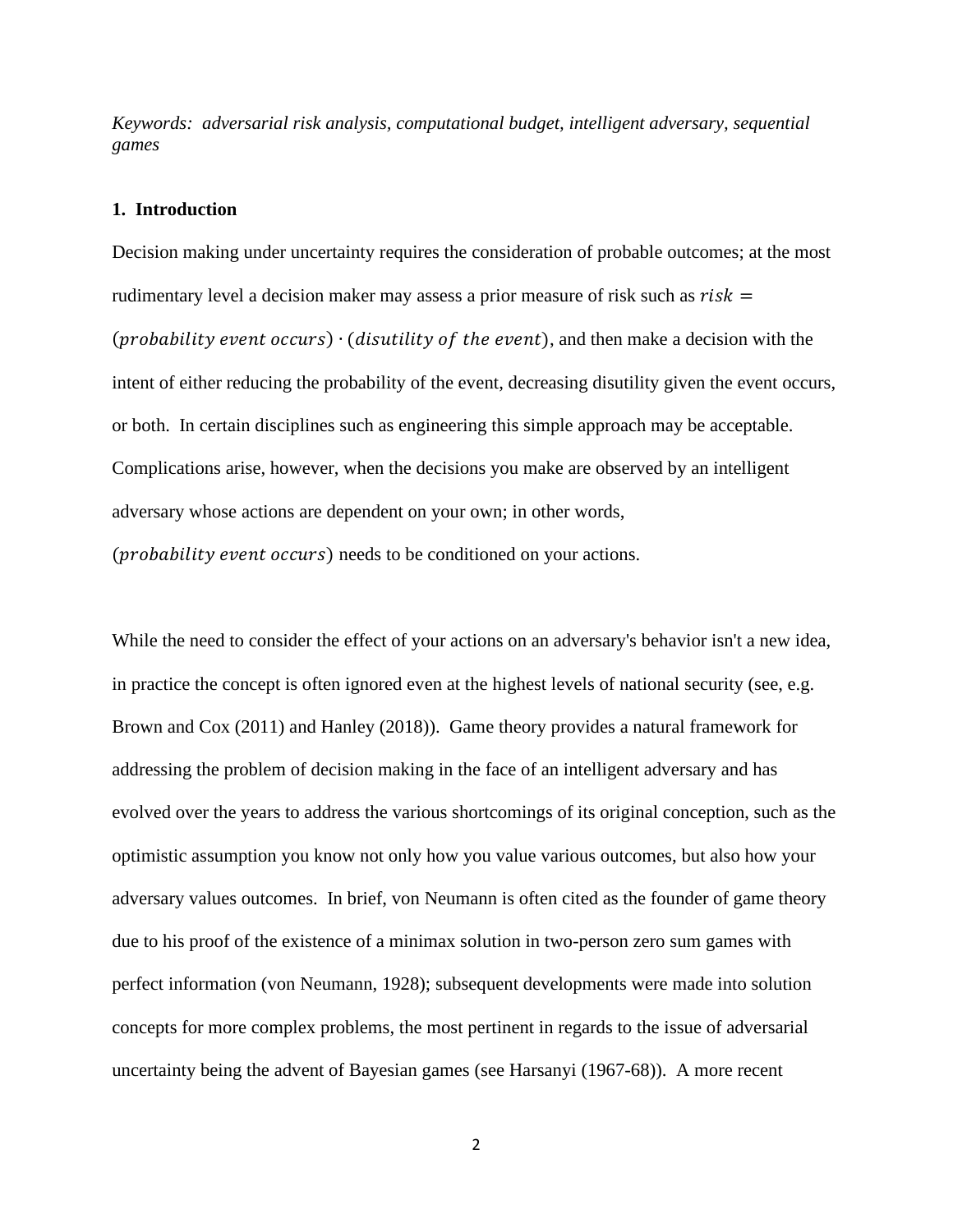development for addressing adversarial uncertainty is a framework that has been termed adversarial risk analysis (ARA). In ARA, decision makers utilize traditional decision theoretic methodologies while treating their adversary's behavior like any other stochastic parameter, except that the distribution for these parameters is elicited through a prior belief on the distribution of the adversary's utility function and beliefs. General discussions on the merits of the decision theoretic approach to games can be found in Kadane and Larkey (1982) and Harsanyi, et al. (1982), as well as in Kadane, et al. (2011) and Banks, et al. (2016). ARA is a young field and the focus of this paper is to explore the computational feasibility of ARA models and develop a general-purpose heuristic algorithm for solving them.

In Section 3, the details of a general ARA model will be given and this model will serve as the basis for this paper. Each a decision maker and an adversary are expected utility maximizers and assumptions will be made about the decision maker's utility function, the adversary's stochastic utility function, and the probability distributions of various events, given courses of action of each the decision maker and adversary. Sensible assumptions will be made but the purpose of this paper is not to accurately estimate these quantities; our purpose is to assess the computational feasibility of ARA models as they grow in size and complexity.

In the majority of the ARA literature small examples are analyzed where decision makers have limited choices, and utility functions and densities are either binary or easily integrable. In general these conditions will not be met: decision makers typically need to make decisions that are multivariate; outcomes are often more nuanced than a simple binary measure of success or failure; and to accurately model the distribution of outcomes and utilities it would be ideal to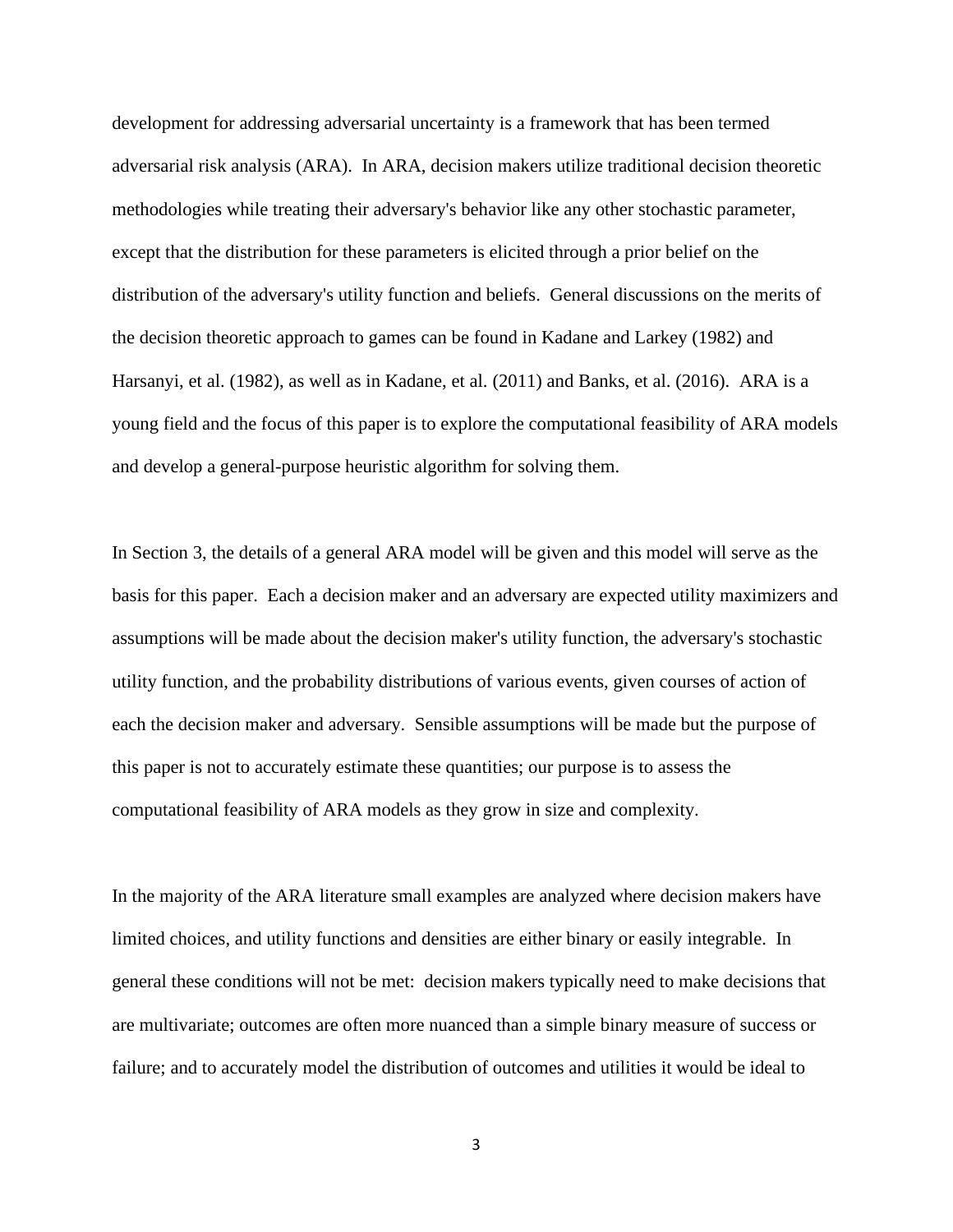have the full spectrum of functions available, regardless of whether they make integration easy. These factors cause exponential growth in the size of the model and to make things more challenging ARA requires the decision maker to assess her adversary's decision-making process, which will also typically be exponentially large. Making ARA models yet more challenging is the fact that the adversary's utility function and beliefs are assumed to be stochastic; this not only means an additional distribution must be integrated over, but there's also typically an elicitation process by which the decision maker assesses her adversary's preferences which involves a computationally expensive Monte Carlo simulation.

In light of these challenges, this paper addresses the problem of solving an ARA model with a continuous decision space where analytical solutions are unavailable, and a sufficiently fine discretization is used to solve for the optimal strategy. To the best of our knowledge no generalpurpose algorithm has been suggested for handling ARA models of this form. Section 3 describes such a model, shows how to solve for the optimal decision in exact form (where we consider solutions based on a sufficiently fine discretization as exact), and gives descriptive formulae for the computational size of the exact model as a function of the dimensionality of the decision space. The problem blows up quickly, so Section 4 describes a simulation-based optimization technique to approximate the model in a feasible amount of time. Section 5 presents results of runtimes for variously sized example problems and assesses the statistical confidence in the accuracy our algorithm's output, and also compares our algorithm to an alternative methodology employed in the literature, where our methodology is seen to outperform. Section 6 provides an overview of future work that will complement the methodologies described in Section 4.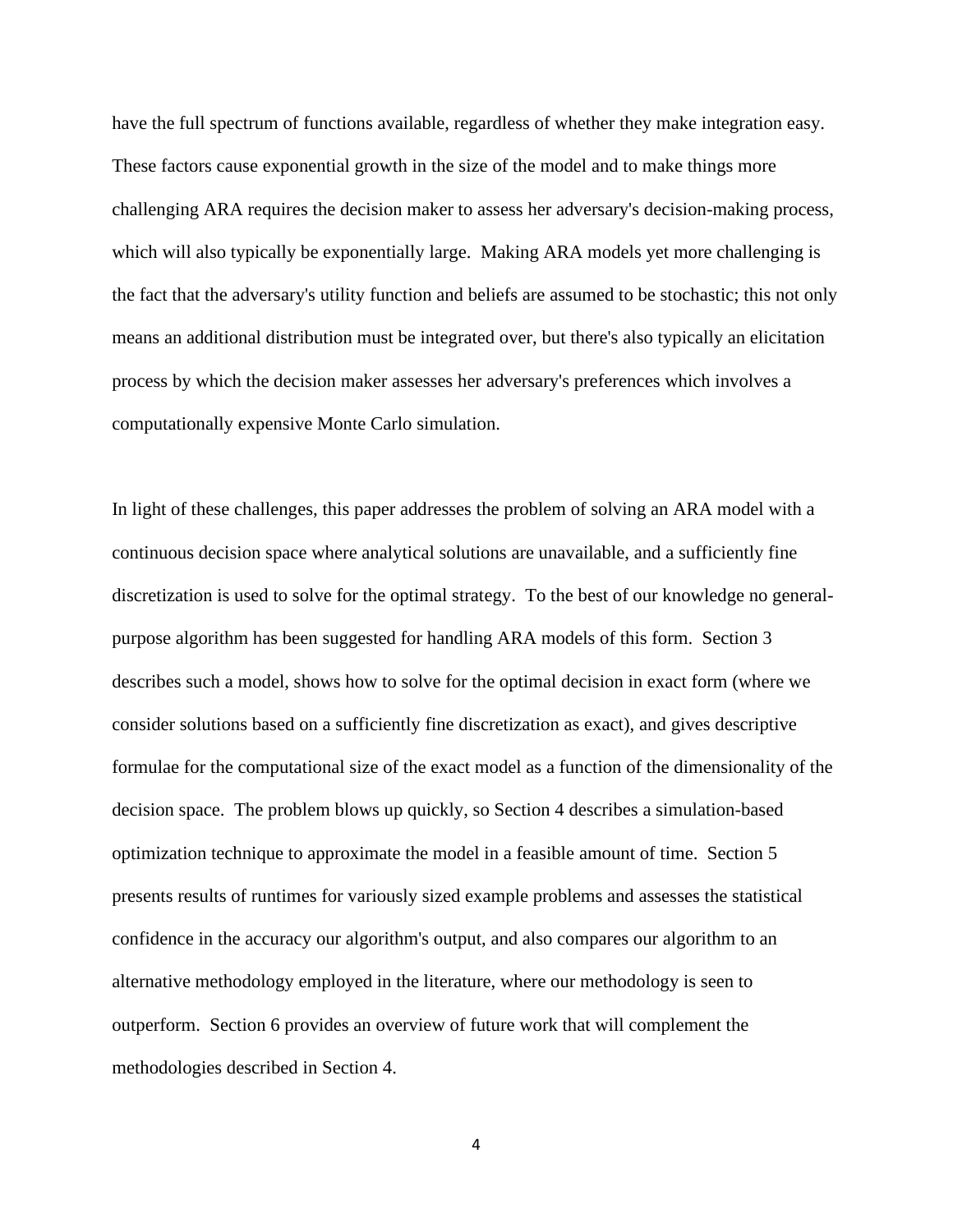## **2. Literature review**

Rios and Rios Insua (2012) lay out mathematical formulations and give numerical examples for three simple versions of ARA that can be thought of as building blocks for larger models: (i) a simultaneous defend-attack model; (ii) a sequential defend-attack-mitigate model; and (iii) a sequential defend-attack model with private defender information. Various ways their methodology can be expanded to model more detailed scenarios are discussed by Banks, et al. (2016) in a comprehensive monograph on ARA. These features include alternative methods to account for level-k thinking (i.e. "he thinks, that I think, that he thinks, that I think …"), multiple adversaries and/or allies, and the expansion of ARA to complex systems that can't be modeled as simple sequences of actions.

In the existing literature on ARA there are a multitude of "toy" examples that have been used to illustrate the above and other concepts while keeping the computational effort low. For example, optimal military convoy routing under the threat of improvised explosive devices (IEDs) was modeled by Wang and Banks (2011). Many researchers have studied the optimal allocation of counterterror resources; see, e.g., Rios and Rios Insua (2012), Sevillano, et al. (2012), and McLay, et al. (2012). Optimal bidding in auctions was studied in Rios Insua, et al. (2009). Looking beyond these toy models, the most extensive example we found in the literature was in Banks, Rios, and Rios Insua (2016) and is based on an actual ARA performed for a client that operates a railway system with multiple stations and is concerned with pickpockets and fare evaders. While the client's decision space is quite large, representing possible security measures, the adversarial decision space is limited (to steal or not to steal), so the problem size remains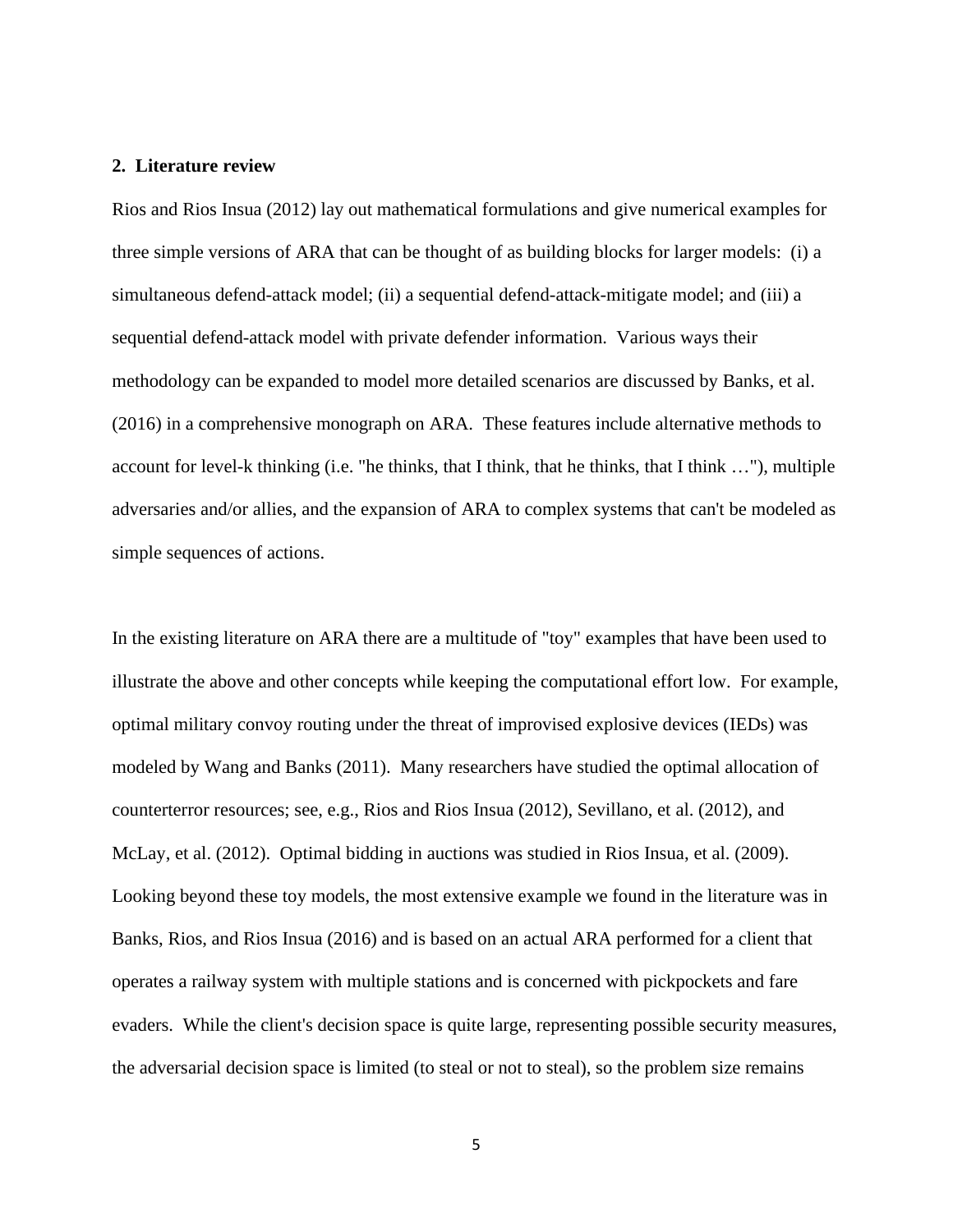relatively small. Nevertheless, an exact solution for the optimal security portfolio was computationally impractical so the analysts employed a greedy algorithm with random restarts to search for local optima; in Section 5 we'll utilize their approach in our example described in Section 3 and show that our methodology outperforms.

As noted in Section 1, ARA is just one approach to analyzing problems of adversarial conflict. Game theorists in general have studied the above listed applications and as the field evolved analyses accounting for uncertainty in the behavior of other players has become the norm, not the exception. Allocating resources against terrorism and other criminal activities has been studied in Wang and Bier (2011), Nikoofal and Zhuang (2012), and Liang and Xiao (2013), to name a few. Protection from IEDs was studied using traditional game theory by Lin and Dayton (2011). Game theory is ripe with other applications that have not yet been analyzed from an ARA perspective and make for promising future ARA studies; these include models of conventional warfare (e.g. Kovenock and Roberson (2012)), negotiations among political actors to include fringe figures such as moderate terrorists (e.g. Bueno de Mesquita (2005), Lapan and Sandler (1988), Bueno de Mesquita (1997)), and coordination games among willing participants in revolutionary activities (e.g. Kiss, et al. (2017), Chwe (2000), Edmond (2013)). While the above applications would be interesting to analyze using ARA, meaningful conclusions can only be drawn if methodologies for solving reasonably sized problems quickly are developed; literature on computational feasibility is where we direct our attention now.

In their book, Banks, et al. (2016) acknowledge computational feasibility will likely be an issue as ARA is developed in greater detail, but that the problem is similar to that faced by other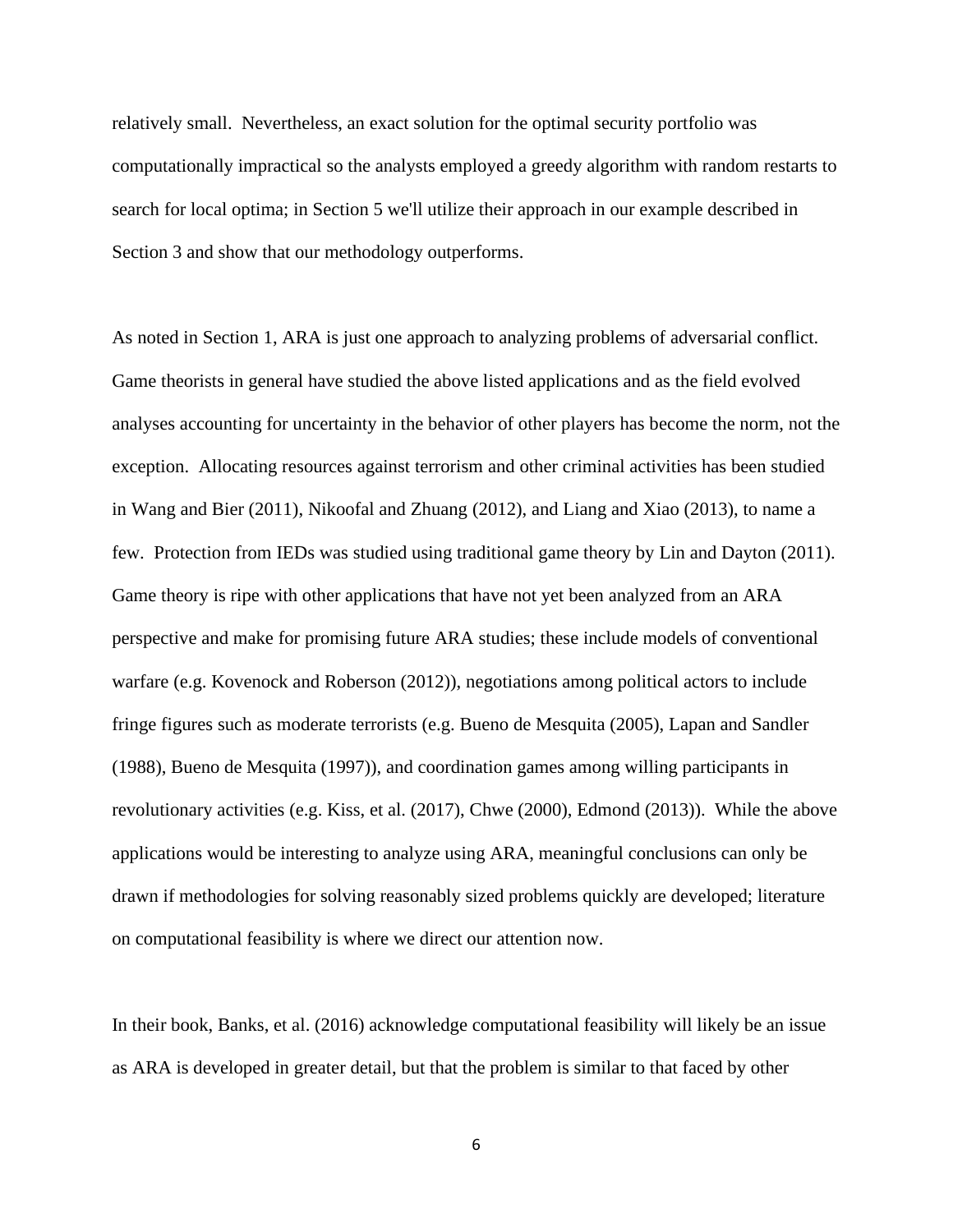decision theory problems. An example of solving game theory problems with many decision makers and complex sequences of decision can be found in Koller and Milch (2003), where the notion of strategic dominance is used to decompose a problem into several smaller problems that can be solved in sequence. Even in the smaller subproblems the decision space can become exponentially large for the reasons discussed in Section 1. If the decision space is a continuous random variable it may be possible to derive analytic solutions to ARA and game theory models, as was done in Zhuang and Bier (2007). However, such results usually rely on closed form expressions for the derivatives of the players' expected utility, which in general will not be possible. We make the assumption in this paper the decision space must be discretized and thus consists of a large yet finite set of possible decisions, each of which is subject to an uncertain outcome due to uncertainty about how an adversary will behave. Statistical selection methods that attempt to select the best among many alternatives have been used extensively in nonadversarial decision problems with uncertainty, and generally seek to optimize a measure of confidence the selected alternative is indeed the true optimum. These methods are often grouped by their overarching methodology; popular methodologies include optimal computational budget allocation (OCBA), the expected value of information (e.g. Chick, et al. (2010)), and sequential elimination methods (e.g., Fan, et al. (2016)). The OCBA methodology first developed by Chen, et al. (2000) will be used as the overarching framework in this paper. OCBA has been further developed since its initial conception to account for nuanced, problem-specific applications, and the state-of-the-art methods of OCBA as well as evidence of its sustained superior performance can be found in the textbook by Chen and Lee (2011), and a recent paper by Peng, et al. (2016).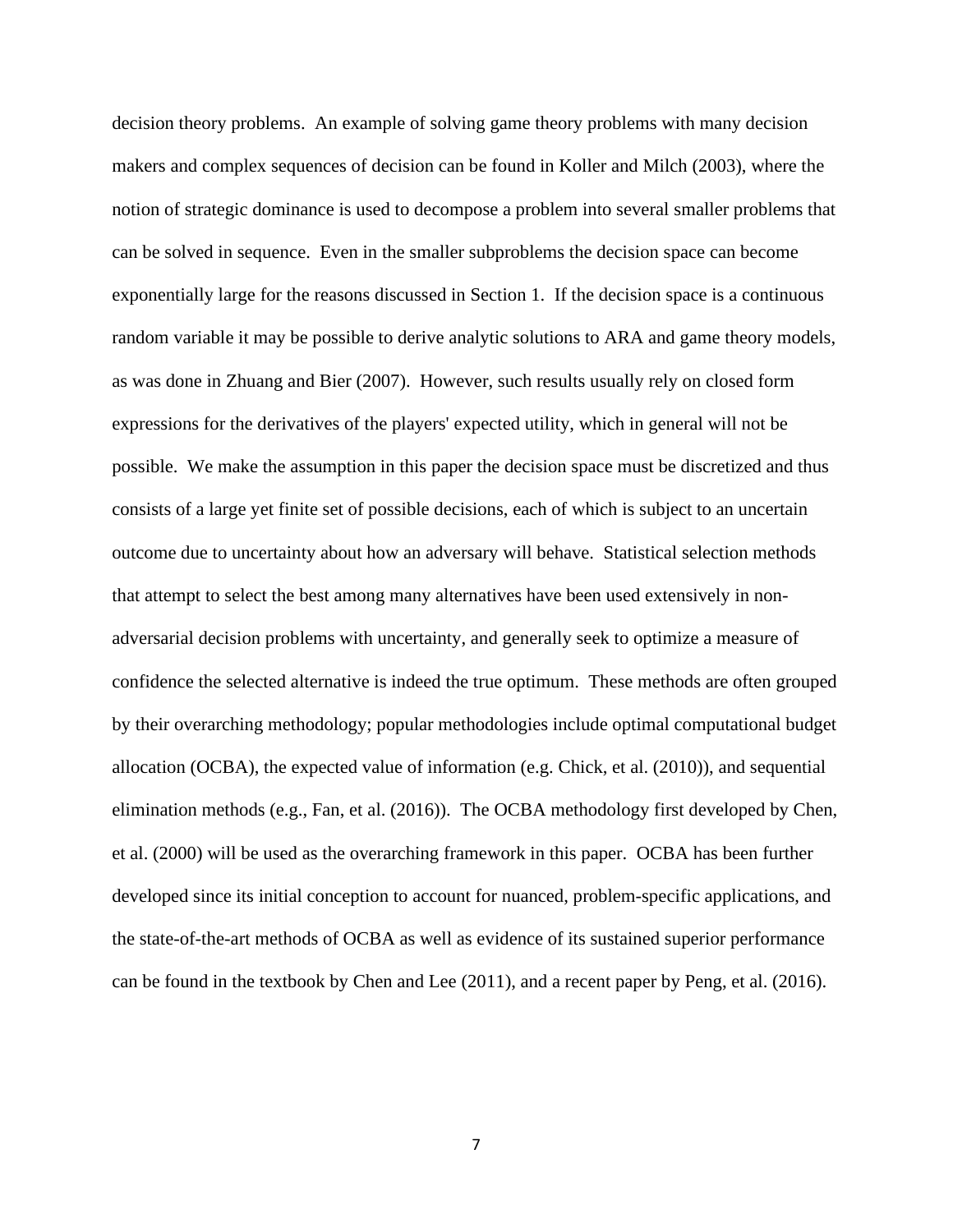While powerful, OCBA still requires a preliminary assessment of *all* possible decisions, and thus also may become impractical. Methods combining partitioned based search to identify promising regions of the decision space, and OCBA within the most promising regions, have been explored by, e.g., Chen, et al. (2014) and Xu, et al. (2016). Another method that can be used to identify promising regions of a decision space is that of Bielza, et al. (1999), who define an artificial probability distribution for expected utility using the cross section of decision and state variables, which is calibrated via Markov Chain Monte Carlo methods. Determining the marginal distribution in terms of only the decision variables then indicates where in the decision space the optimal decision lies.

## **3. Model formulation**

#### *3.i. The model*

For our analysis we'll use a two-player sequential game between a decision maker (referred to as "she" throughout this paper) and her adversary ("he"), where the adversary acts second. As in all ARA models we take the perspective of the decision maker and thus her beliefs and utility function are known to us. In this model, the decision maker implements a strategy, the adversary fully observes it, and then implements his response strategy. Sequential models that continue for multiple moves are obvious extensions of this. Simultaneous models can also be considered an extension, as simultaneous games are often solved using the concept of level-k thinking: a level-1 thinker responds to the expected actions of an actor who doesn't consider his adversary's actions, a level-2 thinker responds to the expected actions of a level-1 thinker, and so on. Players in a simultaneous game are therefore basing their decisions on the expected actions of their adversary, which is mathematically identical to the first mover's problem in a sequential game.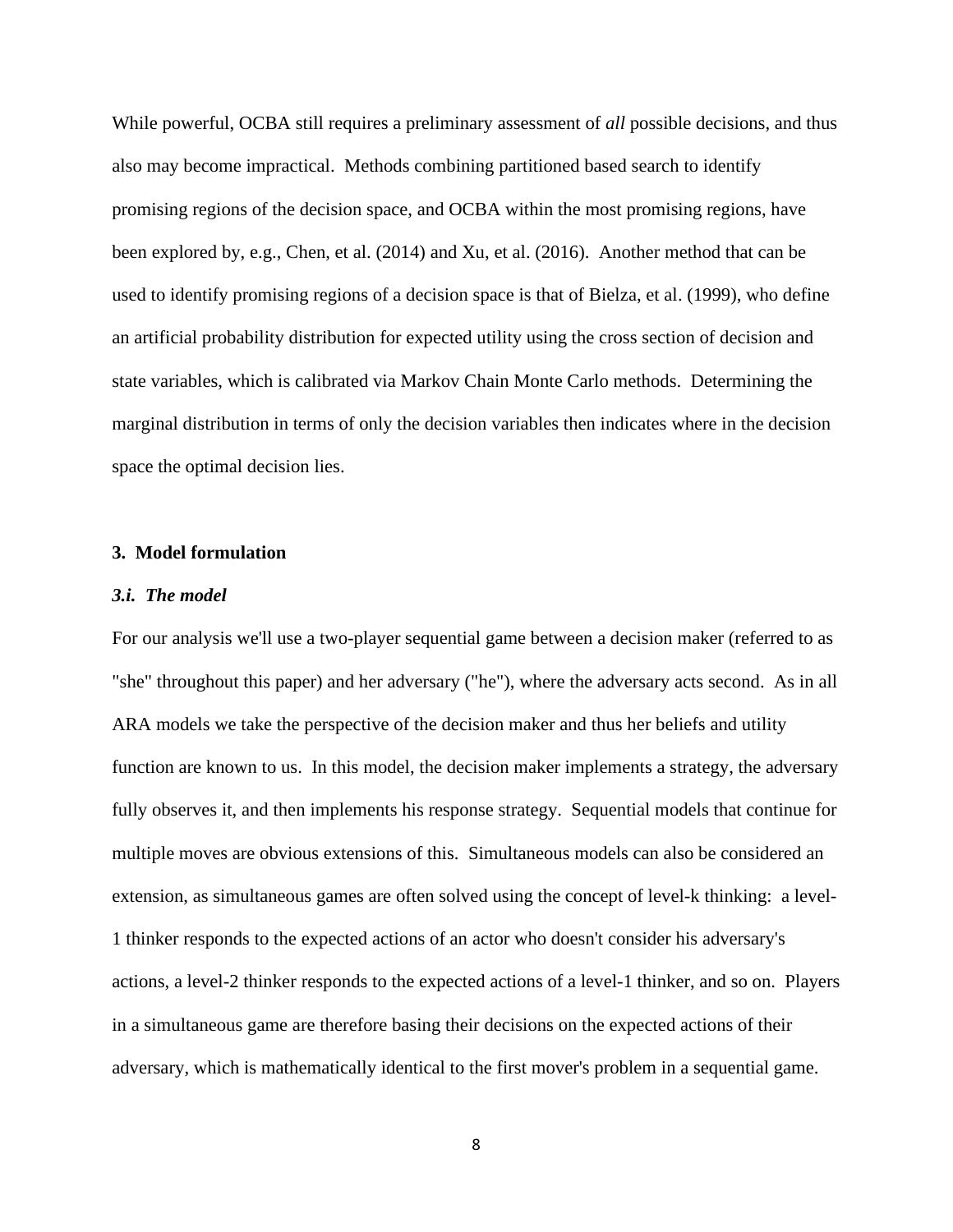We consider the situation where the decision maker and adversary are competing over  $n$  distinct targets, which could represent anything from tactical-level concerns, such as securing a command center from attack, to high-level strategic concerns, such as some measure of economic control over a region. A strategy of the decision maker is denoted as an  $n$ -dimensional vector,  $d$ , where each element of  $d$  represents a particular target towards which she may allocate resources. Similarly, an adversarial strategy  $a$  is an  $n$ -dimensional vector stating how much resources the adversary invests towards each target. For each target there will be a stochastic level of success achieved, with 1 representing the adversary's most favorable outcome and 0 the decision maker's. Denote these levels of success as  $S \in \mathbb{R}^n$ . Given these definitions we're now ready to describe the ARA model.





Figures 1.a and 1.b represents the decisions faced by each the decision maker and adversary, respectively. Circles represent chance nodes where he or she must calculate expected utility given the decisions made up to that point, and squares represent decision nodes. As seen in figure 1.a, the defender can solve her problem of maximizing utility as follows: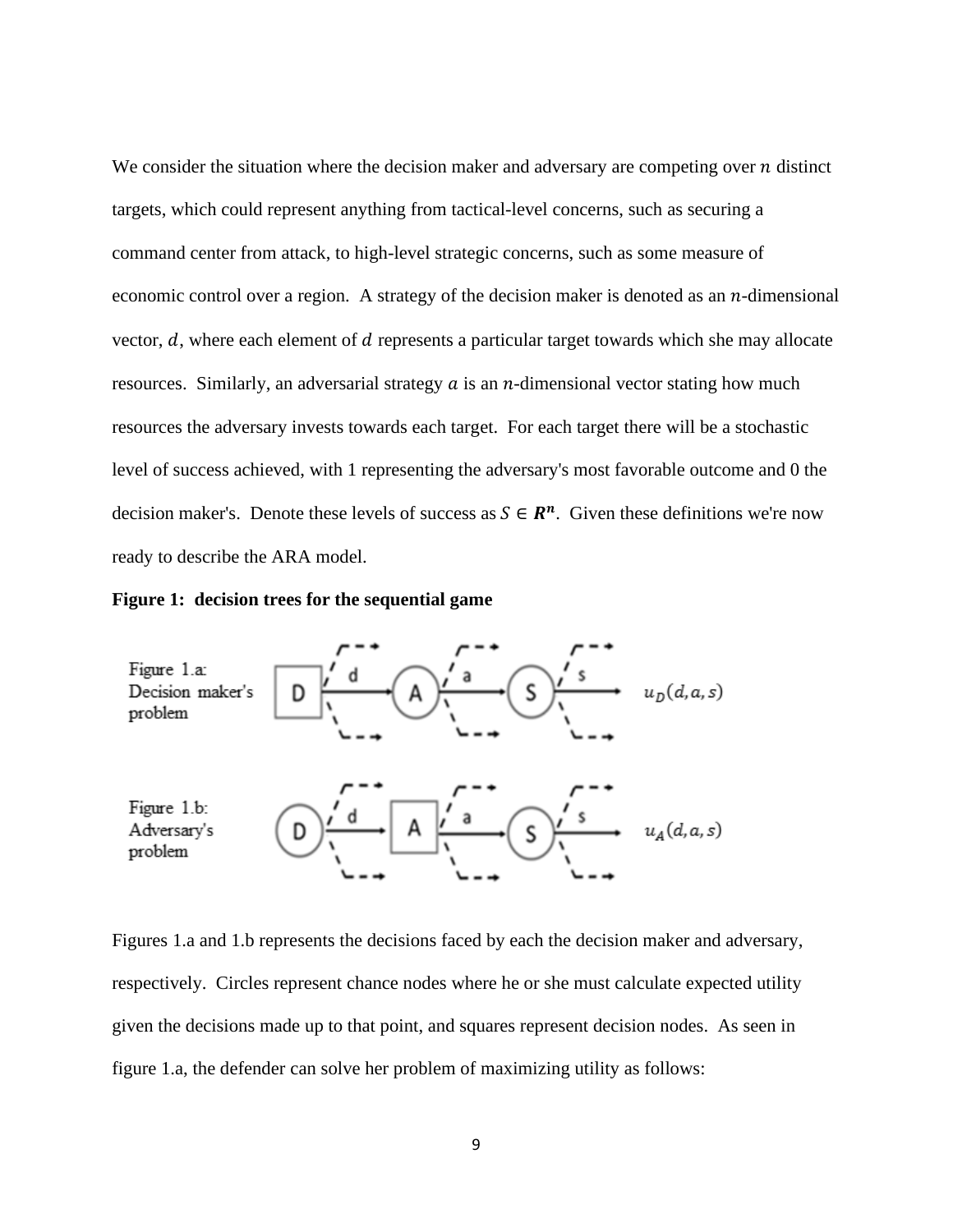**D1.** For each  $(d, a)$ , find the decision maker's expected utility at chance node S:  $\psi_D(d, a) = \int_S u_D(d, a, s) \cdot p_D(s|d, a) ds$ , where  $u_D$  is the decision maker's utility function and  $p_D(s|d, a)$  is her belief about the density of S, given d and a.

## **D2. For each , find the decision maker's expected utility at chance node :**

 $\psi_D(d) = \int_A \psi_D(d, a) \cdot p_D(a|d) da$ , where A is a random variable representing the adversary's strategy given d, and  $p_D(a|d)$  is the decision maker's belief about its density.

## **D3. Maximize expected utility at decision node :**

 $d^*$  = argmax  $a ∈ F_D$  $\psi_D(d)$ , where  $F_D$  is the set of all feasible strategies.

Recall the fundamental principle of ARA that differentiates it from standard game theory: the adversary's utility function and beliefs are uncertain and are elicited using the decision maker's beliefs about her adversary. While the adversary's utility function and density of  $S$  are not explicitly present in steps D1 through D3, they materialize implicitly through the decision maker's ability to assess the distribution of a,  $p<sub>D</sub>(a|d)$ , in step D2. Without perfect knowledge of these quantities she's uncertain how her adversary will behave and hence  $p_D(a|d)$  is unknown. To overcome this challenge she must make an assumption on the functional form of the attacker's utility function,  $U_A(d, a, s, r_u)$ , and density of S,  $P_A(s|d, a, r_p)$ , where  $r_u$  and  $r_p$  are (possibly multidimensional) realizations of a random variable  $R = [R_u \ R_p]$  governing the specific forms of  $U_A$  and  $P_A$ . Also note we've used capital letters to emphasize these are stochastic functions on account of uncertainty in *; this convention will be used throughout the* paper. Making an assumption on the distribution of *, the decision maker can now infer a* distribution on her adversary's behavior,  $P_D(a|d)$ , by analyzing the problem from his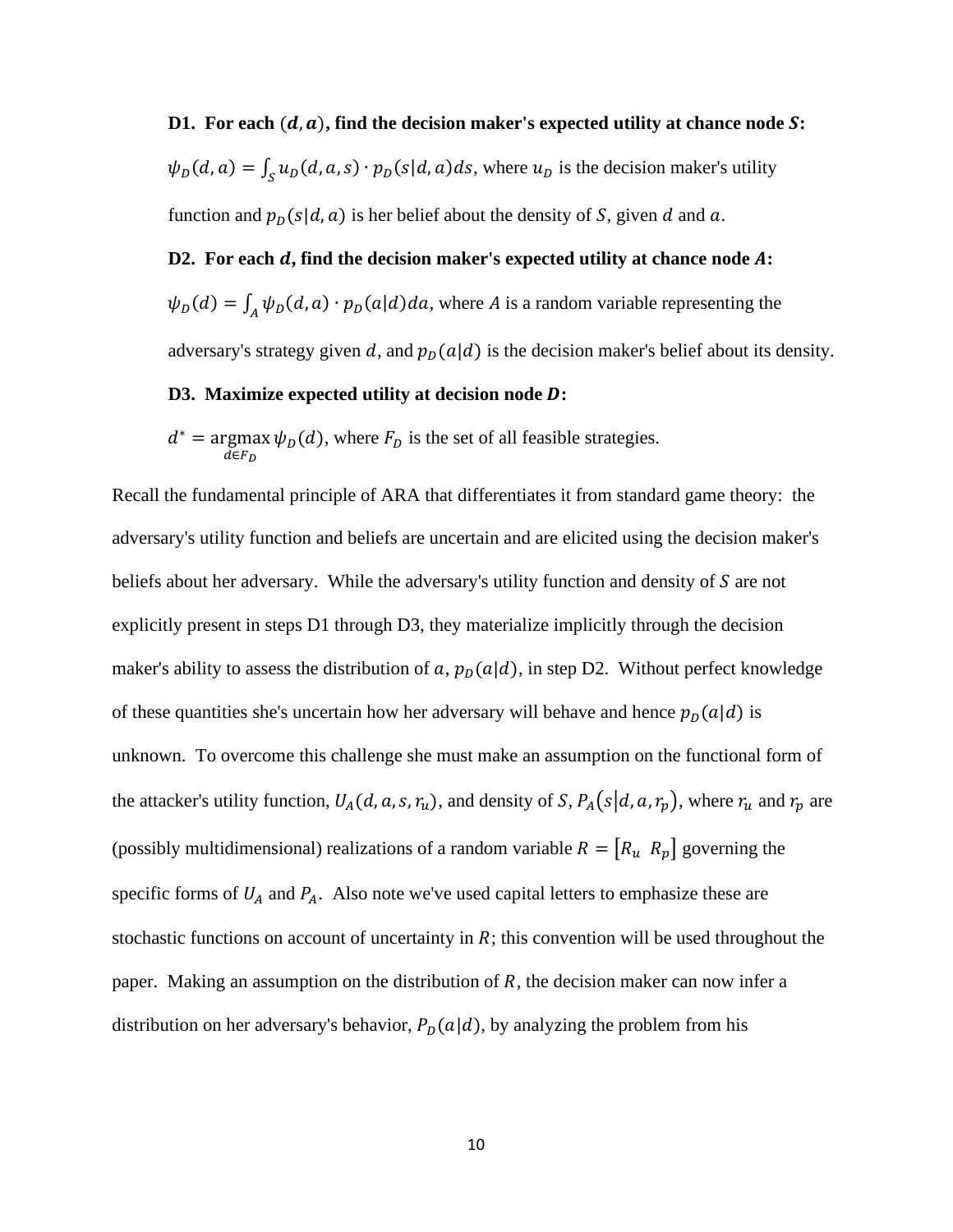perspective. For each possible value of  $d$ , we trace figure 1.b backwards from node S to A in the following manner:

#### **A1. Randomly sample a value of R:**

Using the assumed distribution of  $R$ , the decision maker can randomly sample a single

value. Denote this as  $r^i = [r_u^i \ r_p^i]$ .

A2. For a given *d*, for each *a* find the adversary's expected utility at chance node *S*:  $\Psi_{A}^{i}(d,a) = \int_{S} U_{A}(d,a,s,r_{u}^{i}) \cdot P_{A}(s|d,a,r_{p}^{i}) d s$ 

## **A3. Generate a sample of the optimal adversarial strategy at node A, given :**  $\mu(d) = \argmax$  $a ∈ F_A$  $\Psi^l_A(d, a)$ , where  $F_A$  is the set of all feasible adversarial strategies.

## A4. Infer the density  $p_D(a|d)$ :

Repeating steps A1 - A3  $N_R$  times generates equally likely samples,  $a^1(d)$ ,  $a^2(d)$ , ...,  $a^{N_R}(d)$ , for the optimal adversarial strategy, given d. These samples serve as an estimate the decision maker can use for the density of the adversary's actions, denoted  $P_D(a|d)$ .

Repeating this process for all d gives inferred densities that can be used in place of  $p_D(a|d)$  in step D2, and so the decision maker can now solve her utility maximization problem.

#### *3.ii. Size of the model*

Analyzing the above model reveals three factors that affect its computational size: the number of feasible strategies, the number of samples of  $R$  drawn in step A4, and the precision with which you'll estimate integrals over S, under the assumption the functional forms of  $u_D$ ,  $U_A$ ,  $p_D(s)$ ,  $P_A(s)$ , and  $P_D(a)$  don't offer an analytical solution. The appropriate number of samples to draw from  $R$  will depend on its dimensionality, so we'll assume it contains  $n$  elements of uncertainty;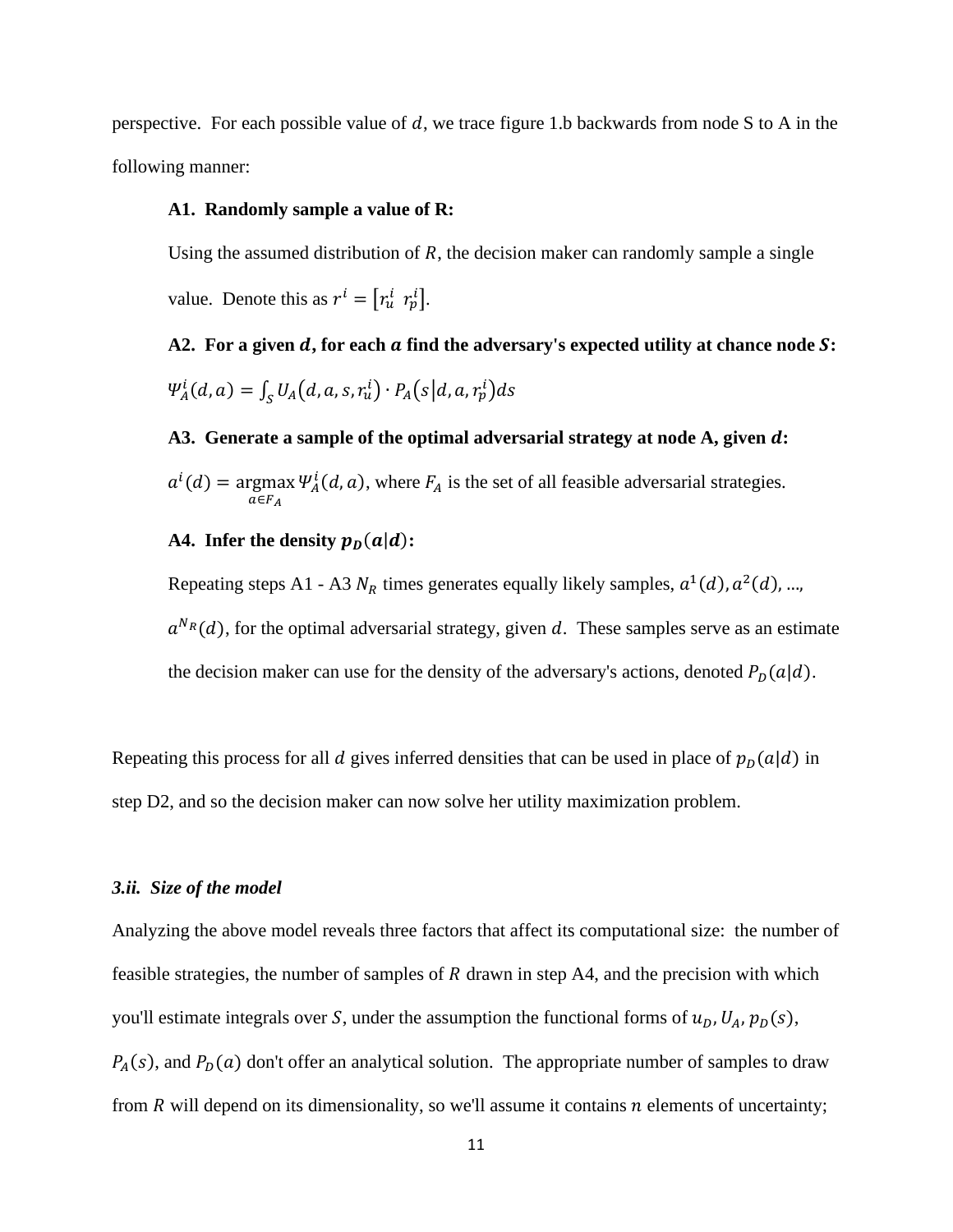recall that  $n$  is the number of targets being competed over. Denote the number of samples to be drawn in A4 as  $N_R$ , and denote the number of intervals to use when discretizing the integrals over each element of S as  $N_S$ . We will fix the values  $N_R = 10^n$  and  $N_S = 10$  and proceed to analyze the size of the problem as the number of feasible strategies increases, as this is likely to be the most pertinent parameter to a strategic planner using an ARA model.

The number of feasible strategies will be influenced by two factors: *(1)* the dimensionality of d and  $\alpha$  (i.e.  $n$ ); and, under the assumption the decision space is in reality continuous but must be discretized for computation,  $(2)$  the discretization used for  $d$  and  $a$ . We will assume it's sufficient for each element of d and a to take on values in the set  $\{0, .1, .2, ..., .9, 1\}$ . The only parameter influencing problem size not yet fixed is  $n$ , and analyzing the computational feasibility as  $n$  increases will make up the remainder of this paper.

As a preliminary analysis note that as n increases from 2, to 3, 4, 5, the number of feasible strategies for the decision maker,  $|F_D| = \binom{9}{n}$  $\binom{1}{-1}$ , increases from 11, to 66, to 286, to 1,001. An identical result obviously holds for  $|F_A|$ . It can also be shown that the number of integrals over S that must be performed to solve the ARA model is:

number of integrals = 
$$
|F_D| \cdot |F_A| \cdot (1 + N_R)
$$

Now, considering that integrating over S is an  $n$ -fold integral we're estimating numerically using  $N<sub>S</sub>$  intervals per element of S, the actual number of computations required to solve the ARA model is:

number of computations = 
$$
|F_D| \cdot |F_A| \cdot (1 + N_R) \cdot N_S^n
$$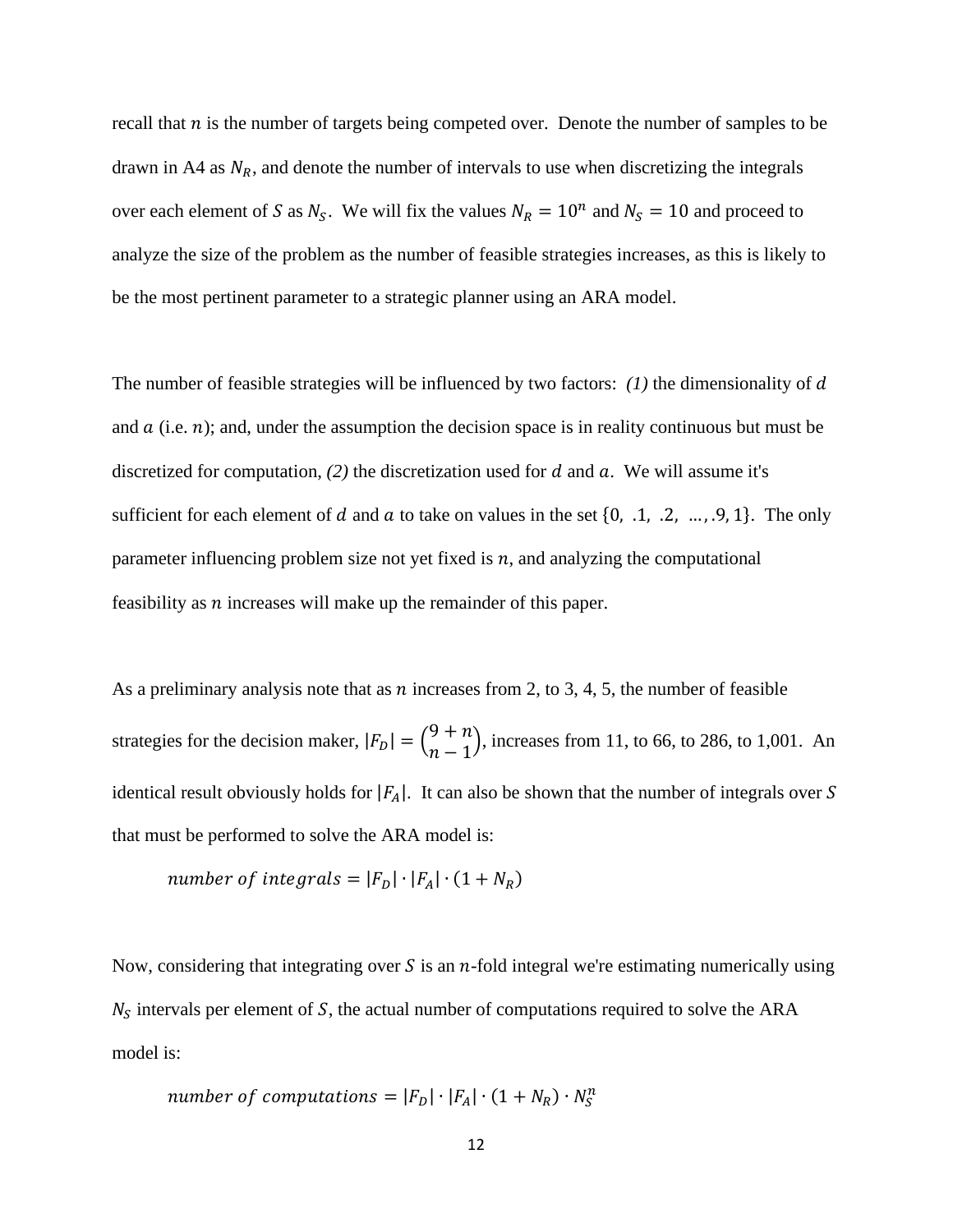In this paper we'll examine 4 cases for the values of  $n: n \in \{2,3,4,5\}$ . The growth in the number of computations in *n* is enormous, increasing from over 1 million when  $n = 2$ , to over 4 billion when  $n = 3$ , 8 trillion when  $n = 4$ , and finally 10 quadrillion when  $n = 5$ . When none of the requisite integrals have analytical solutions the model becomes computationally intractable in its exact form when  $n = 3$ , so as discussed in Sections 4 and 5 approximation techniques must be used to solve larger problems. Section 4 discusses the methods actually employed by us and take the approach of analyzing the whole decision space in a computationally efficient way. Section 6, where future work is discussed, addresses approaches for finding promising regions of the decision space; if identifying these regions can compress the decision space of extremely large problems, then the methods of Section 4 can be used to thoroughly assess these relatively small spaces.

## **4. Methodology**

The simulation-based methodology that will be used for solving the ARA model of Section 3 is based on OCBA, which is a statistical selection technique that's been employed in a variety of contexts to find good solutions quickly. We'll compare both the solve times of our statistical selection method to those of the exact model, as well as our method's ability to converge to the true optimum. To facilitate the latter we'll select utility functions,  $u_D(d, a, s)$  and  $U_A(d, a, s, r_u)$ , and the distributions  $p_D(s|d, a)$  and  $P_A(s|d, a, r_p)$  so the integrals in steps D1 and A2 give analytical solutions for  $\psi_D(d, a)$  and  $\Psi_A(d, a)$  and the optimization over the adversary's behavior in A3 can be solved efficiently using standard algorithms, and thus the model can be solved in exact form in a reasonable amount of time. Because in practice we're interested in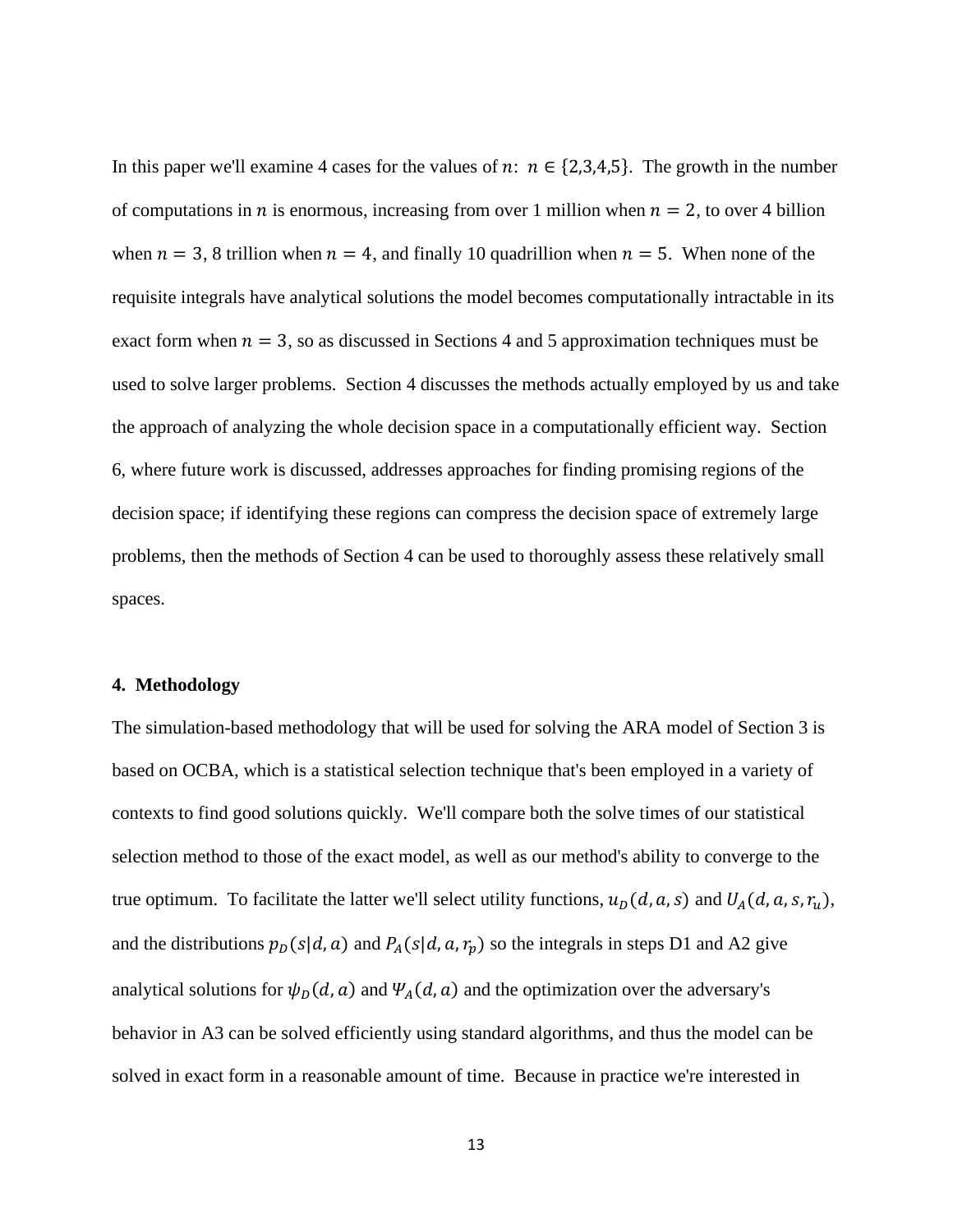solving problems without analytical solutions for  $\psi_D(d, a)$  and  $\Psi_A(d, a)$ , and where the optimization for the adversary's behavior is hard, we'll also attempt to solve the model in exact form by discretizing these integrals and then solving the optimization model in A3 via full enumeration for the purpose of assessing the computational advantages of statistical selection.

Before discussing the details of how we employ OCBA we present a narrative example for the ARA model to be solved, as well as the functional forms of its utility and density functions.

#### *4.i. A modified Colonel Blotto game*

Colonel Blotto games are a class of widely studied game theory models where one military commander, Colonel Blotto, must allocate her forces to  $n$  distinct battlefields, knowing that her adversary, Colonel Klink, is simultaneously making the same decision. The objective is to win control of the most battlefields where each field is won based on some (possibly stochastic) function of the amount of forces deployed. We modify this example to assume there's an ongoing military conflict in which Colonel Blotto is considering intervening. If she intervenes to aid her allies, she knows with certainty that Colonel Klink will respond by intervening in aid of the other side, but she's uncertain as to which battlefields he values most and hence how he'll respond. We assume Blotto's only uncertainty about Klink is in his utility function, and that Blotto and Klink share a common density over the outcome on a battlefield,  $p(s|d, a)$  =  $p_D(s|d, a) = p_A(s|d, a)$ . Note also we've modified the game to be a sequential model: Colonel Klink only acts after observing Colonel Blotto's decision.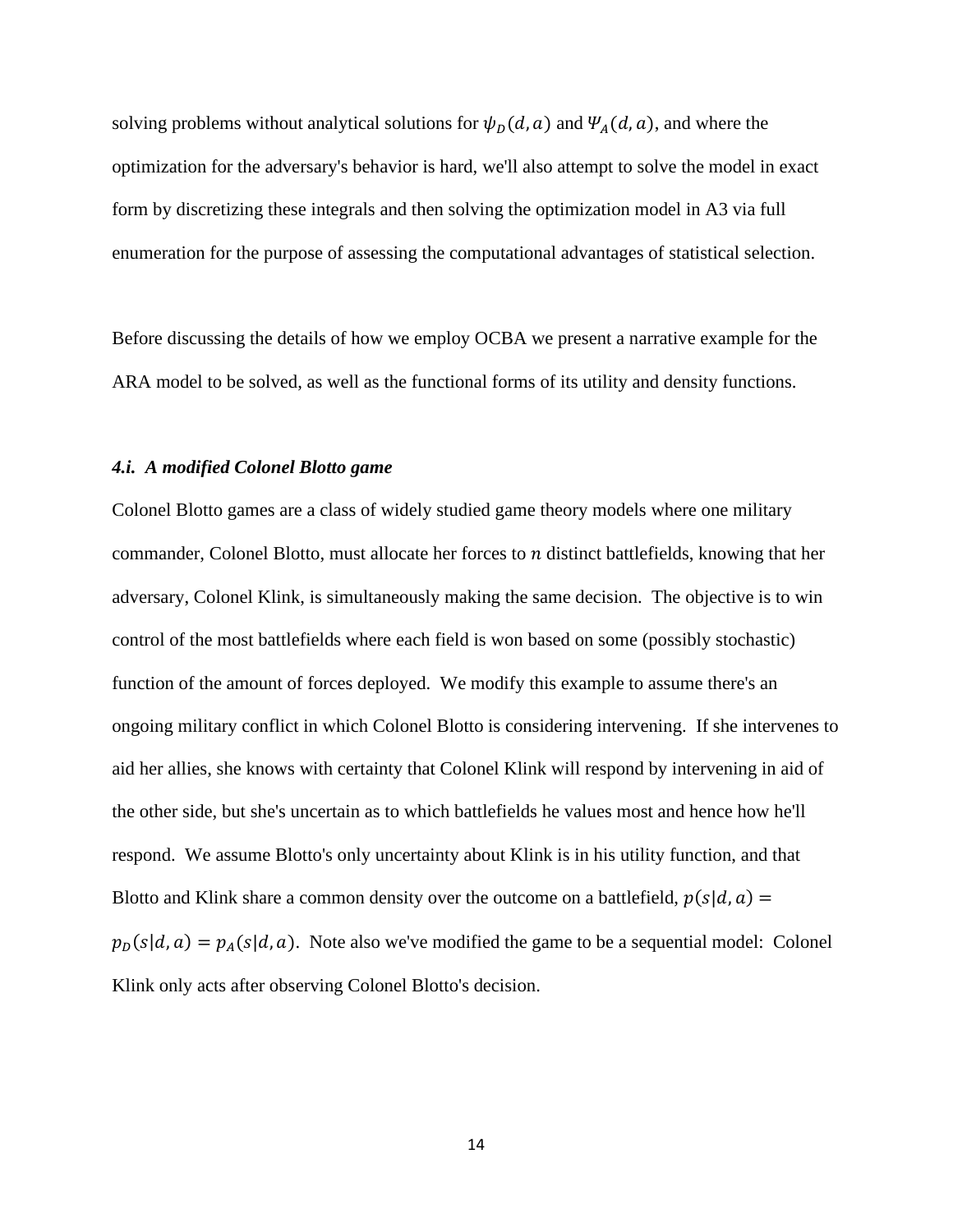In this context, Colonel Blotto is our decision maker and Colonel Klink the adversary. The decision vectors  $d$  and  $a$  now represent what percentage of forces each Blotto and Klink deploy to each of the  $n$  zones, and  $S$  is a random vector representing the degree of success in each zone  $(S_i \in [0,1],$  where  $S_i = 1$  is the best possible outcome for Colonel Klink).

#### *4.ii. Utility and density functions*

We assume the levels of success on each battlefield follow independent uniform distributions over intervals of length 0.1,  $S_i \sim Uni(h_i, h_i + .1)$ , where  $h_i \in [0, .9]$  depends on the  $i^{th}$  elements of *d* and *a*. In particular,  $h_i(d_i, a_i) = -\frac{2}{4.6} \left( \log(c_{A,i}a_i + 1) - \log(c_{D,i}d_i + 1) \right) + C_{H,i}$ , where  $c_{A,i}, c_{D,i}$ , and  $C_{H,i}$  are measures of how difficult it is to attack target *i*. Blotto's and Klink's utility functions are:

$$
u_D(s) = \frac{\sum_{i=1}^n v_i \left(e^{-4.6\left(s_i - C_{H,i} - 0.05\right)} - 1\right)}{n},
$$
  

$$
U_A(s, r) = \frac{\sum_{i=1}^n r_i \left(1 - e^{-4.6\left(s_i - C_{H,i} - 0.05\right)}\right)}{n},
$$

where  $v_i$  is the known value Blotto places on battlefield *i*, and  $r_i$  is the uncertain value Klink places on battlefield  $i$ .

The proof that these specifications result in analytic solutions for  $\psi_D(d, a)$  and  $\Psi_A(d, a)$  is in Appendix A1, and the formulation for  $a^i(d) = \text{argmax}$  $a∈F_A$  $\Psi^l_A(d, a)$  as a simple quadratic integer program is in Appendix A2. The intuitive appeal of these specifications is that  $h_i$  is increasing in  $a_i$  and decreasing in  $d_i$ , and determines a relatively tight bound of length 0.1 on the possible outcomes of each  $S_i$  based on how much effort each Blotto and Klink apply to field i. The rate of change of  $S_i$  with respect to  $a_i$  and  $d_i$  is driven by the (fixed) parameters  $c_{A,i}$  and  $c_{D,i}$ . If each Blotto and Klink invest zero resources on zone *i*, then  $h_i = C_{H,i}$ . In the example we analyze in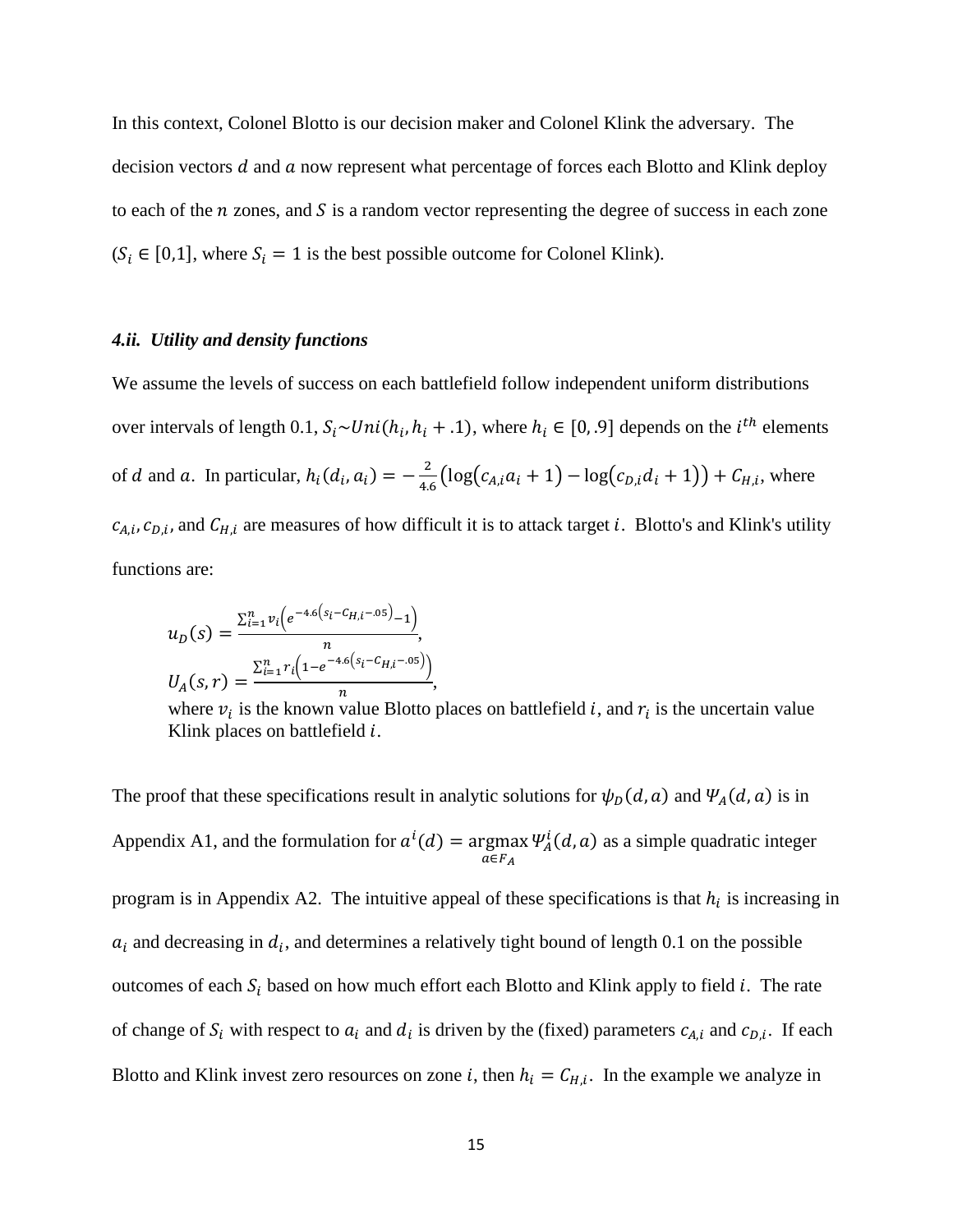Section 5,  $C_{H,i}$  will be non-zero, indicative of the fact they're intervening in an ongoing conflict where, without intervention, the  $S_i$  values will be non-zero. The utility functions are exponential, and if all  $S_i = C_{H,i} + .05$ , representing no change to the status quo, then utilities evaluate to zero. Values of  $S_i$  above  $C_{H,i}$  + .05 lead to positive utility for Klink proportional to the importance he attaches to battlefield *i*,  $r_i$ , while values below  $C_{H,i}$  + .05 lead to positive utilities for Blotto proportional to  $v_i$ . The "4.6" constant was chosen so that in the extreme case when  $C_{H,i} = 0$  and  $s_i = 1$ , Klink receives utility of approximately  $\frac{r_i}{n}$  and Blotto is decremented by  $\frac{v_i}{n}$  (because  $e^{-4.6} \approx 0$ ). For the distribution of the unknown parameters  $R_i$  of which  $r_i$  are realizations, we assume each  $R_i$  follows a triangular distribution:  $R_i \sim triangular(l_i, m_i, u_i)$ . In practice, these model parameters would be fit rigorously by codifying intelligence analysts' knowledge into measurable functions and distributions.

## *4.iii. Optimal Computational Budget Allocation for solving large ARA models*

To solve for Colonel Blotto's optimal decision we'll utilize an algorithm based on the Optimal Computational Budget Allocation (OCBA) scheme of Chen, et al. (2000). OCBA is a general technique to support decision making under uncertainty. While it assumes normality of  $u<sub>D</sub>$ , theoretical methods that generalize OCBA to any distribution are a current point of research and a few non-normal extensions have been derived in Glynn and Juneja (2004), and Chen, et al. (2000) also showed that in practice OCBA performs well for non-normal utility functions. Empirical results for the example presented in this paper show highly normal behavior (see figure 3 of Section 5.ii).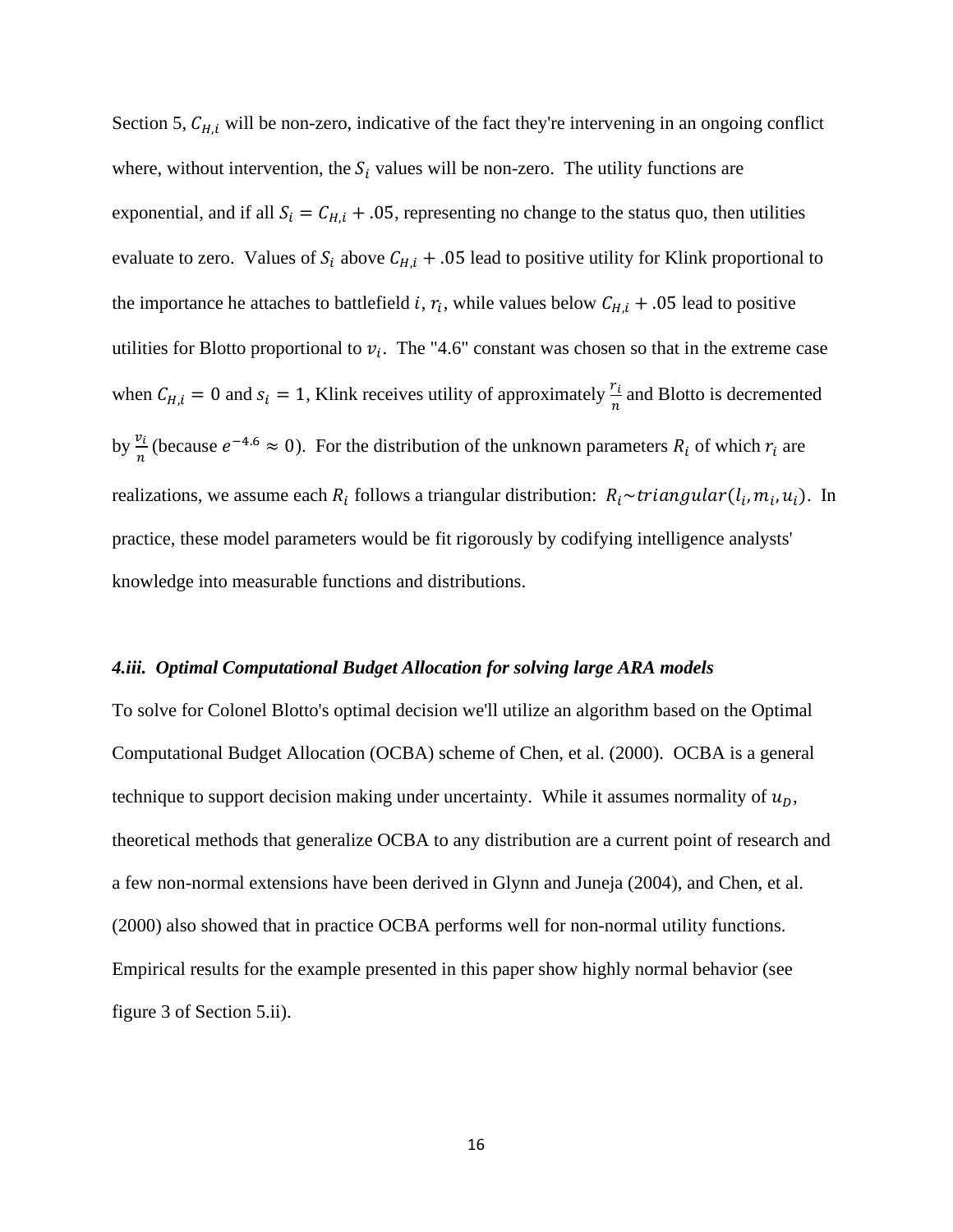Developed for the purpose of choosing a good strategy under uncertainty when fully evaluating all possibilities is impractical, OCBA evaluates potential strategies through a series of iterations. In the first iteration all strategies are given preliminary examination by taking a small number of samples of the random variables causing the uncertainty (in our case,  $S$  and  $R$ ). In subsequent iterations, OCBA solves a nonlinear optimization problem to maximize an approximation of the probability of selecting the best strategy, subject to a constraint on the total number of samples to be drawn per iteration, and the process continues until either sufficient confidence an optimal strategy has been found is achieved, or the total computational budget is exhausted. Formally, during each iteration OCBA's sampling allocation scheme yields the result in theorem 1:

#### **Theorem 1 (proved in Chen, et al. (2000))**

Given a finite number of samples to be allocated among  $k$  competing strategies, whose utility each follow a normal distribution,  $u_i \sim N(\mu_i, \sigma_i^2)$  for  $i = 1, 2, ..., k$ , the approximate probability of funding the true optimal strategy (APCS) is asymptotically maximized using the following allocation scheme:

$$
\frac{N_i}{N_j} = \left(\frac{\sigma_i/(\mu_b - \mu_i)}{\sigma_j/(\mu_b - \mu_j)}\right)^2, i \neq j \neq b,
$$
\n
$$
N_b = \sigma_b \sqrt{\sum_{i \neq b} \frac{N_i^2}{\sigma_i^2}},
$$
\n
$$
\sum_{i=1}^k N_i = \text{total sampling budget, and}
$$
\n
$$
b = \underset{i}{\text{argmax }} \mu_i \text{ (i.e. the index for the best strategy, based on the highest mean utility)}.
$$
\n(1)

When applying theorem 1 in practice, the normal parameters  $\mu$  and  $\sigma$  are estimated using the most current sample data after each iteration of the OCBA-based algorithm described above. The approximation for the probability of correctly selecting the true optimum, APCS, is the objective function being maximized and is defined using the Bonferonni (1936) lower bound on the actual probability of correct selection:

$$
P(u_b > u_i, \forall i \neq b) \ge 1 - \sum_{i \neq b} P(u_i > u_b) = 1 - \sum_{i \neq b} \Phi \left( \frac{\mu_i - \mu_b}{\sqrt{\frac{\sigma_b^2}{N_b} + \frac{\sigma_i^2}{N_i}}} \right) := A PCS, (2)
$$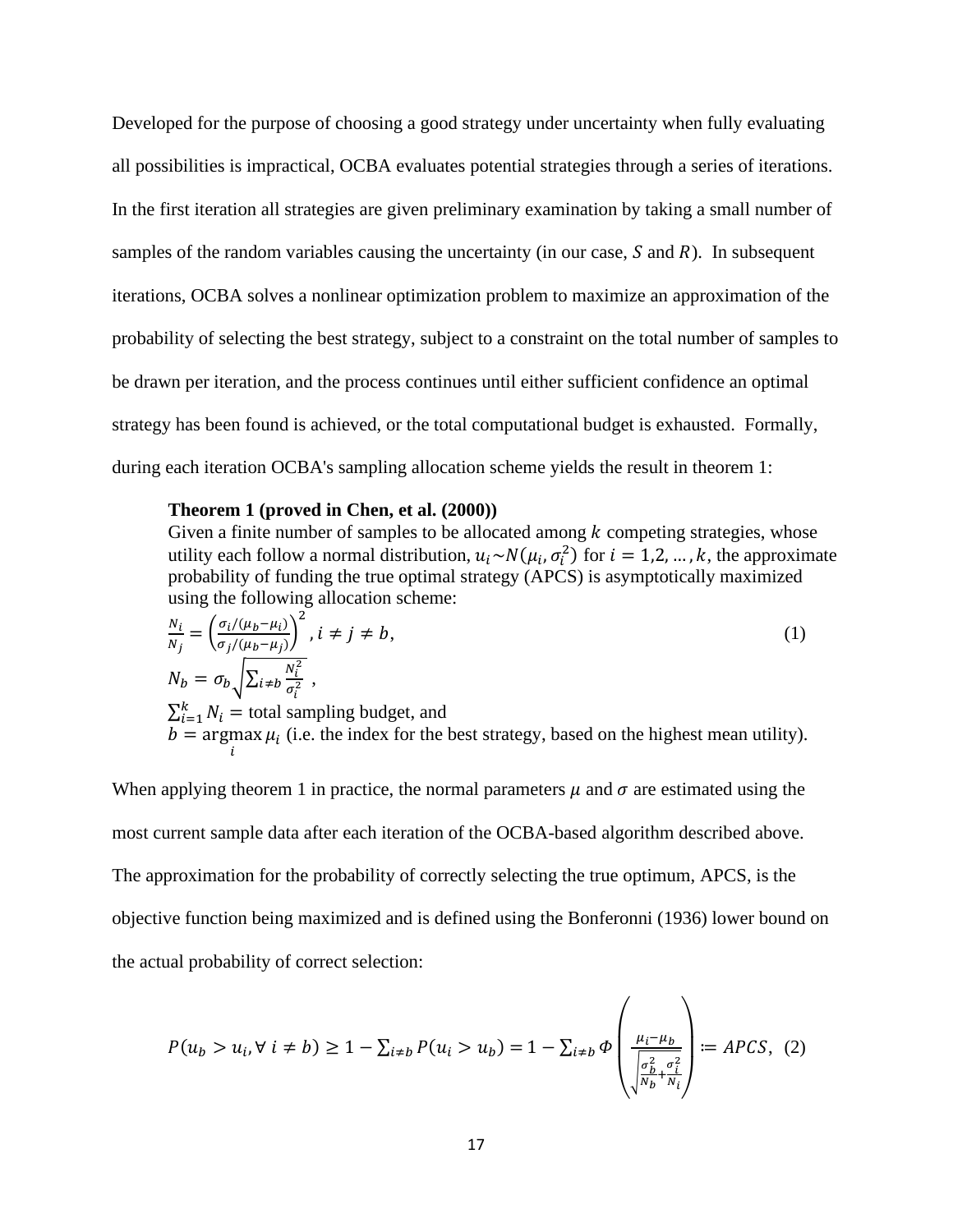where  $\Phi(\cdot)$  is the standard normal cumulative distribution function.

The choice of APCS as the metric to be maximized is partly pragmatic, as is allows the optimal sampling problem in theorem 1 to be solved analytically. However, APCS is also an appealing metric from a decision theoretic standpoint as it's a lower bound on the true probability of correct selection (PCS); lacking a reliable metric for PCS, a decision maker will likely be most interested in knowing how low PCS could be (i.e. APCS). Also, as shown in Chen and Lee (2011), APCS converges to PCS under mild conditions and numerical tests show strong performance in identifying strategies with the true PCS. Aside from fixing a total computational budget across iterations, there's no general-purpose stopping criterion that's used in the OCBA literature. A sufficiently high APCS may seem a natural stopping criterion but has issues when two strategies have expected utilities that are close. In our ex post analysis, we outline a simple method for adjusting APCS when two or more expected utilities are nearly indistinguishable, but for a stopping criterion we instead define a criterion based a lack of material changes in the most promising strategies from one iteration to the next; this is detailed in Appendix A3.

Applying this to our ARA model, for each  $d \in F_D$  we need to draw samples of Colonel Blotto's objective function,  $u<sub>D</sub>(d, a, s)$ , for all values of d. This is done by simultaneously drawing samples of S and A. Sampling a value  $S = s$  is straightforward as each element is  $S_i \sim Uni(h_i, h_i + .1)$ , with  $h_i$  deterministically determined by  $d_i$  and  $a_i$ . The difficulty is in sampling  $A = a$  as  $p_D(a | d)$  is unknown. To overcome this, we sample instead a value  $R = r$ and then transform this into a sample of Colonel Klink's optimal behavior by solving  $a^*(d)$  = argmax<sub>a</sub>  $\int_S U_A(d, a, s, r) \cdot p(s|d, a) ds$ . Because this is an *n*-dimensional integral that may not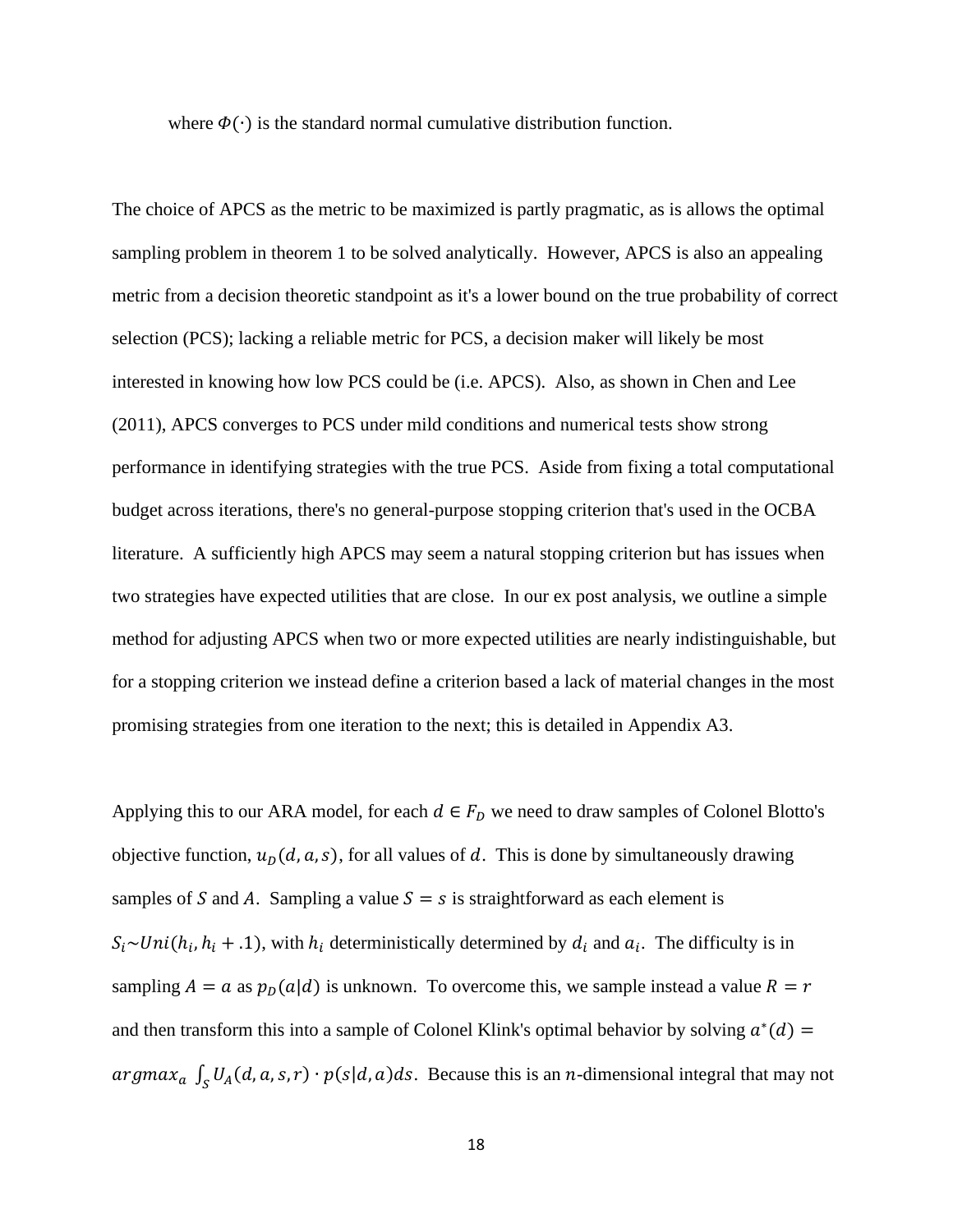have an analytical solution, it becomes computationally expensive as  $n$  increases. Thus, we'll perform a nested OCBA to evaluate it, where for each  $a \in F_A$  samples from S are drawn according to the OCBA sampling allocation rules. Together with the sample s in the higherlevel OCBA representing Blotto's problem, this gives a single sample of  $u_p(d, a, s)$ . Repeating the process per the allocation scheme in (1) gives a sample set that can be used to estimate  $\psi_D(d)$ ; repeating for all d allows you to compare strategies and recompute allocation scheme (1) for the next iteration.

Algorithm 1 formalizes the solution technique to be used in Section 5. To provide a descriptive summary of the algorithm, for each strategy  $d$ , multiple draws are taken from  $(S, R)$  and each of these draws requires performing a nested OCBA to transform the sampled value of  $R$  into a sampled value of A. The drawn samples are used to estimate the utility of each strategy  $d$ , and the process repeats until the stopping criteria in Appendix A3 is met. We refer to this process as one "trial," as in a Bernoulli trial where a particular strategy either is or is not proposed as the optimal strategy. We then continue to run trials until we are 95% confident the most frequently observed outcome of a single trial is in fact the most likely outcome, as calculated using Wilson's (1927) Bernoulli confidence interval:

#### **Lemma 1 (see proof in Appendix A4)**

Assume an experiment is being conducted with k possible outcomes,  $E_1, E_2, ..., E_k$ , so that the occurrence of an event  $E_i$  is a Bernoulli random variable,  $B_i$ , with success probability  $p_i$ , where  $\sum_{i=1}^{k} p_i = 1$ . Assume all  $p_i$  values are unknown, that N trials of the experiment are conducted with  $B_{ij} := 1$  if the  $j^{th}$  trial results in event  $E_i$ , and  $B_{ij} := 0$ otherwise, and define  $f_i := N - \sum_{j=1}^{N} B_{ij}$ , the number of times event  $E_i$  did not occur.

A sufficient condition to be  $1 - \alpha$  confident the most frequently observed outcome,  $E_b$ , is in fact the most likely, is that: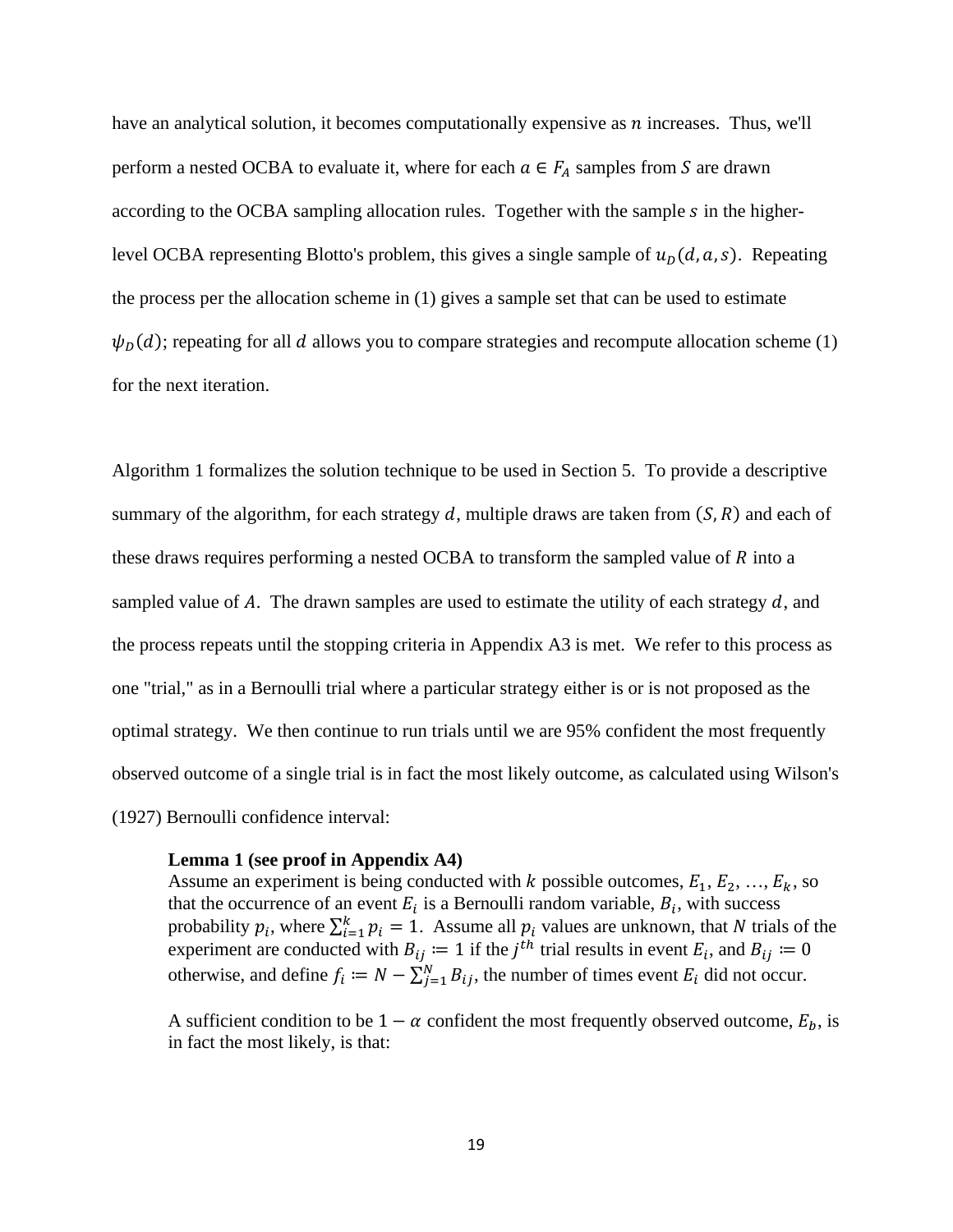$$
.5 < \frac{N - f_b + \frac{z^2}{2}}{N + z^2} - \frac{z}{N + z^2} \sqrt{\frac{f_b(N - f_b)}{N^3} + \frac{z^2}{4}}.
$$

Formally, our algorithm proceeds as follows:

## **Algorithm 1: Nested OCBA to Optimize the Decision Maker's Strategy**

1. Create an  $|F_D|$ -dimensional list, B, indicating the number of times each of the decision maker's strategies has been proposed by steps 2 through 18 as an optimum. Initiate all elements to 0.

2. Create an  $|F_D|$ -dimensional list,  $OCBA_D$ , to store samples of  $u_D(d, a, s)$  for all d.

3. Initiate the number of samples for each d in the initial iteration of OCBA to  $N_d = N_{init}$ , and set the iteration number to *iter<sub>p</sub>* = 0.

- 4. Increment *iter<sub>p</sub>* = *iter<sub>p</sub>* + 1.
- 5. For all d:
	- 6. For all  $i = 1:N_d$ :
		- 7. Generate a sample,  $r$ , from  $R$ .

#### **Determine the optimal adversarial strategy for d, r using nested OCBA**

8. Create an  $|F_A|$ -dimensional list,  $OCBA_A$ , to store samples of  $U_A(d, a, s, r)$  for all a. 9. Initiate the number of samples for each  $\alpha$  in the initial iteration of OCBA to  $N_{\alpha}$  =  $N_{init}$ , and set the iteration number to *iter<sub>A</sub>* = 0.

- 10. Increment *iter<sub>A</sub>* = *iter<sub>A</sub>* + 1.
- 11. For all  $a$ :
	- 12. For all  $j = 1:N_a$ :
		- 13. Generate a sample,  $s_A$ , from  $S \sim Uni(h(d, a), h(d, a) + .1)$ .
		- 14. Calculate  $U_A(d, a, s_A, r)$  and store it in  $OCBA_A(a)$ .

15. If  $iter_A = 20$  or the stopping criterion of Appendix A3 is reached, set the adversary's optimal behavior for this value of  $(d, r)$  to  $a^*(d, r) \coloneqq$  the adversarial strategy with the highest sample mean in  $OCBA<sub>A</sub>$ . Otherwise, use the OCBA allocation scheme, (1), to update  $N_a$  for all  $a$ , and return to step 10. Note that when calculating  $(1)$ , in the event the sample standard deviation is 0 for some strategy i we set  $s_i = .0001$ . Values of N are rounded up to get an integer number of samples, effectively setting  $N_i = 1$ .

- 16. Generate a sample,  $s_D$ , from  $S \sim Uni(h(d, a^*(d, r)), h(d, a^*(d, r)) + .1)$ .
- 17. Calculate  $u_p(d, a^*(d, r), s_p)$  and store it in  $OCBA_p(d)$ .

18. If  $iter_D = 20$  or the stopping criterion of Appendix A3 is reached, select the strategy d with the highest sample mean in  $OCBA<sub>D</sub>$ , and increment the element of B corresponding to the selected optimum. Otherwise, use the OCBA allocation scheme, (1), to update  $N_d$  for all d, and return to step 4 (see note in step 15 for the case when  $s_i = 0$  for some strategy i).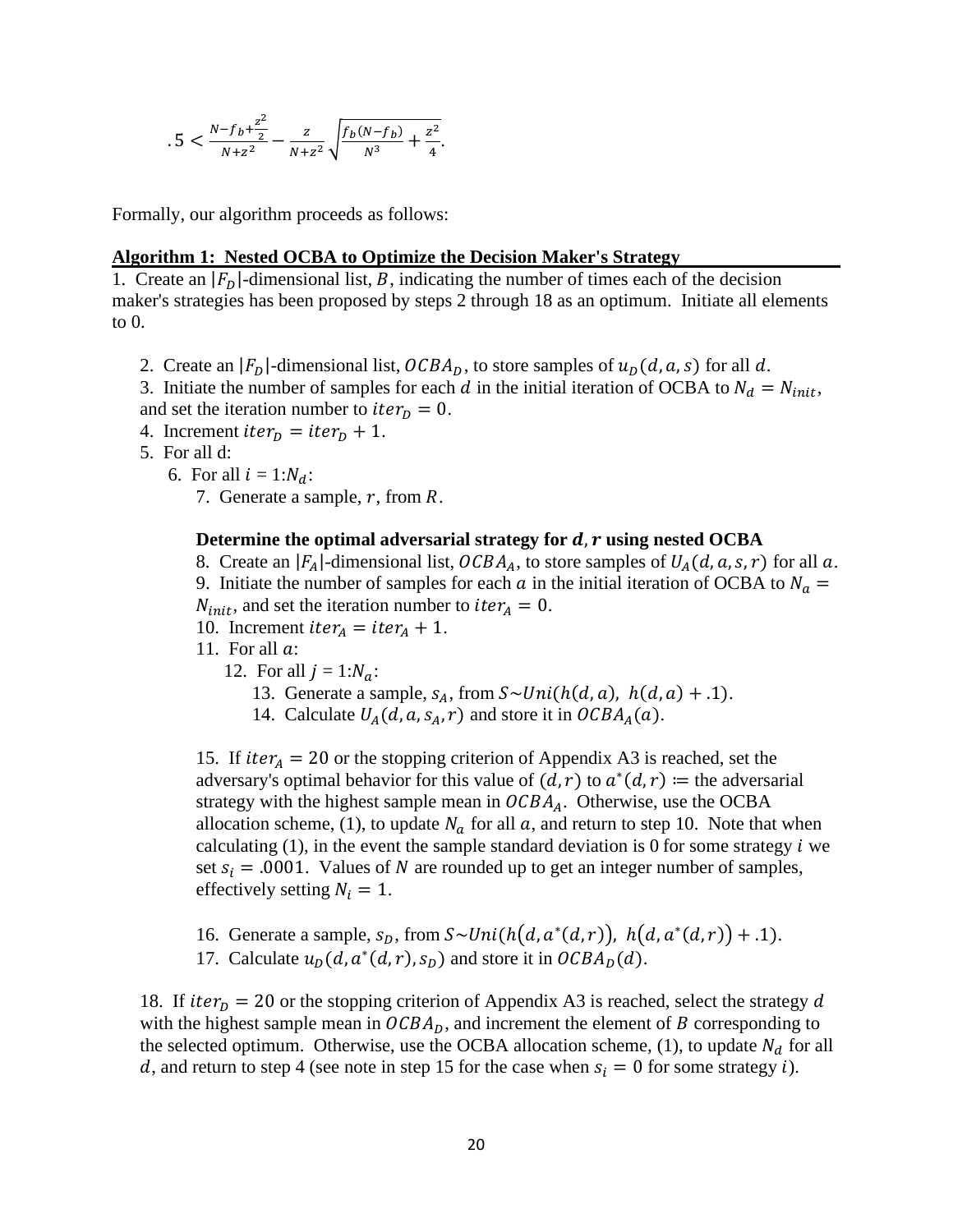19. If you are 95% confidence the most frequently observed strategy in  $\hat{B}$  is in fact the most likely outcome of a single trial (see lemma 1), stop; select the most frequently observed strategy in  $B$  as the (approximated) optimal solution. Otherwise, repeat from step 2.

We present lemma 2 as a guide for estimating the expected number of trials for algorithm 1 to

terminate, based on the required statistical confidence in algorithm 1's output:

#### **Lemma 2 (see proof in Appendix A4)**

Assume multiple trials of the experiment described in lemma 1 are to be performed and again define by  $f_b$  the number of trials in which the most frequent outcome,  $E_b$ , does not occur. Given  $f_b$ , denote by  $N(f_b)$  the minimum number of trials to be  $1 - \alpha$  confident  $E_b$  is in fact the most likely outcome of a single trial. Let  $n_0 := [z^2]$ , where  $z :=$  $\Phi^{-1}(1-\alpha)$ . We have the following:

- 1. Either  $N(f_b) = 2f_b + n_0$ , or  $N(f_b) = 2f_b + n_0 + 1$ .
- 2. A sufficient condition for  $N(f_b) = 2f_b + n_0$  is:  $\frac{\sqrt{3}}{18n}$  $\frac{\sqrt{3}}{18n_0} < \left(\frac{n_0}{2z}\right)$  $\frac{v}{2z}$  $\frac{z^2}{2} - \frac{z^2}{2}$ .
- 3. Assuming the condition in part 2 is met and given  $p<sub>b</sub>$ , the true probability of the most frequently observed outcome, the expected number of trials until algorithm 1 terminates can be calculated as:

$$
E[N(f_b)|p_b] = p_b^2 \cdot \sum_{f_b=0}^{\infty} (2f_b + n_0) \cdot P(\frac{N(f_b-1), f_b|p_b)}{p_b},
$$

where  $P(|N(f_b - j), i|p_b) \cdot p_b^2$ , the probability of not terminating after  $N(f_b - j)$ trials while observing exactly  $i$  failures during those trials, can be calculated recursively as:

$$
P(\frac{N(f_b - j)}{k} + i|p_b) =
$$
  
\n
$$
\sum_{k=k_{min}}^{k_{max}} P(\frac{N(f_b - j - 1)}{k}|p_b) \cdot p_b^{2 - i + k} \cdot (1 - p_b)^{i - k} \cdot \binom{2}{i - k},
$$

where  $k_{min} := \max\{f_h - j, i - 2\}, k_{max} = \min\{2(f_h - j - 1) + n_0, i\},\$ 

and the recursion can be started using  $P($ !  $N(0), k | p_b) = {n_0 \choose k} \cdot p_b^{n_0-k} \cdot (1 - p_b)^k$  for  $1 \leq k \leq n_0$ , and 0 otherwise.

While this is an infinite sum it converges to its true value quickly as long as  $p_b$  is sufficiently higher than .5.

The sufficient condition in part 2 of lemma 2 is met for the vast majority of confidence levels, including when using our required level of 95%. While the expected number of trials cannot be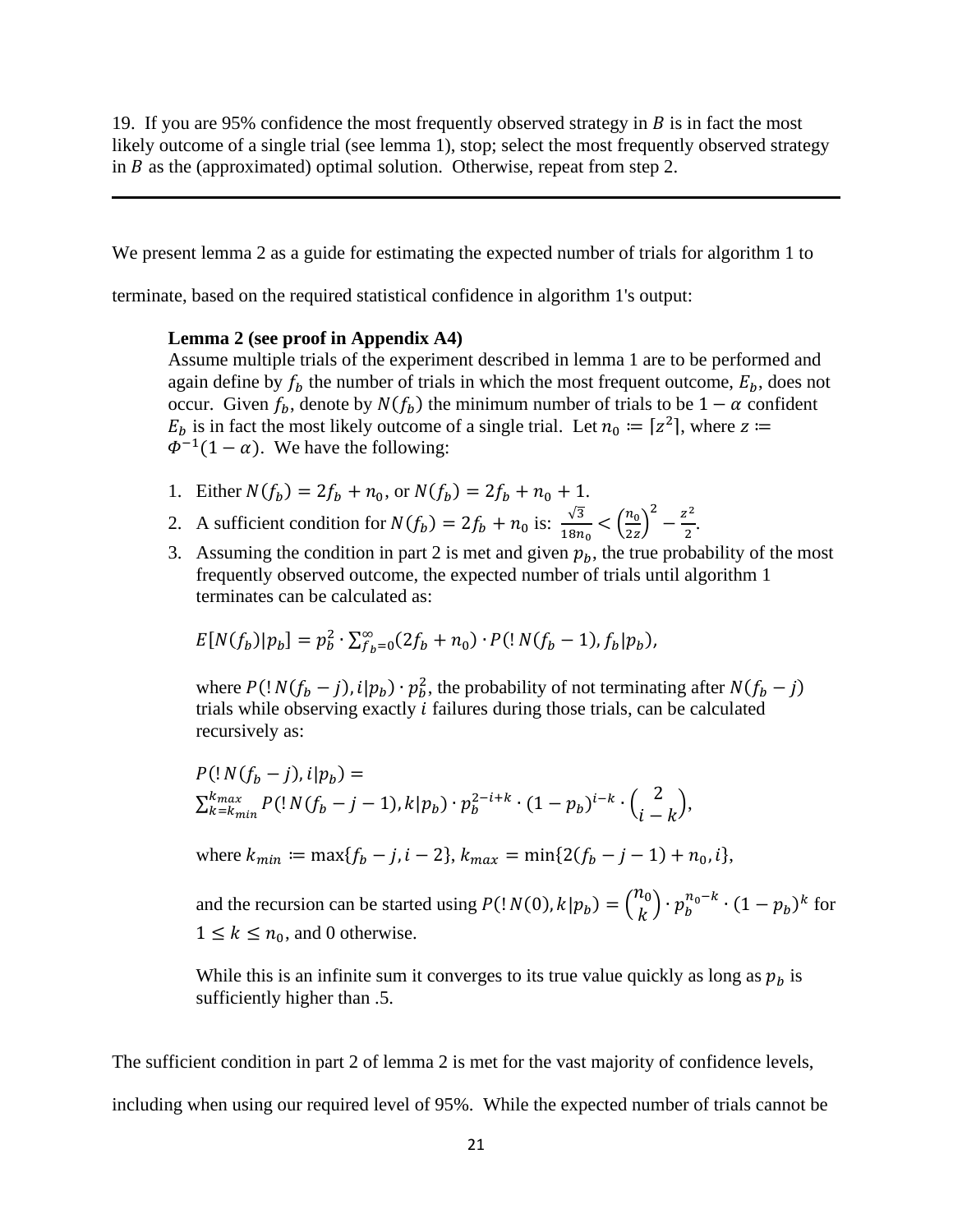calculated without knowledge of  $p_b$ , a reasonable upper bound can be obtained by assuming any well-constructed algorithm will have  $p_b \ge 60\%$ ; along with 95% required confidence, this gives  $E[N(f_h)|.6] = 15$ . In Appendix A5 we run many trials of our algorithm (more than required to terminate) and observe empirically that  $p_b \approx 76.47\%$ ; this gives an expected number of trials of 5.7. As a technical note, to deal with situations where the estimated expected utilities of two or more strategies are essentially equivalent, in order to make the events  $E_i$  distinct we assume the most frequently observed among them (in prior trials) is the optimum for the current trial. To avoid path dependencies we recalculate which is the most frequently observed after each trial. Ties are broken arbitrarily. The reason we require such a condition is that without it, two strategies that for all intents and purposes yield equivalent utilities will cause an excessive number of trials to be run in expectation, even once it's become clear the strategies are indistinguishable and either can be selected.

#### **5. Discussion of findings**

We analyzed 4 different cases:  $n = 2, 3, 4$ , and 5, with corresponding parameters from Section 4 that are detailed in the next subsection. For each case we ran algorithm 1 to estimate the optimal solution to Colonel Blotto's problem, measured the time required to reach that solution, and performed ex post analysis using the sample utilities generated to calculate a lower bound on the probability our proposed optimum is in fact the true optimum. We also computed the exact optimal solution by exploiting the analytical forms of  $\psi_D(d, a)$  and  $\Psi_A(d, a)$  and the quadratic structure of  $a^i(d) = \argmax_{A} \Psi_A^i(d, a)$ , and compared the results to the solution found by  $a∈F_A$ 

algorithm 1. For the remainder of this paper this solution method will simply be referred to as the "partial analytic" method. Even using the partial analytic method the computational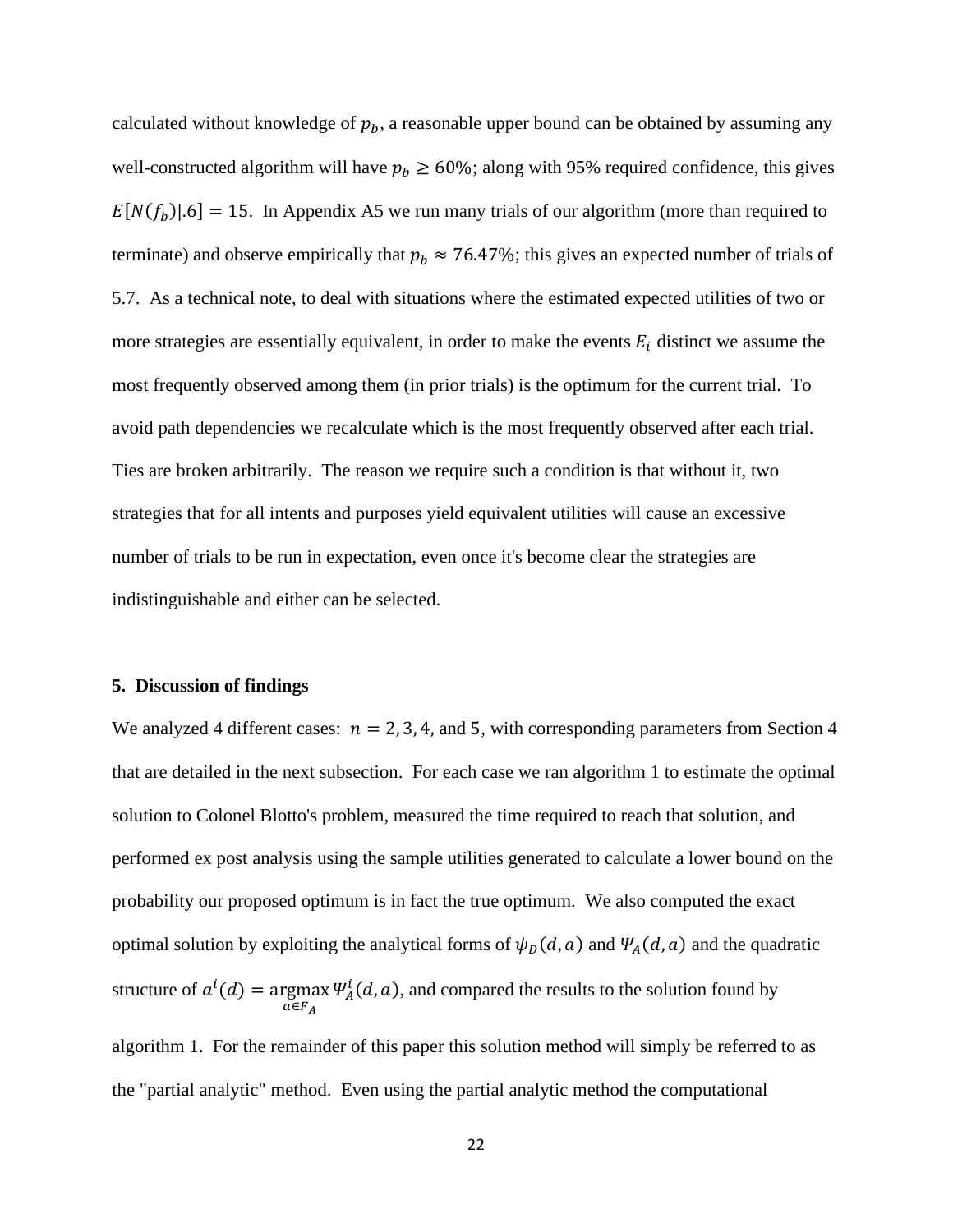advantages of algorithm 1 become apparent when  $n \geq 4$ . To make clear the computational savings when no analytical solutions are available (as will be the case in general) we also analyze the time required to solve the exact model when solving  $\psi_D(d, a)$  and  $\Psi_A(d, a)$  numerically and  $\mu(d) = \argmax$  $a ∈ F_A$  $\Psi^l_A(d, a)$  via full enumeration; this solution method will be referred to as the

"fully numeric" method.

## *5.i. Parameter values and sampling budgets*

As we increase *n* from 2 to 5, we use the below parameter values. When  $n = 2$ , only the first two elements of each parameter are used, when  $n = 3$  the first three elements are used, and so on.

$$
C_H = [.4, .35, .4, .4, .3], c_A = [-.4984, -.4984, -.5529, -.6015, -.6834],
$$
  
\n
$$
c_D = [-.4984, -.4373, -.4373, -.5529, -.4626], v = [1.3, .8, 1.25, .7, 1.1], and
$$
  
\n
$$
R = [R_1, R_2, R_3, R_4, R_5],
$$
 where  $R_1 \sim triangular(.8, 1, 1.5),$   
\n $R_2 \sim triangular(.5, .8, 2.5), R_3 \sim triangular(1, 1.5, 3.5),$   
\n $R_4 \sim triangular(.3, .7, 1.1),$  and  $R_5 \sim triangular(.6, 1.1, 1.9).$ 

For algorithm 1 we set  $N_{init} = 2^n$  as the number of samples to allocate to each of Colonel Blotto's strategies in the first iteration. In later iterations, a total of  $5^n$  samples were allocated across the strategies per the OCBA allocation scheme. The same sampling rules were used for the nested OCBAs to solve Colonel Klink's decision problem.

## *5.ii. Run times and ex post analysis*

We now compare the solve times using both the fully numeric method, the partial analytic method, and algorithm 1. Illustrating the difficulty in solving large ARA problems by brute force, the fully numeric method took 26 minutes when  $n = 2$  and was computationally infeasible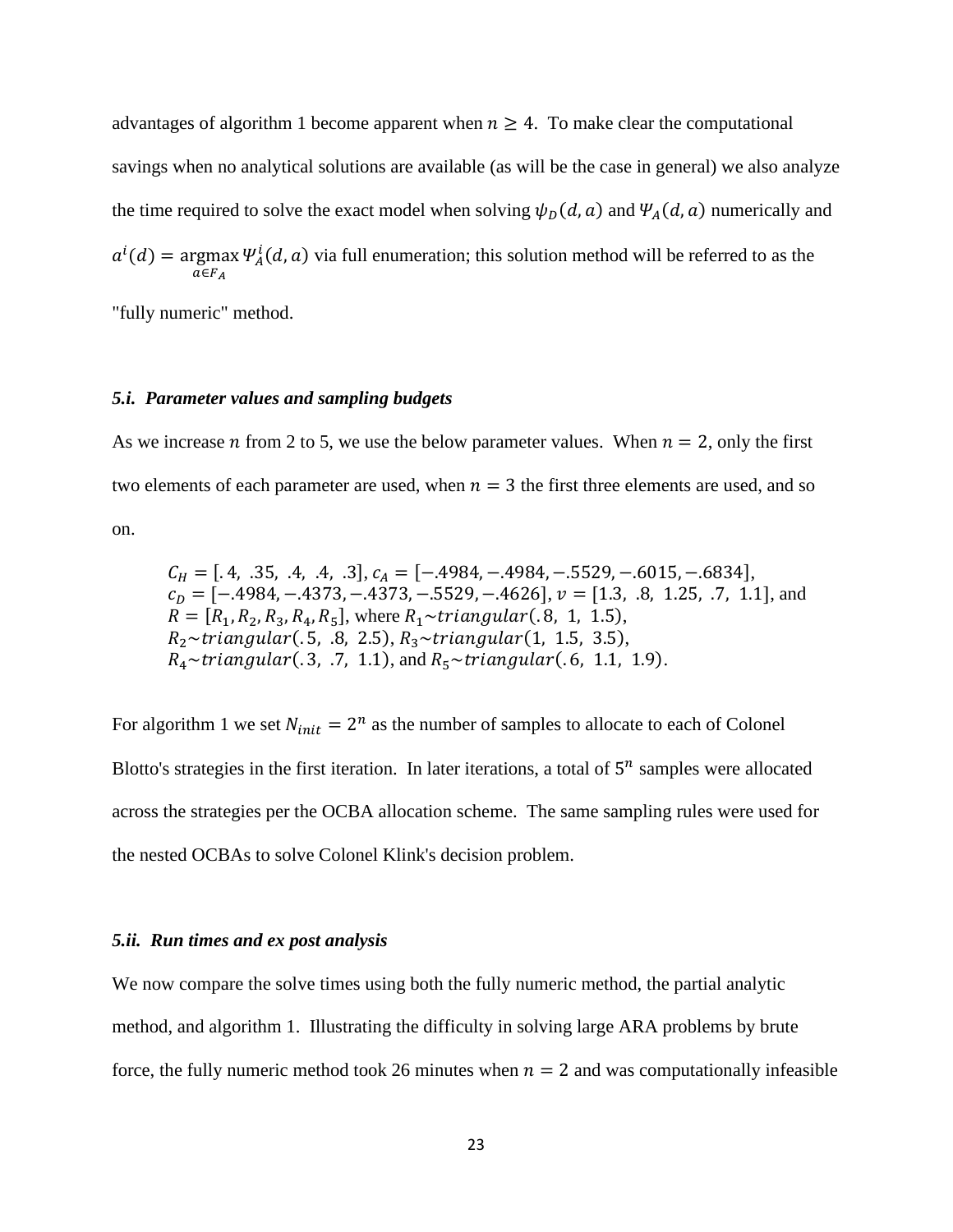for  $n \ge 3$ . The partial analytic method took 1 minute when  $n = 2, 9$  minutes when  $n = 3, 597$ minutes (10 hours) when  $n = 4$ , and 62,000 minutes (43 days) when  $n = 5$ . In contrast, algorithm 1 took 1 minute when  $n = 2$  and terminated after 3 trials, 24 minutes when  $n = 3$  and terminated after 7 trials, 279 minutes (4.65 hours) when  $n = 4$  and terminated after 5 trials, and 2,618 minutes (44 hours) when  $n = 5$  and terminated after 3 trials. These results are summarized in table 1. The number or trials required for algorithm 1 to terminate is subject to random variation in the samples that are drawn, and in Appendix A5 we repeat the analysis many times for  $n = 4$  to assess the expected number of trials to termination; in all cases algorithm 1 selects the correct optimum and the expected number of trials is rather low (5.7), but can be as high as 13.

Figure 2 shows graphically that our simulation-based algorithm identified the true optimum for all values of  $n$ . The true utilities of each strategy are plotted along with those estimated after the first iteration of the first trial of algorithm 1, and the estimated utilities upon termination of algorithm 1. Plotting the entire decision space for  $n \geq 3$  would make the plots difficult to read so we've zeroed in on the true optimum; no estimated utilities of algorithm 1 (at termination) outside the range plotted exceeded the highest within the plotted range. The important thing to note about figure 2 is that while divergence between the true expected utilities and those computed by algorithm 1 remains in some parts of the decision space, algorithm 1 has converged near the peak values of expected utility, reflecting the computational budgetary allocation scheme that dedicates the majority of samples to understanding the most promising regions of the decision space. As can be seen in figures 2.b and 2.c, a false optimum would have been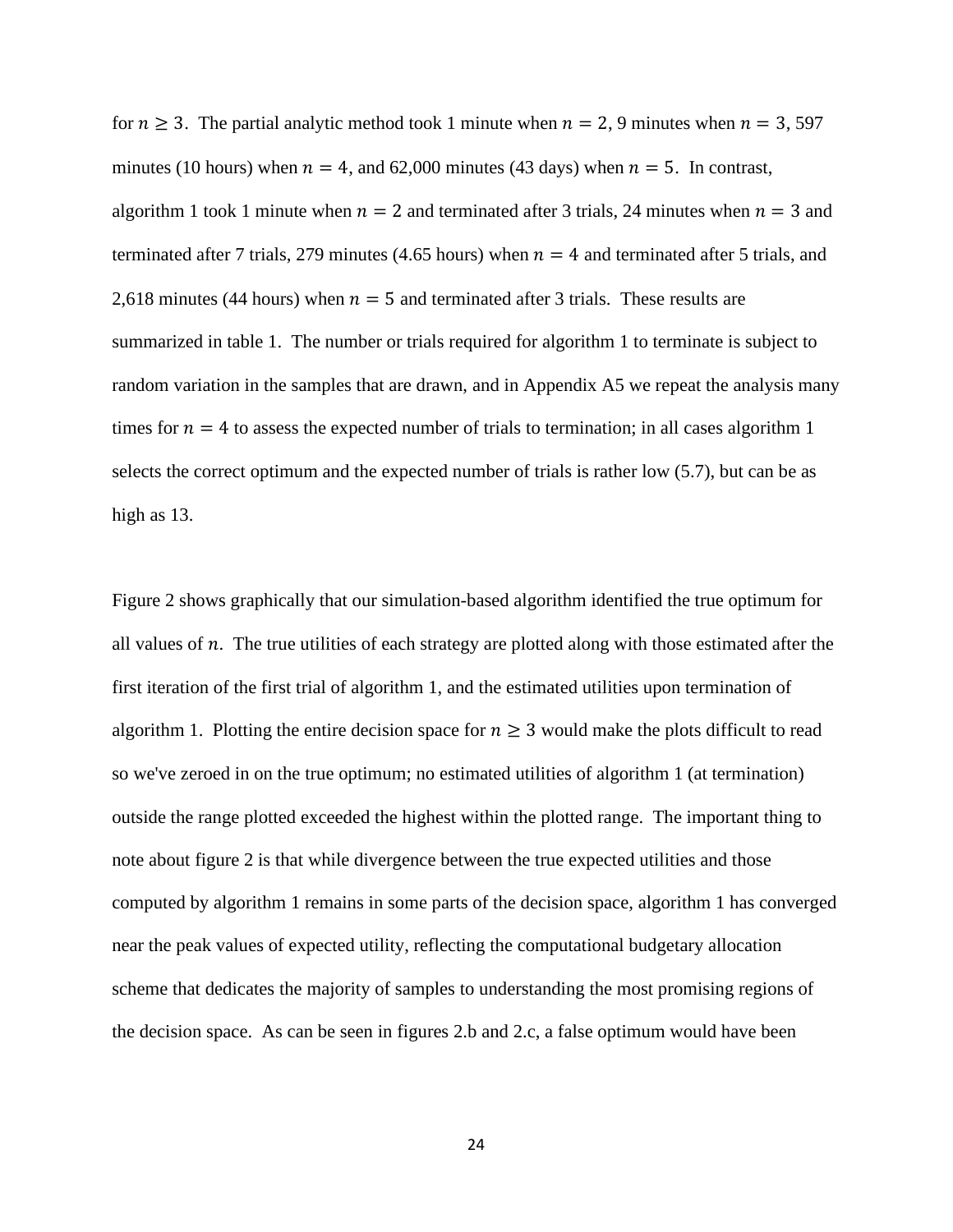identified had the algorithm stopped after just 1 iteration of the first trial, but given additional iterations the algorithm arrived at the true optimum.

## **Figure 2:** exact values of  $\psi_D(d)$  and estimates from algorithm 1





In general, we would not have an exact solution available to compare the results of our algorithm to, so to add confidence in our solution we used the sample values of utility,  $u_D(d)$  for all  $d \in$  $F<sub>D</sub>$ , to calculate a lower bound on the probability the strategy with the highest sample mean utility,  $d_b | \hat{u}_D(d_b) > \hat{u}_D(d_i) \forall i \neq b$ , does in fact yield the highest utility. Using the assumption that  $u<sub>D</sub>(d)$  is normally distributed this is a straightforward calculation using the Bonferonni inequality described in equation (2). To justify the normal assumption we created normal qq-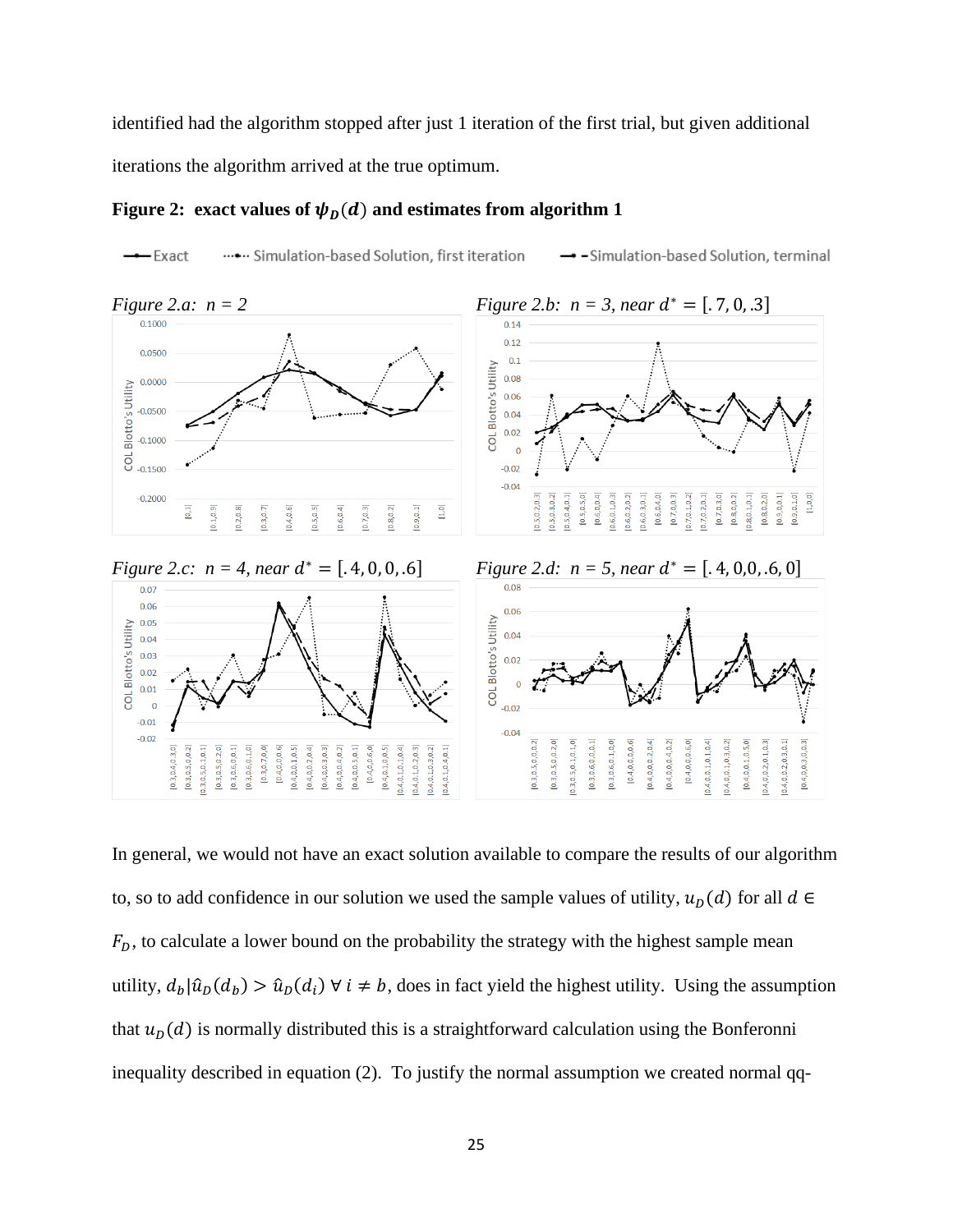plots for  $u_D(d)$  for a variety of values of d and n. Figure 3 shows the plots for three particular values of d when  $n = 4$  which are illustrative of the results seen for other values; all showed clear normality despite the occasional bit of deviation in the tails (figure 3.c was the most extreme case found). Now, calculating the lower bounds on the probability the algorithm's proposed optimum is in fact the true optimum (APCS), we found that: in the case of  $n = 2$ , APCS evaluated to 91.41%; when  $n = 3$ , it was 57.01%; when  $n = 4$  it's 94.59%; and when  $n =$ 5 it's 98.39%. These lower bounds are summarized in table 1. The markedly lower value of APCS when  $n = 3$  is due to a point we noted in Section 4: as can be seen in figure 2.b, two strategies,  $d_b = [.7, 0, .3]$  and  $d_2 = [.8, 0, .2]$ , have essentially identical expected utilities of .0660 and .0630, respectively. In the summation to calculate APCS, along with their respective standard errors (.0036 and .0049) we end up subtracting out  $P(u_2 > u_b) = 31.12\%$ . If we had not subtracted this term, essentially treating strategies  $d<sub>b</sub>$  and  $d<sub>2</sub>$  as one and the same, the lower bound on the probability of correct selection would have been 88.19%. In Appendix A5, when we repeat the analysis for  $n = 4$  several times, we describe a simple calculation to adjust APCS values that doesn't require decision maker's to visually inspect expected utilities for virtual equivalency.



**Table 1: run times and lower bounds on probability of correct selection**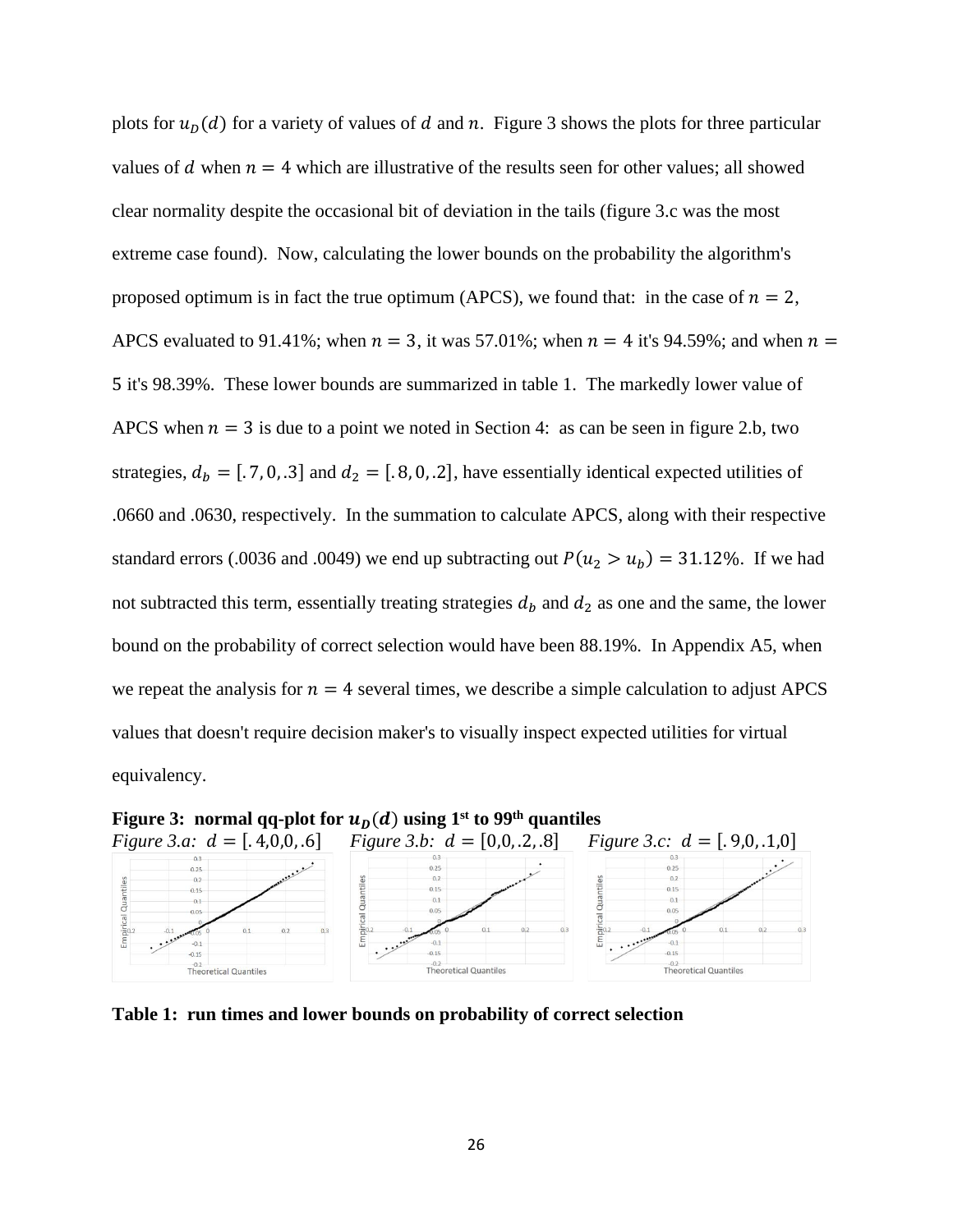|                                                    | $n = 2$ | $n = 3$  | $n = 4$ | $n = 5$ |
|----------------------------------------------------|---------|----------|---------|---------|
| <b>Exact model solve time, without</b>             | 26      |          |         |         |
| using analytical integrals over S and QIP          |         |          |         |         |
| Exact model solve time,                            | 1       | 9        | 597     | 62,000  |
| using analytical integrals over S and QIP          |         |          |         |         |
| <b>Algorithm 1 solve time</b>                      |         | 24       | 279     | 2,618   |
| Number of trials                                   | 3       |          | 5       | 3       |
| Algorithm 1 PCS lower bound                        | 91.41%  | 57.01% * | 94.59%  | 98.39%  |
| All Attack and the monotonical for the formulation |         |          |         |         |

All times measured in minutes

\* When the two best strategies are considered equivalent, the bound on PCS is 88.19%

#### *5.iii. Benchmarking against a greedy search with random restarts*

As noted in Sections 1 and 2, there are few examples in the literature of solution techniques for large ARA, so the results presented in this paper are useful in their own right. However, we also compared our algorithm to that used by Banks, Rios, and Rios Insua (2016) to find a heuristic solution to a fairly large ARA model. They used a greedy algorithm with random restarts that begins with a randomly selected feasible strategy, generates a sufficient number of samples to estimate the expected utility of that strategy, and then permutes a single element of the strategy to reach a new feasible strategy. Samples are again drawn, and if this yields a new incumbent solution the algorithm continues with an additional permutation to this new incumbent; otherwise, the algorithm returns to the incumbent and tries an alternative permutation. Applying this to our Colonel Blotto example, we again have a nested greedy algorithm where for each strategy of Blotto he must draw random samples for Klink's  $r$  value, and for each of these samples Blotto must use a greedy algorithm to analyze the decision problem from Klink's perspective. Using the case when  $n = 4$ , we assumed 100 samples was sufficient for each iteration of the algorithm; as observed empirically, a single trial of algorithm 1 generally allocates several hundred samples to each of the best few strategies, and 100 samples was seen to be a natural segregator between decent strategies and strategies that were entirely ignored following the initial iteration. As a stopping criterion we required the probability of finding a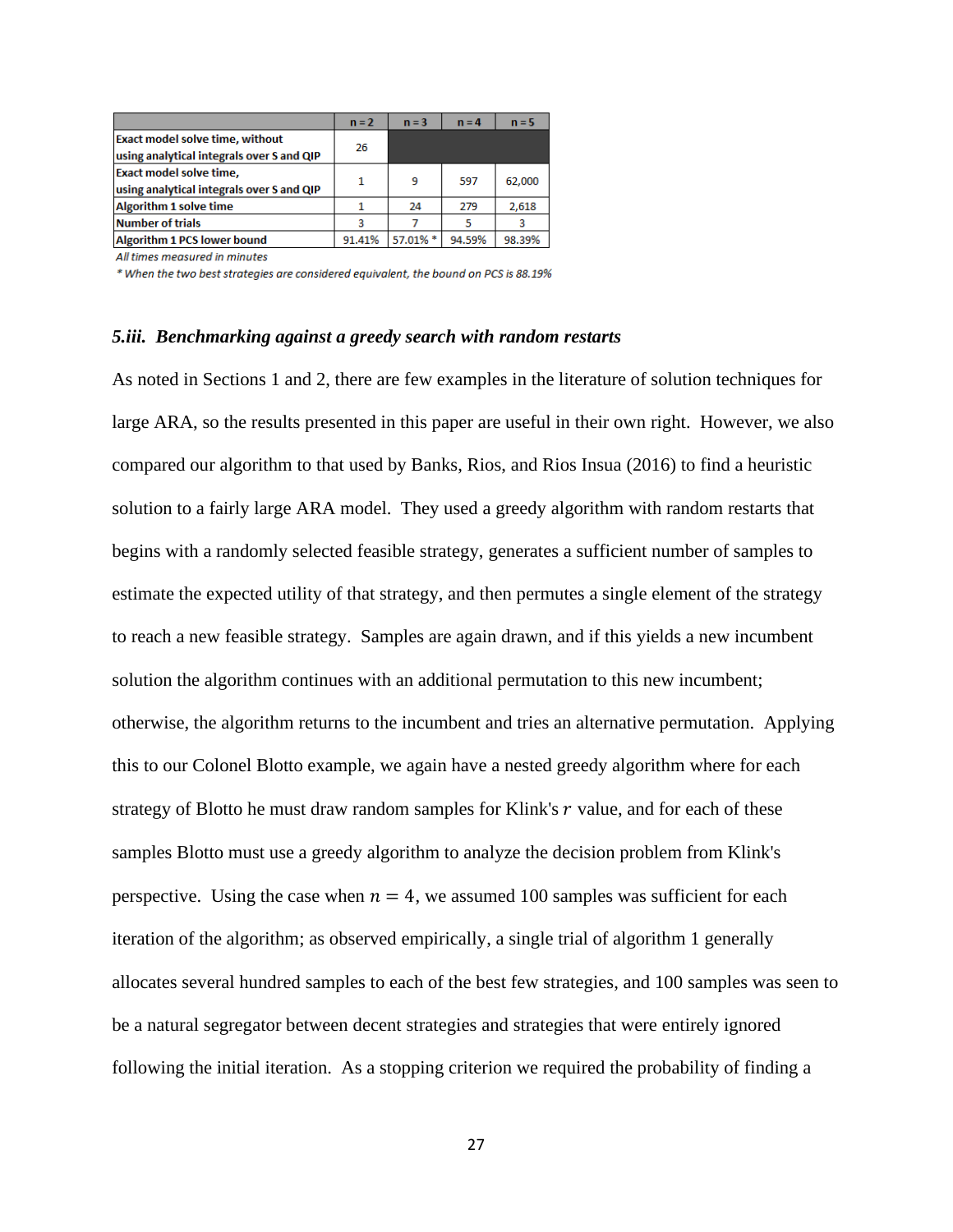new local maximum with another random restart be less than 5% as calculated using Laplace's law of succession, which is consistent with algorithm 1's 95% required confidence level. This algorithm took 3,371 minutes (56 hours) to terminate with  $n = 4$ ; as we detail in Appendix A5, in expectation our algorithm will take just 4.92 hours to terminate when  $n = 4$ . Further, though the greedy algorithm did find the true optimum, due to the relatively small sample size the APCS was -82.00% (i.e. no better than the trivial lower bound of 0%); while this is only a lower bound on the probability of correctly selecting the optimal solution, it clearly indicates much less confidence than when algorithm 1 is used. Indeed, as we show in Appendix A5 even after accounting for virtual equivalency in mean utilities, APCS for the greedy algorithm is less than 0%. We experimented with the number of samples to generate for each strategy in the greedy algorithm to determine how low the number needs to be in order for the algorithm to terminate in about 4.95 hours. We found the number of samples needed to be reduced to 7 per strategy. Of course, as APCS was meaningless when 100 samples per strategy were drawn, it's likewise meaningless with just 7 samples per strategy (-3,034.75%).

### *5.iv. Summary of results*

Algorithm 1 accurately estimated  $\psi_D(d)$  for all values of *n* tested, and in Appendix A5 we repeat the analysis several times for  $n = 4$  to assess the accuracy rate in selecting the true optimum. In brief, for the parameters in this section the algorithm always identifies the true optimum in 102 runs of the algorithm, and using three alternative parameter sets and an additional 144 runs, we find the algorithm always selects a strategy whose utility is at least 95% of the true optimum, though is typically much closer to 100% of optimality. Equally important to the accuracy of the algorithm is its speed, and the run times summarized in table 1 as well as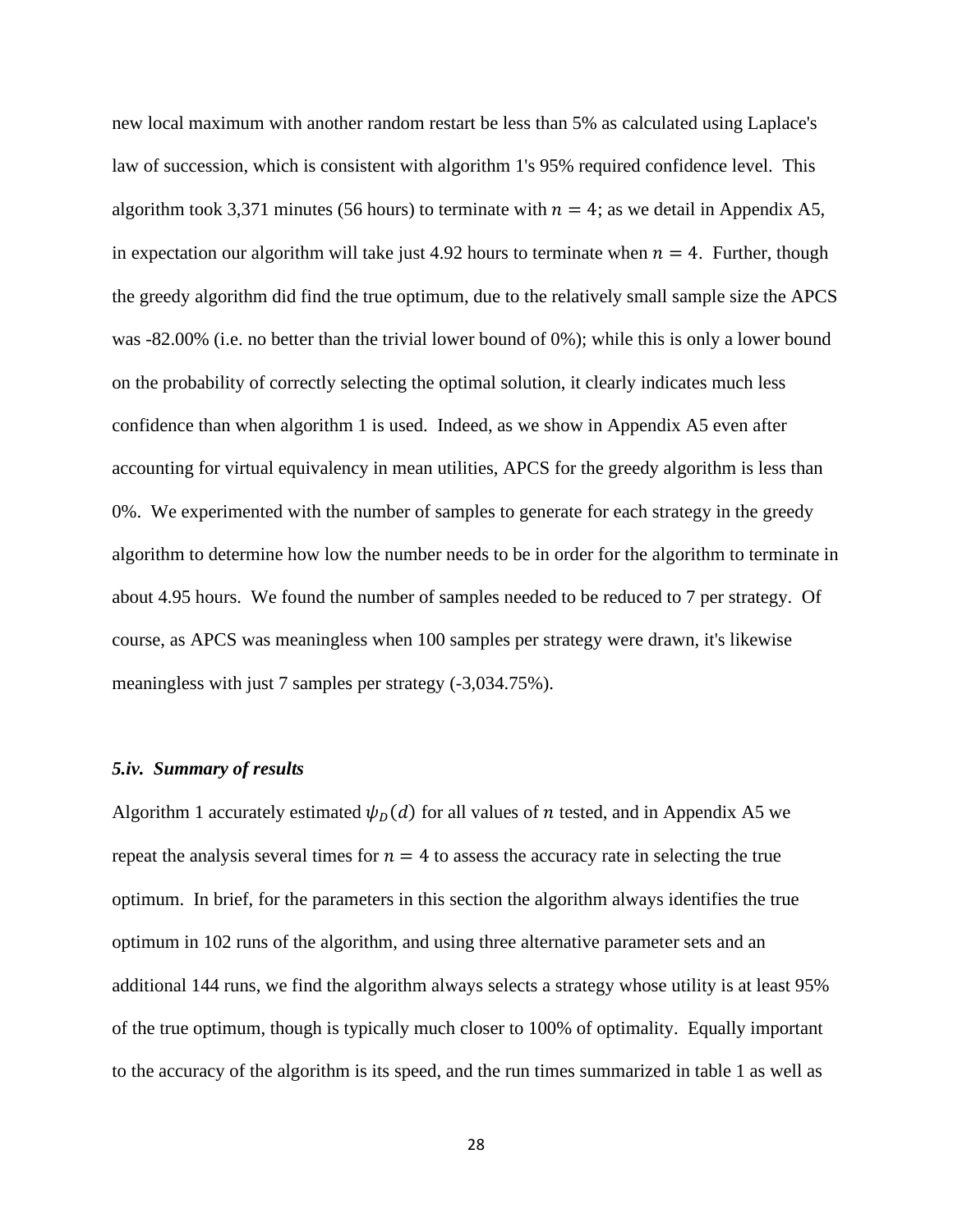Appendix A5 clearly show that our algorithm makes generically specified ARA problems that would otherwise be intractable solvable in a reasonable amount of time.

### **6. Conclusions and future work**

This paper has presented a simulation-based algorithm for a two-player, sequential ARA model that terminates in reasonable time when the decision spaces for each the decision maker and adversary are large and the functional forms of utilities and state variable distributions do not offer analytical solutions. By running multiple independent trials, as defined by steps 2 through 18 of algorithm 1, we were able to terminate the algorithm only after sufficient statistical confidence in its output had been achieved. Further, in our example of Section 5 ex post analysis yielded lower bounds on the probability the algorithm produced the true optimum that were quite high. The example we used to assess our algorithm was a modified Colonel Blotto game and we used the number of battlefields as a variable parameter to increase the size of the model, but our methodology was not particular to Colonel Blotto games; the only criteria for our algorithm to be used is that the decision spaces are discrete and utilities can be reasonably approximated by a normal distribution.

What it means to solve a model quickly is subjective, and for our purposes we generally desired to be able to solve a model on a commercial laptop running Python in one day. Using this criterion we stopped analyzing our ARA model after  $n = 5$ , but with a more powerful machine and/or willingness to wait for solutions, larger problems could be solved. The main result of this paper is that our OCBA-based algorithm offers enormous computational savings for ARA models and presents a framework for exploring the computational feasibility of increasingly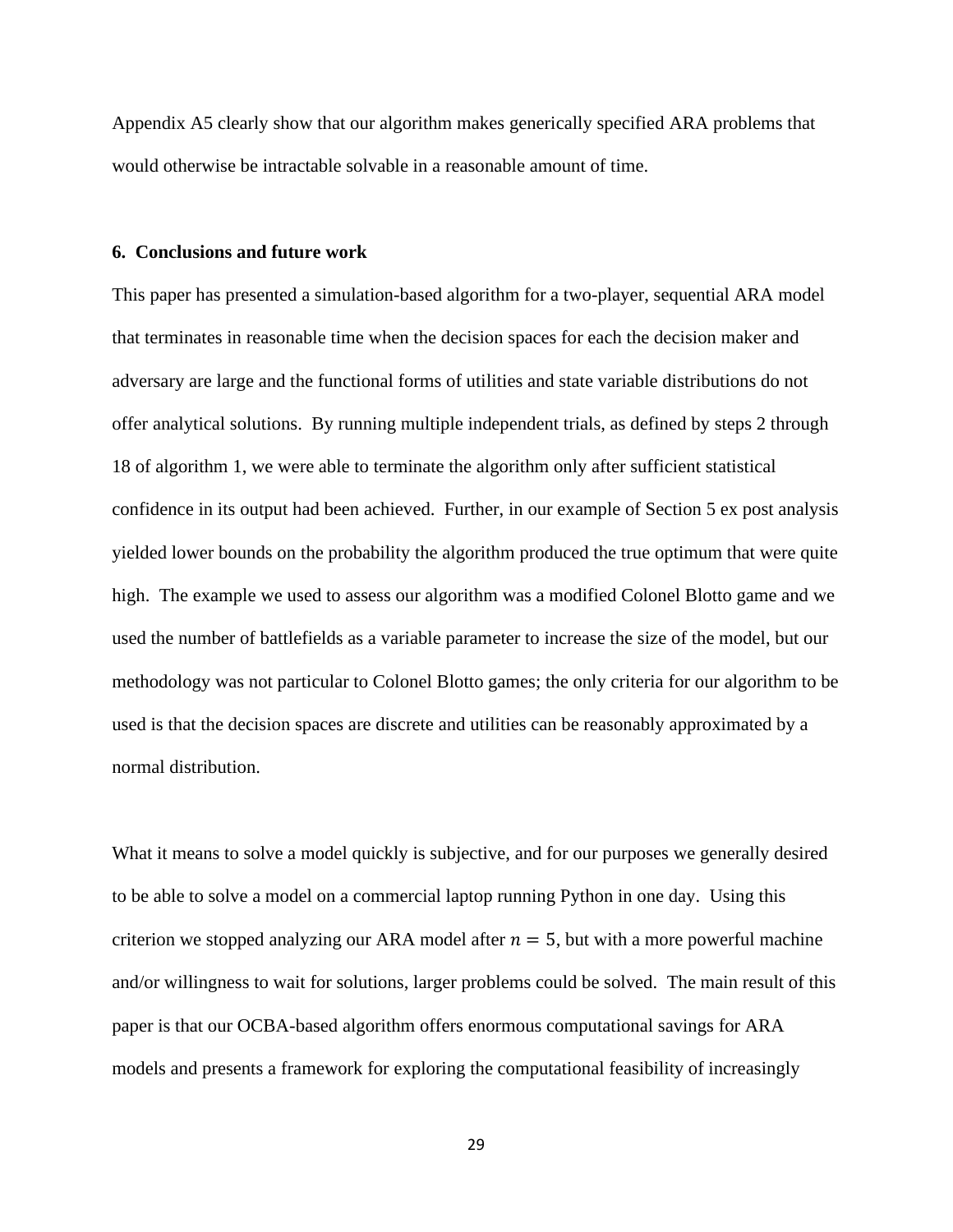larger models. A natural next step is to develop methods to identify promising regions of very large decision spaces, within which algorithm 1 can be applied. Three general approaches come to mind for exploring this problem: assess all possible decisions using a low-fidelity model, as in Xu, et al. (2016), and then explore in detail regions where the low-fidelity model suggested that expected utility was high; partition the decision space and draw samples of decisions from each, which are then explored in detail to decide whether the region as a whole ought to be explored, as in Chen, et al. (2014); and calibrating a distribution for the expected utility of a pair of decision maker and adversary decisions,  $g(d, a, s) = u_D(d, a, s) \cdot p(s|d, a)$ , via a Markov Chain Monte Carlo simulation, as in Bielza, et al. (1999), and then analyzing the marginal of the distribution with respect to  $d$  to determine regions where the expected utility is high. All of these approaches will have to deal with the unique challenge of ARA models, which is that the adversary's utility function and beliefs are stochastic. In this paper we overcame this challenge by utilizing a nested OCBA algorithm.

Another natural extension of our work would be to incorporate a richer description of uncertainty regarding the adversary's behavior. Considering that we estimated the distribution of the adversary's behavior,  $P_D(a|d)$ , by solving his problem using statistical selection, despite the accuracy of our algorithm seen herein it is still subject to sampling error. By using simple point estimates for each  $P_D(a_i | d)$ ,  $a_i \in F_A$ , sampling error could lead us to assume the adversary is using a suboptimal strategy, which in turn leads us to overestimate the decision maker's utility from each strategy and may even suggest a false optimum. While it's reasonable to base decisions around our algorithm because, by theorem 1, when analyzing the adversary's problem it maximizes the probability of predicting his true optimum, risk-averse decision makers may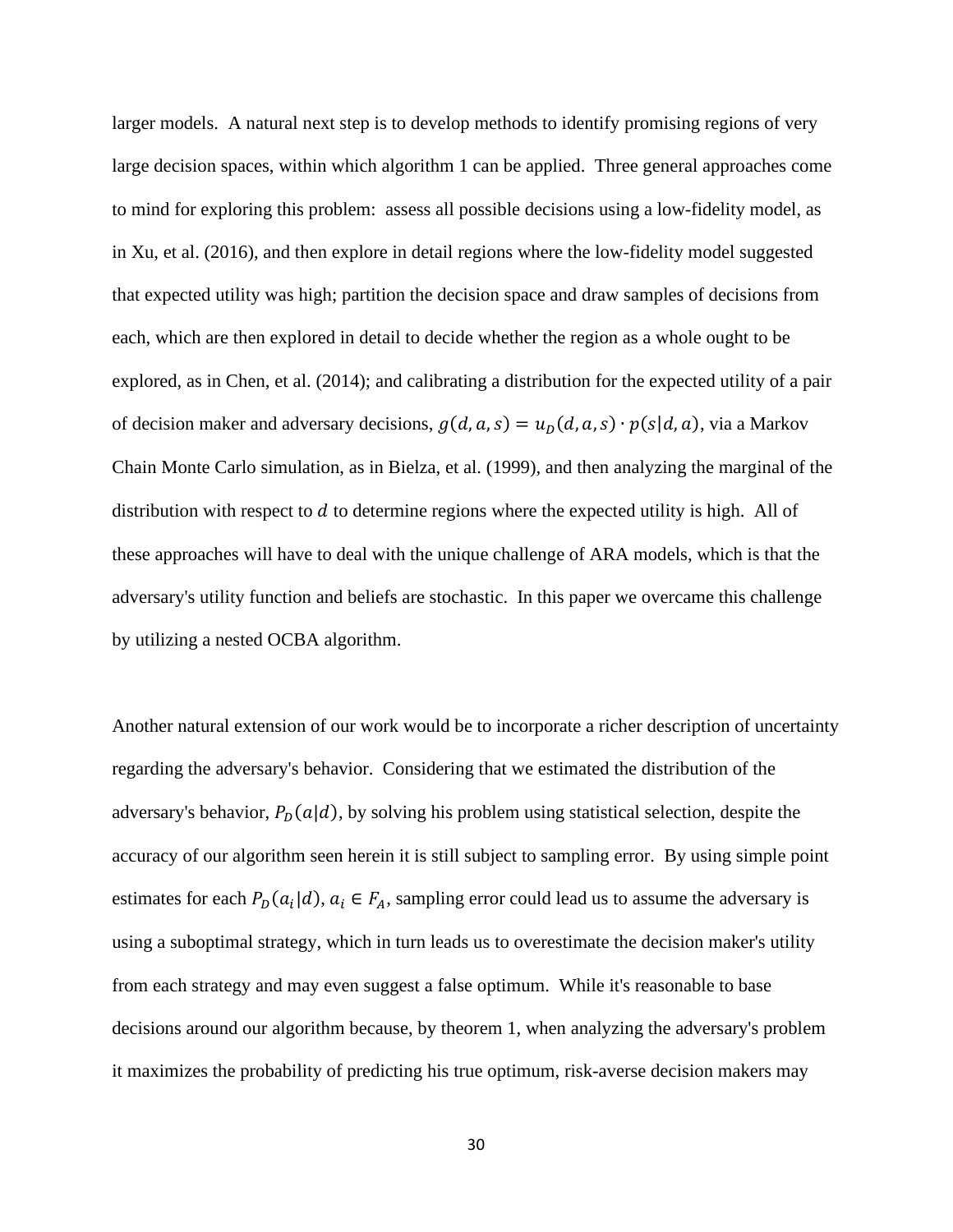instead wish to characterize the uncertainty in each  $P_D(a_i | d)$  and employ a maximin strategy that maximizes utility subject to the worst (reasonable) case for the values of  $P_D(a_i|d)$ , even at the expense of lower expected utility. Such an approach might involve estimating confidence intervals for each  $P_D(a_i|d)$  and then using these as uncertainty sets in a distributionally robust optimization. Distributional robustness in ARA models was studied in McLay, et al. (2012), but in their analysis uncertainty sets were taken as given rather than estimated analytically. Intuitively, heuristically defined uncertainty sets such as  $P_D(a_i|d) \in {P_D(a_i|d) \pm 5\%}$ , where  $\hat{P}_D(a_i|d)$  are the point estimates used in this paper, could be employed, but ideally future research will formalize rigorous methodologies to determine uncertainty sets.

Lastly, while algorithm 1 was seen to outperform an alternative which is the only algorithm to our knowledge that's been employed to a decently sized ARA problem, further alternatives should continue to be explored as computational ARA is a very young field. For example, the alternative classes of statistical selection techniques mentioned in Section 2 could be employed in the ARA context and would serve as natural benchmarks for our results. This will allow our algorithm to be compared to other sophisticated methodologies to gain a better understanding of its value in solving this young class of game theoretic models.

#### **References**

Banks, David L., Jesus Rios, and David Rios Insua. *Adversarial Risk Analysis*. CRC Press, 2016. Bielza, Concha, Peter Müller, and David Ríos Insua. "Decision Analysis by Augmented Probability Simulation." *Management Science* 45, no. 7 (July 1999): 995–1007.

- Bonferroni, Carlo E. "Teoria Statistica delle Classi e Calcolo delle Probabilita." *Pubbl. d. R. Ist. Super. di Sci. Econom. d Commerciali di Firenze* 8 (1936): 1-62.
- Brown, Gerald G., and Louis Anthony Tony Cox Jr. "How Probabilistic Risk Assessment Can Mislead Terrorism Risk Analysts." *Risk Analysis* 31, no. 2 (February 2011): 196–204.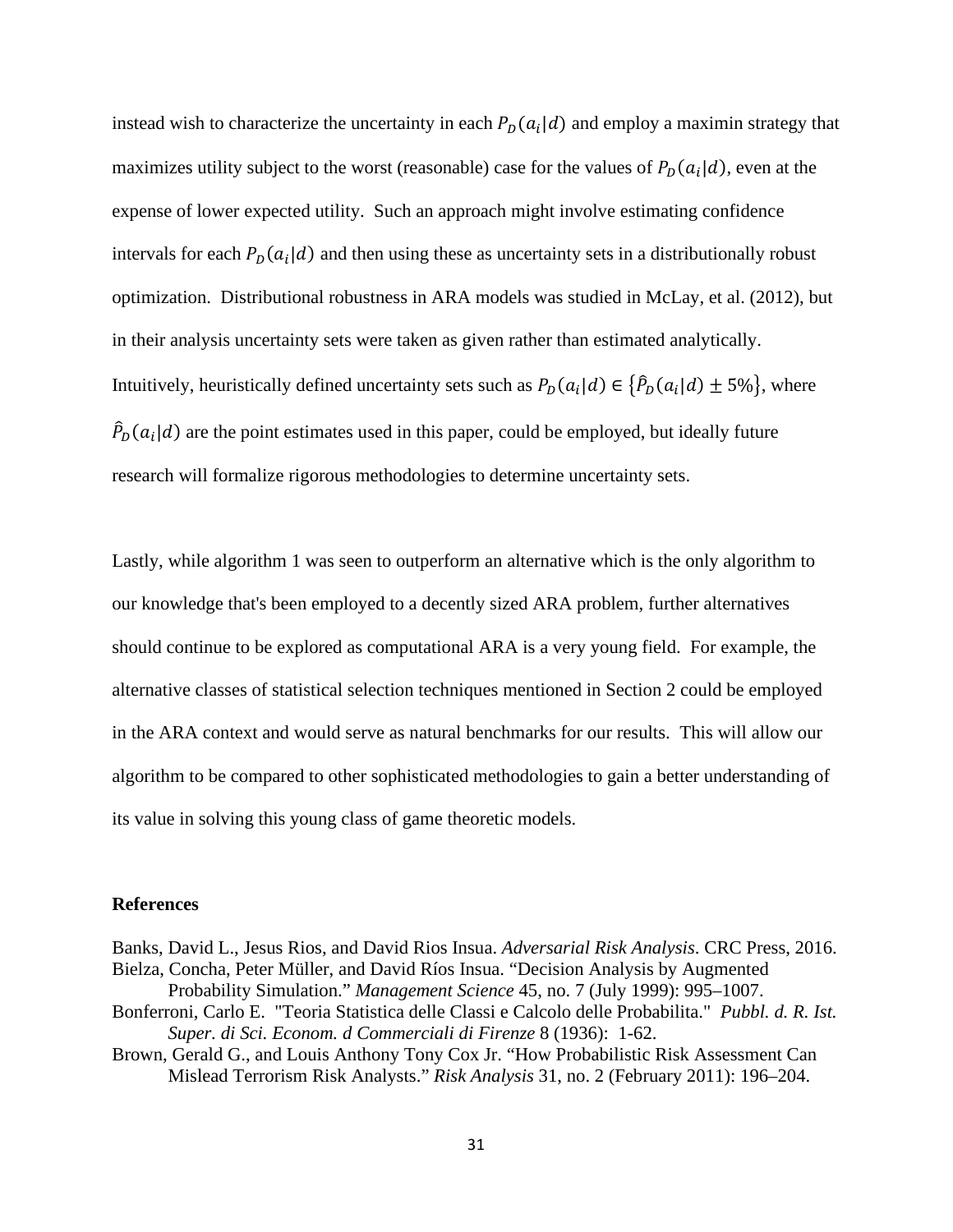- Bueno de Mesquita, Bruce. "A Decision Making Model: Its Structure and Form." *International Interactions* 23, no. 3–4 (December 1997): 235–66.
- Bueno de Mesquita, Ethan. "Conciliation, Counterterrorism, and Patterns of Terrorist Violence." *International Organization* 59, no. 1 (2005): 145–76.
- Chen, Chun-hung, and Loo Hay Lee. *Stochastic Simulation Optimization: An Optimal Computing Budget Allocation*. System Engineering and Operations Research, v. 1. Singapore ; Hackensack, NJ: World Scientific, 2011.
- Chen, Chun-Hung, Jianwu Lin, Enver Yucesan, and Stephen E. Chick. "Simulation Budget Allocation for Further Enhancing the Efficiency of Ordinal Optimization." *Discrete Event Dynamic Systems: Theory and Applications* 10 (2000): 251–70.
- Chen, Weiwei, Siyang Gao, Chun-Hung Chen, and Leyuan Shi. "An Optimal Sample Allocation Strategy for Partition-Based Random Search." *IEEE Transactions on Automation Science and Engineering* 11, no. 1 (January 2014): 177–86.
- Chick, Stephen E., Jürgen Branke, and Christian Schmidt (2010) Sequential Sampling to Myopically Maximize the Expected Value of Information. *INFORMS Journal on Computing* 22(1):71–80.
- Chwe, Michael Suk-Young (2000) Communication and Coordination in Social Networks. *Review of Economic Studies* 67(1):1–16.
- Edmond, Chris (2013) Information Manipulation, Coordination, and Regime Change. *The Review of Economic Studies* 80(4):1422–58.
- Fan, Weiwei, L. Jeff Hong, and Barry L. Nelson (2016) Indifference-Zone-Free Selection of the Best. *Operations Research* 64(6):1499–1514.
- Glynn, P., and S. Juneja (2004) A Large Deviations Perspective on Ordinal Optimization. In *Proceedings of the 2004 Winter Simulation Conference, 2004.*, 1:565–73. Washington, D.C.: IEEE.
- Hanley, John T. (2018) Using Game Theory to Identify Opportunities for Deception During Course of Action Analysis and Comparison. Presented at the 86th Military Operations Research Society Symposium, Monterey, CA, June 21, 2018.
- Harsanyi, John. (1967-68) Games with Incomplete Information Played by Bayesian Players, Part I - III. *Management Science* 14.
- Harsanyi, John C, Joseph B Kadane, and Patrick D Larkey (1982) Subjective Probability and the Theory of Games: Comments, Reply, and Rejoinder between Kadane, Larkey, and Harsanyi. *Management Science* 28(2):120–24.
- Kadane, Joseph B, and Patrick D Larkey (1982) Subjective Probability and the Theory of Games. *Management Science* 28(2):113–20.
- Kadane, Joseph B, Nicholas Polson, David Banks, Francesca Petralia, and Shouqiang Wang (2011) Adversarial Risk Analysis: Borel Games. Discussions and Rejoinder between Kadane, Polson, and Banks, et al. *Applied Stochastic Models in Business and Industry* 27(2):87–94.
- Kiss, Hubert Janos, Ismael Rodríguez-Lara, and Alfonso Rosa-García (2017) Overthrowing the Dictator: A Game-Theoretic Approach to Revolutions and Media. *Social Choice and Welfare* 49(2):329–55.
- Koller, Daphne, and Brian Milch (2003) Multi-Agent Influence Diagrams for Representing and Solving Games. *Games and Economic Behavior* 45(1):181–221.
- Kovenock, Dan, and Brian Roberson (2012) Coalitional Colonel Blotto Games with Application to the Economics of Alliances. *Journal of Public Economic Theory* 14(4):653–76.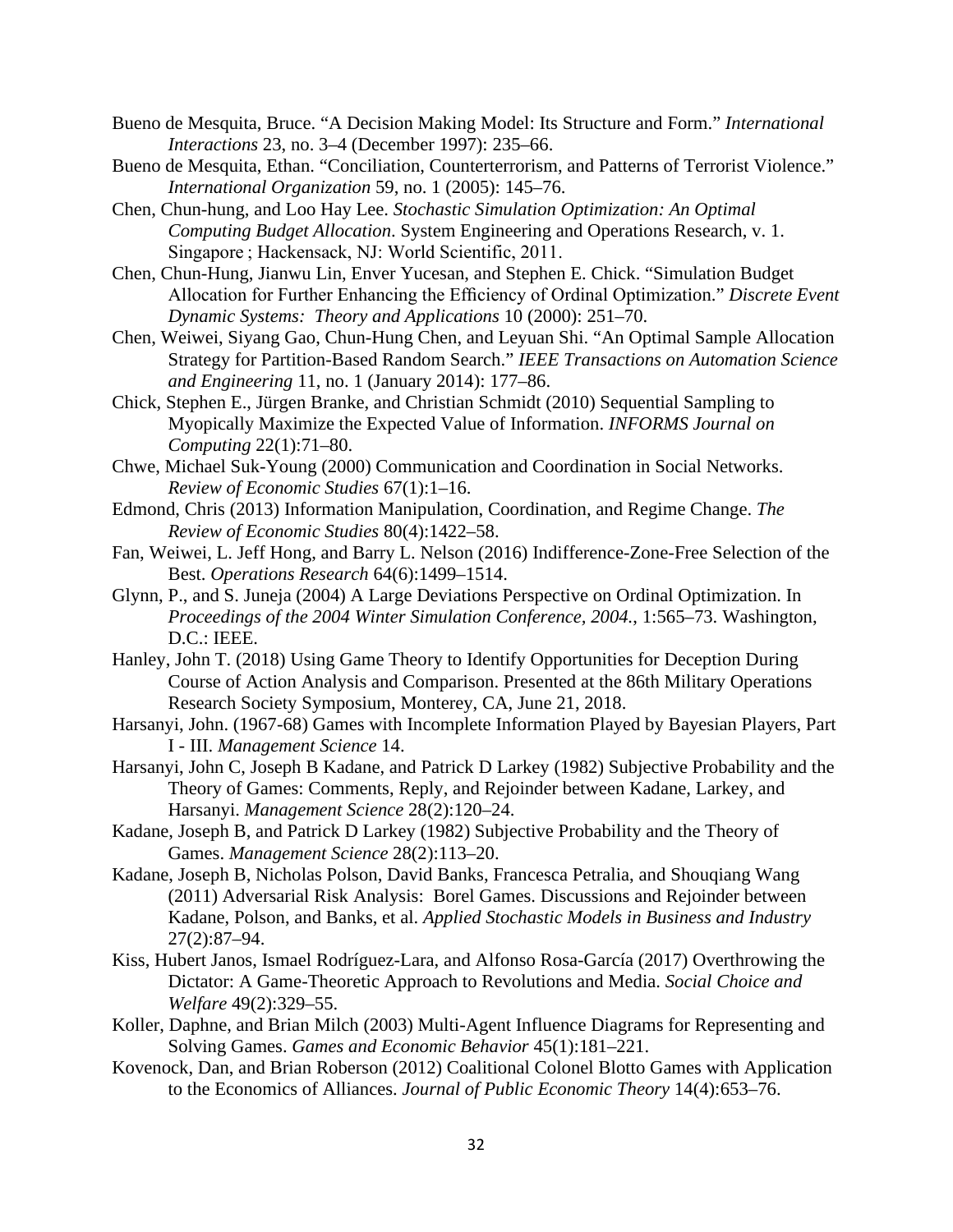- Lapan, Harvey E., and Todd Sandler (1988) To Bargain or Not To Bargain: That Is The Question. *The American Economic Review* 78(2):16–21.
- Liang, Xiannuan, and Yang Xiao (2013) Game Theory for Network Security. *IEEE Communications Surveys & Tutorials* 15(1):472–86.
- Lin, Kyle, and Jeffrey Dayton (2011) Game-Theoretic Models for Jamming Radio-Controlled Improvised Explosive Devices. *Military Operations Research* 16(3):5–13.
- McLay, Laura, Casey Rothschild, and Seth Guikema (2012) Robust Adversarial Risk Analysis: A Level-k Approach. *Decision Analysis* 9(1):41–54.
- Neumann, John von (1928) Zur Theorie Der Gesellschaftsspiele. *Mathematical Annals* 100.
- Nikoofal, Mohammad E., and Jun Zhuang (2012) Robust Allocation of a Defensive Budget Considering an Attacker's Private Information: Robust Allocation of a Defensive Budget. *Risk Analysis* 32(5):930–43.
- Peng, Yijie, Chun-Hung Chen, Michael C. Fu, and Jian-Qiang Hu (2016) Dynamic Sampling Allocation and Design Selection. *INFORMS Journal on Computing* 28(2):195–208.
- Rios Insua, David, Jesus Rios, and David Banks (2009) Adversarial Risk Analysis. *Journal of the American Statistical Association* 104(486):841–54.
- Rios, Jesus, and David Rios Insua (2012) Adversarial Risk Analysis for Counterterrorism Modeling. *Risk Analysis* 32(5):894–915.
- Sevillano, Juan Carlos, David Rios Insua, and Jesus Rios (2012) Adversarial Risk Analysis: The Somali Pirates Case. *Decision Analysis* 9(2):86–95.
- Wang, Chen, and Vicki M. Bier (2011) Target-Hardening Decisions Based on Uncertain Multiattribute Terrorist Utility. *Decision Analysis* 8(4):286–302.
- Wang, Shouqiang, and David Banks (2011) Network Routing for Insurgency: An Adversarial Risk Analysis Framework. *Naval Research Logistics (NRL)* 58(6):595–607.
- Wilson, Edwin B. (1927) Probable Inference, the Law of Succession, and Statistical Inference. *Journal of the American Statistical Association* 22(158):209–12.
- Xu, Jie, Si Zhang, Edward Huang, Chun-Hung Chen, Loo Hay Lee, and Nurcin Celik (2016) Multi-fidelity Optimization with Ordinal Transformation and Optimal Sampling. *Asia-Pacific Journal of Operational Research* 33(3):26.
- Zhuang, Jun, and Vicki M. Bier (2007) Balancing Terrorism and Natural Disasters—Defensive Strategy with Endogenous Attacker Effort. *Operations Research* 55(5):976–91.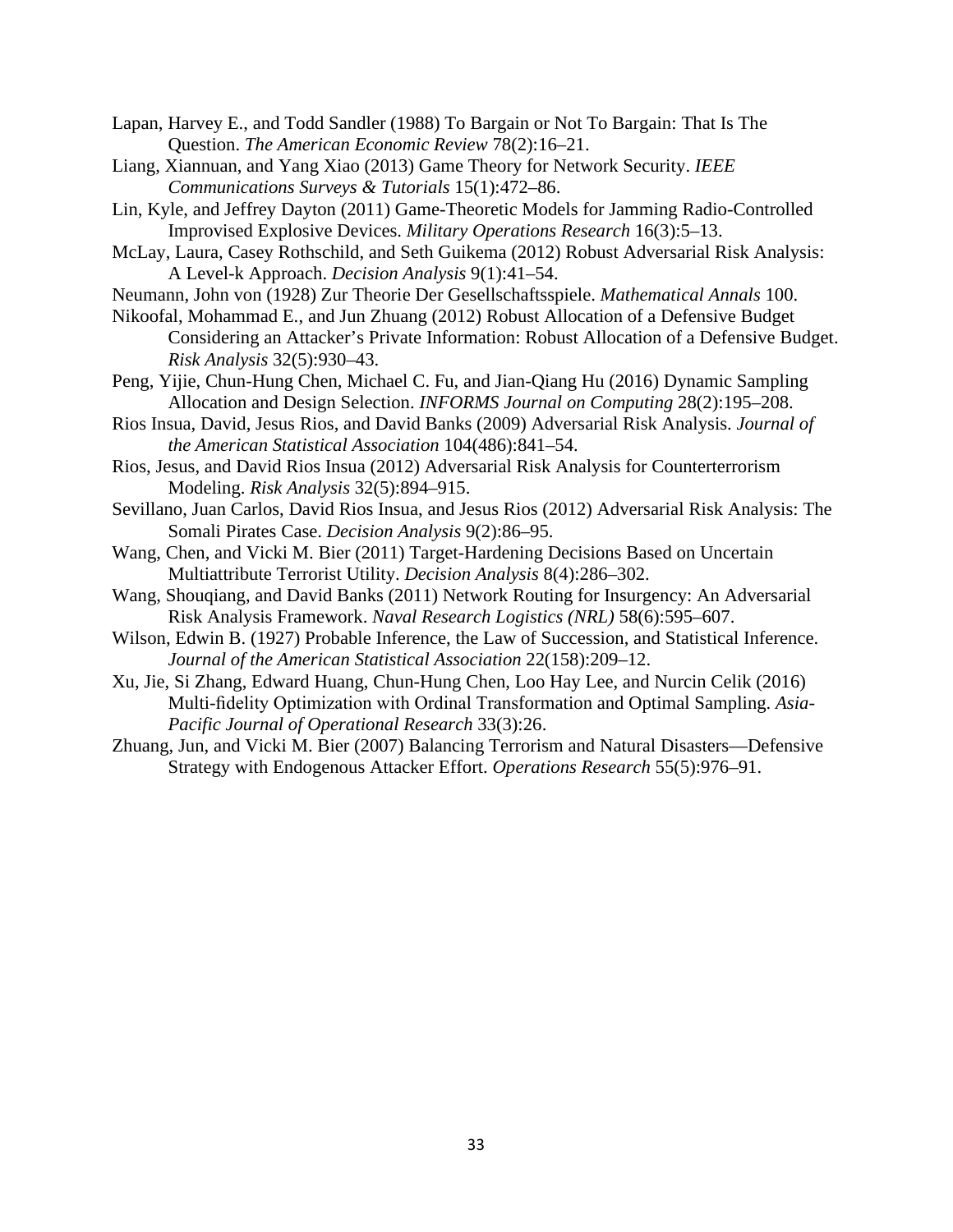## **Appendix**

# A1. Closed form solutions for  $\psi_D(d, a)$  and  $\Psi_A(d, a)$

We show here that  $\psi_D(d, a)$  and  $\Psi_A(d, a)$  can be solved analytically using the distributions and utility functions specified in Section 4.i.

$$
\psi_{A}(d, a) = \int_{S} U_{A}(d, a, s, r)p(s|d, a)ds
$$
\n
$$
= \int_{h_{n}}^{h_{n}+1} \int_{h_{n-1}}^{h_{n-1}+1} \cdots \int_{h_{2}}^{h_{2}+1} \int_{h_{1}}^{h_{1}+1} \frac{\sum_{i=1}^{n} r_{i} (1 - e^{-4.6(s_{i} - C_{H,i} - .05)})}{n} \cdot 10^{n} ds_{1} \dots ds_{n}
$$
\n(since  $S_{i}|d, a \sim Uni(h_{i}, h_{i} + .1)$  for all  $i$ )\n
$$
= \int_{h_{n}}^{h_{n}+1} \cdots \int_{h_{2}}^{h_{2}+1} \left[ \int_{h_{1}}^{h_{1}+1} \frac{r_{1} (1 - e^{-4.6(s_{1} - C_{H,1} - .05)})}{n} \cdot 10 ds_{1} \right] \cdot \frac{\sum_{i \neq 1} r_{i} (1 - e^{-4.6(s_{i} - C_{H,i} - .05)})}{n} \cdot 10^{n-1} ds_{2} \dots ds_{n}.
$$

Focusing just on the term inside the [ ], we obtain:

$$
\int_{h_1}^{h_1+1} \frac{r_1(1-e^{-4.6(s_1-C_{H,1}-.05)})}{n} \cdot 10 \, ds_1 = \frac{r_1}{n} \cdot \left(1 - 10 \cdot e^{4.6(C_{H,1}+.05)} \left[-\frac{1}{4.6}e^{-4.6s_1}\right]_{h_1}^{h_1+.1}\right)
$$

$$
= \frac{r_1}{n} \cdot \left(1 + \frac{10}{4.6} \cdot e^{4.6(C_{H,1}+.05)} \cdot \left(e^{-4.6(h_1+.1)} - e^{-4.6h_1}\right)\right)
$$

$$
= \frac{r_1}{n} \cdot \left(1 + \frac{10}{4.6} \cdot e^{4.6(C_{H,1}+.05)} \cdot \left(e^{-.46} - 1\right) \cdot e^{-4.6h_1}\right)
$$

$$
:= I_1^A. \tag{3}
$$

From here, it's easy to show that repeatedly integrating over the elements of  $S$  yields:

$$
\psi_A(d,a) = \sum_{i=1}^n I_i^A.
$$

At the time  $\psi_A(d, a)$  must be evaluated, d and a are assumed known and hence  $h_i$  is known for all *i*.  $r_i$  is also assumed known at this point, and everything  $C_{H,i}$  is a given constant. Hence,  $\sum_{i=1}^{n} I_i^A$  can be calculated by direct computation. The defender's utility function has an almost identical form as the attacker's, and it's easy to show that  $\psi_D(d, a) = \sum_{i=1}^n I_i^D$ , where:

$$
I_i^D := -\frac{v_i}{n} \cdot \left(1 + \frac{10}{4.6} \cdot e^{4.6(C_{H,1} + .05)} \cdot (e^{-.46} - 1) \cdot e^{-4.6h_1}\right).
$$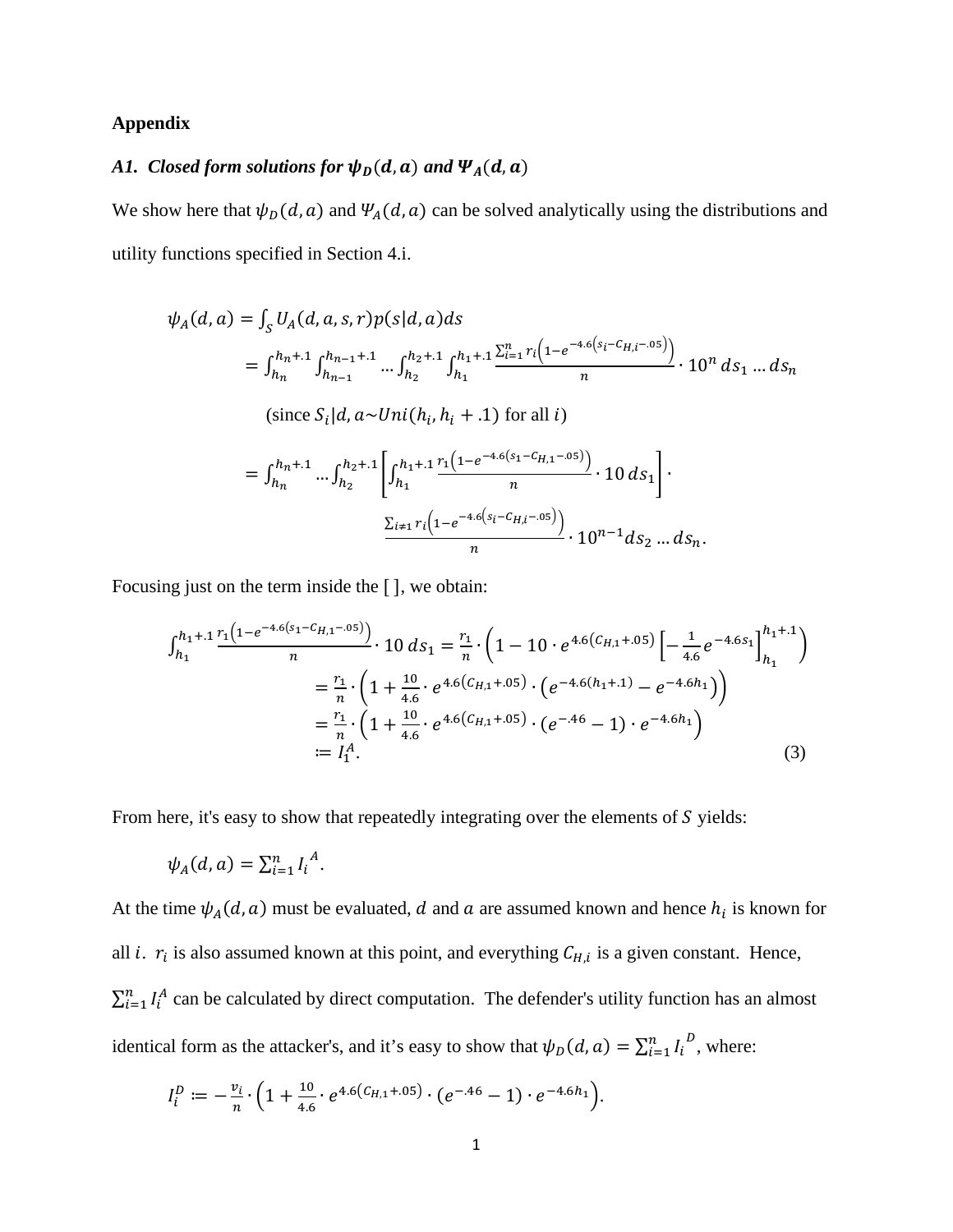# *A2. Formulation of*  $a^*(d) = argmax_a \psi_A(d, a)$  *as a quadratic integer program*

At node A of figure 1.b, the attacker's problem is to solve:

$$
\max_{a} z = \sum_{i=1}^{n} I_i^A
$$
  
s.t.  

$$
\sum_{i=1}^{n} a_i = 1
$$
  
 $a \in \{0, .1, .2, ..., .9, 1\}.$  (4)

Simply plugging in the formula for  $h_i$  given in Section 4.i into (3) yields:

$$
I_{i}^{A} = \frac{r_{i}}{n} \cdot \left( 1 + \frac{10}{4.6} \cdot e^{4.6 \left( C_{H,i} + .05 \right)} \cdot \left( e^{-.46} - 1 \right) \cdot e^{-4.6h_{i}} \right)
$$
  
\n
$$
= A_{1,i} + A_{2,i} \cdot e^{-4.6h_{i}}
$$
  
\nwhere  $A_{1,i} := \frac{r_{i}}{n}$  and  $A_{2,i} := A_{1,i} \cdot \frac{10}{4.6} \cdot e^{4.6 \left( C_{H,i} + .05 \right)} \cdot \left( e^{-.46} - 1 \right)$ .  
\n
$$
= A_{1,i} + A_{2,i} \cdot e^{-4.6 \cdot - \frac{2}{4.6} \cdot \log \left( \frac{c_{A}^{i} a_{i} + 1}{c_{B}^{i} a_{i} + 1} \right) - 4.6 c_{H}^{i}}
$$
  
\n
$$
= A_{1,i} + A_{2,i} \cdot e^{-4.6 \left( C_{H,i}^{i} \right)} \cdot \left[ e^{\log \left( \frac{c_{A}^{i} a_{i} + 1}{c_{B}^{i} a_{i} + 1} \right)} \right]^{2}
$$
  
\n
$$
= A_{1,i} + A_{2,i} \cdot e^{-4.6 \left( C_{H,i}^{i} \right)} \cdot \left( c_{B}^{i} d_{i} + 1 \right)^{-2} \left( c_{A}^{i} a_{i} + 1 \right)^{2},
$$

which is quadratic in  $a_i$ .

Therefore, model (4) is a quadratic program with a discrete feasible region. Making the transformation  $a_i \rightarrow 10a_i$  and adjusting the objective function accordingly gives a small quadratic integer program which can be solved using off-the-shelf solvers.

## *A3. Stopping criterion for each trial of algorithm 1*

In steps 15 and 18 of algorithm 1, we use the following stopping criteria based on a weighted sum of percentage changes in strategies across iterations. The weights applied to each strategy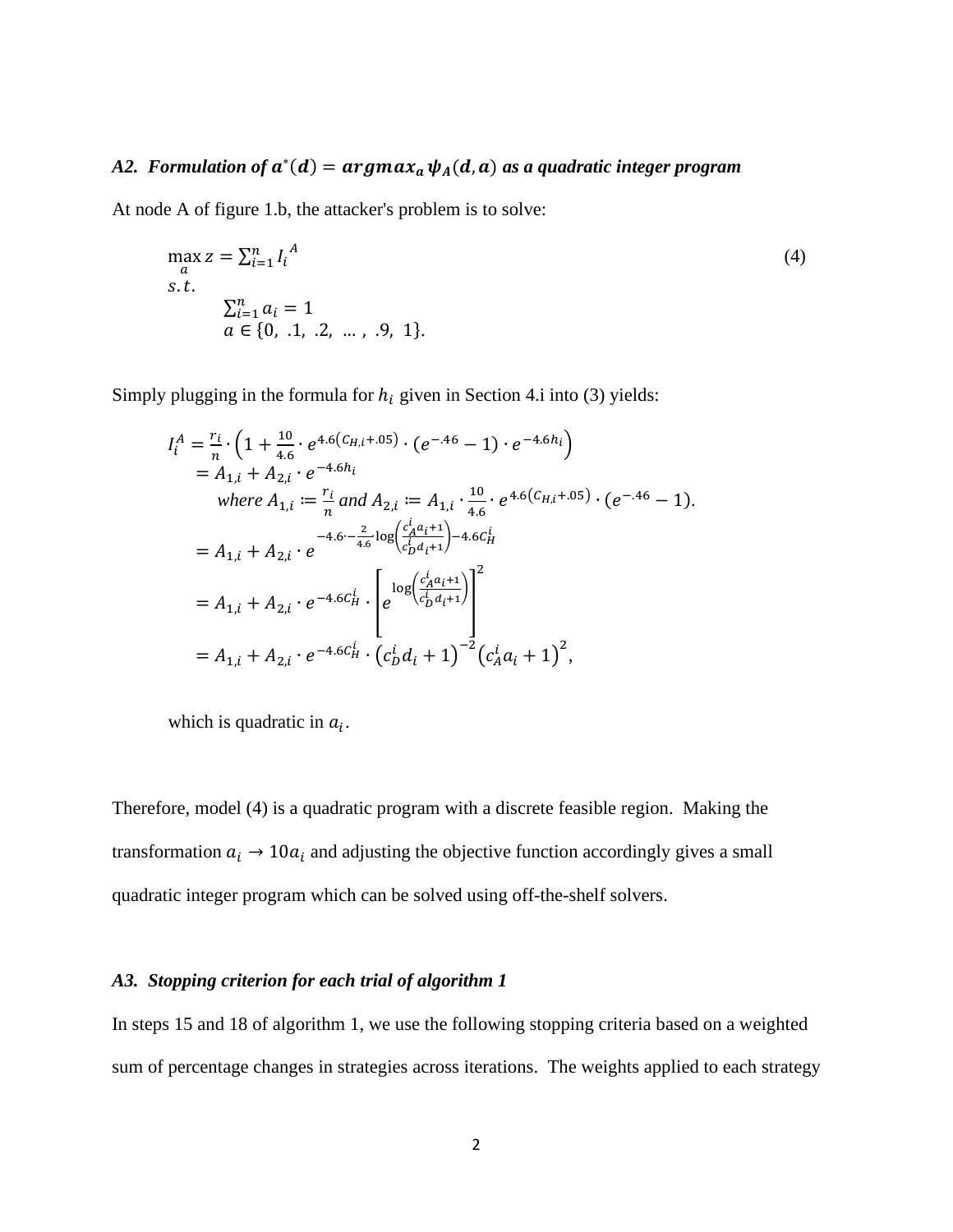are the number of samples allocated in the most recent iteration, normalized to sum to 1:  $w_i =$  $N_i / \sum_i N_i$ . This places the vast majority of the weight only on those strategies we reasonably think may be the optimum. Using these weights we calculate a weighted average percentage change between the current and each of the last 4 iterations, where percentage changes are calculated with respect to the difference between the best and the worst expected utility at the current iteration,  $\delta = max_i \alpha_i - min_i \alpha_i$ , where as in Section 4.iii,  $\alpha_i$  represents the sample expected utility for strategy  $i$ . This choice was made because dividing by expected utility itself causes unduly high percentage changes when  $\alpha_i$  is near 0. Adding a subscript for the iteration number and assuming the current iteration is  $t$ , we calculate the weighted percentage change between the current iteration and iteration t' as:  $q_{t,t'} := \sum_i w_{t,i} \cdot |\alpha_{t,i} - \alpha_{t',i}| / \delta_t$ . Our stopping criteria is that  $q_{t,t'} \leq 0.05$  for  $t' = t - 1, t - 2, t - 3$ , and  $t - 4$ , indicating no significant changes over the last 4 iterations.

### *A4. Proof of lemmas 1 and 2*

#### *A4.i. Lemma 1*

Wilson (1927) gives  $1 - \alpha$  one-sided confidence intervals for  $p_i$  of:

$$
p_i \ge \frac{N - f_i + \frac{z^2}{2}}{N + z^2} - \frac{z}{N + z^2} \sqrt{\frac{f_i(N - f_i)}{N^3} + \frac{z^2}{4}}, \text{ where } z := \Phi^{-1}(1 - \alpha).
$$

By definition if  $p_b > .5$ , then  $E_b$  is the most likely outcome, and therefore if we're  $1 - \alpha$ confident  $p_b > .5$  then we're at least  $1 - \alpha$  confident  $E_b$  is the most likely outcome. We say we're "at least"  $1 - \alpha$  confident, and that this is a sufficient but not necessary condition, because it could be that  $p_i < .5$  for all *i*.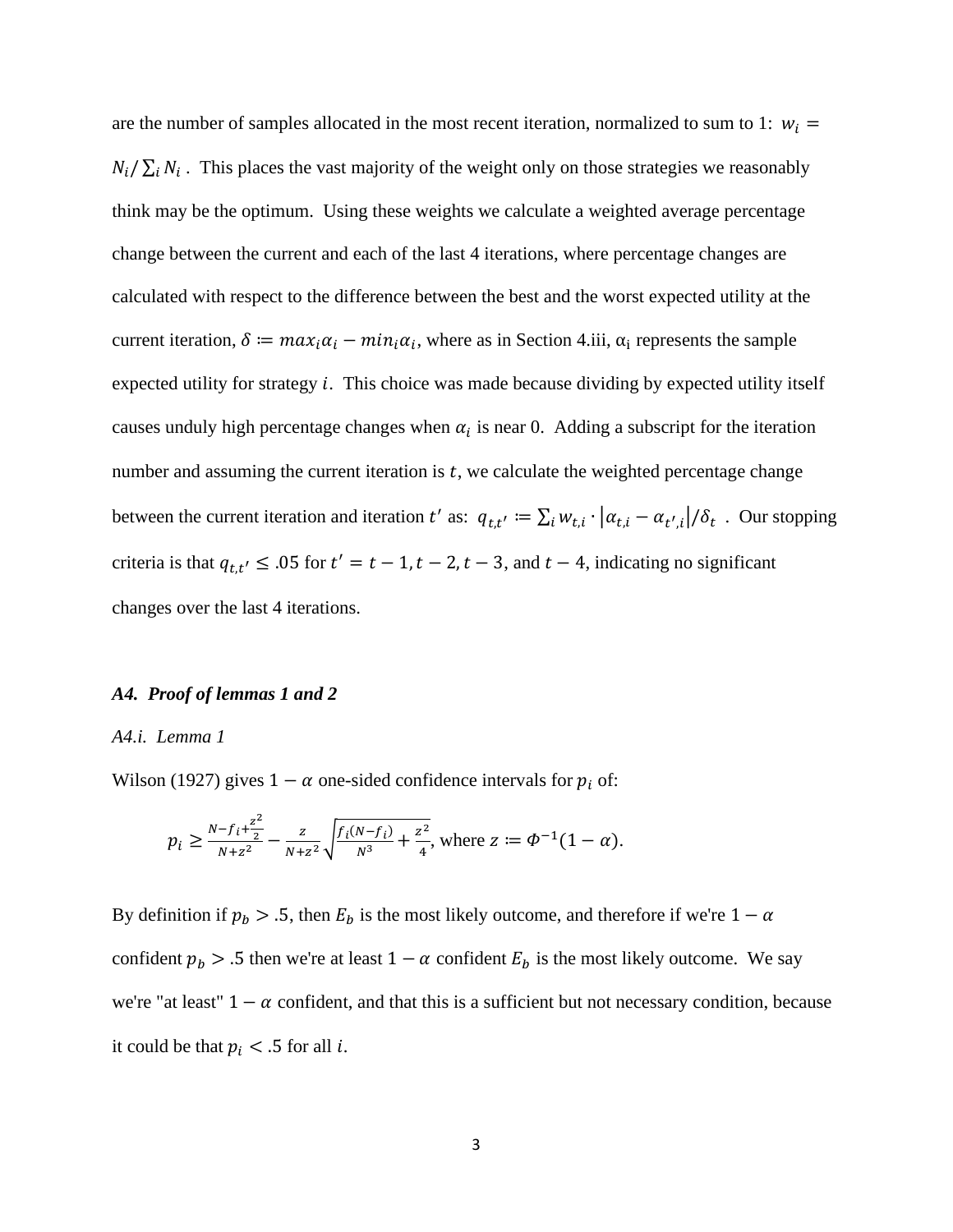## *A4.ii. Lemma 2*

We first prove part 1 of the lemma by showing that: (1a)  $2f_b + n_0 - 1 < N(f_b)$ ; and (1b)  $N(f_b) \le 2f_b + n_0 + 1$ . Using Wilson's confidence intervals, part 1a is equivalent to showing:

$$
\frac{f_b + n_0 - 1 + z^2/2}{2f_b + n_0 - 1 + z^2} - \frac{z}{2f_b + n_0 - 1 + z^2} \sqrt{\frac{f_b(f_b + n_0 - 1)}{(2f_b + n_0 - 1)^3} + \frac{z^2}{4}} < .5 \leftrightarrow
$$
  

$$
\frac{n_0 - 1}{2} - z \sqrt{\frac{f_b(f_b + n_0 - 1)}{(2f_b + n_0 - 1)^3} + \frac{z^2}{4}} < 0 \leftrightarrow
$$
  

$$
\frac{f_b(f_b + n_0 - 1)}{(2f_b + n_0 - 1)^3} > \left(\frac{n_0 - 1}{2z}\right)^2 - \frac{z^2}{4}
$$

We define  $g_c(x) = \frac{x(x+c)}{(2x+c)^3}$ , which will be used again when proving parts 1b and 2 of the lemma.

If  $x, c \ge 0$ , then  $g(x) \ge 0$ , and since  $f_b, n_0 - 1 \ge 0$ , if we show that  $0 > \left(\frac{n_0 - 1}{2z}\right)$  $\frac{z^2}{4}$  we'll

have proved part 1a. Note that:

$$
\left(\frac{n_0 - 1}{2z}\right)^2 - \frac{z^2}{4} = \frac{1}{4} \left(\frac{n_0 - z^2 - 1}{z}\right) \left(\frac{n_0 + z^2 - 1}{z}\right)
$$

Clearly,  $\frac{n_0 + z^2 - 1}{z} > 0$ . Further,  $n_0 - z^2 < 1$  and therefore  $\frac{n_0 - z^2 - 1}{z} < 0$ . It follows that  $\frac{1}{4} \left( \frac{n_0 - z^2 - 1}{z} \right) \left( \frac{n_0 + z^2 - 1}{z} \right) = \left( \frac{n_0 - 1}{2z} \right)$  $\frac{2}{4} - \frac{z^2}{4} < 0$ , and therefore part 1a has been proved.

Similarly to part 1a, part 1b is true if  $g_{n_0+1}(f_b) \leq \left( \frac{n_0+1}{2z} \right)$  $\frac{z^2}{4} - \frac{z^2}{4}$  for all  $f_b$ . For any value of  $c >$ 0, calculus shows that  $g_c(x)$  attains its maximum value at  $x = \frac{c}{2}(\sqrt{3} - 1)$ , and  $g_c(\frac{c}{2}(\sqrt{3} - 1))$ 

$$
1) = \frac{\sqrt{3}}{18c}.
$$
 Therefore, to prove part 1b it's sufficient to show  $\frac{\sqrt{3}}{18(n_0+1)} \le \left(\frac{n_0+1}{2z}\right)^2 - \frac{z^2}{4}.$  Observe:  

$$
\frac{\sqrt{3}}{18(n_0+1)} \le \left(\frac{n_0+1}{2z}\right)^2 - \frac{z^2}{4} \leftrightarrow
$$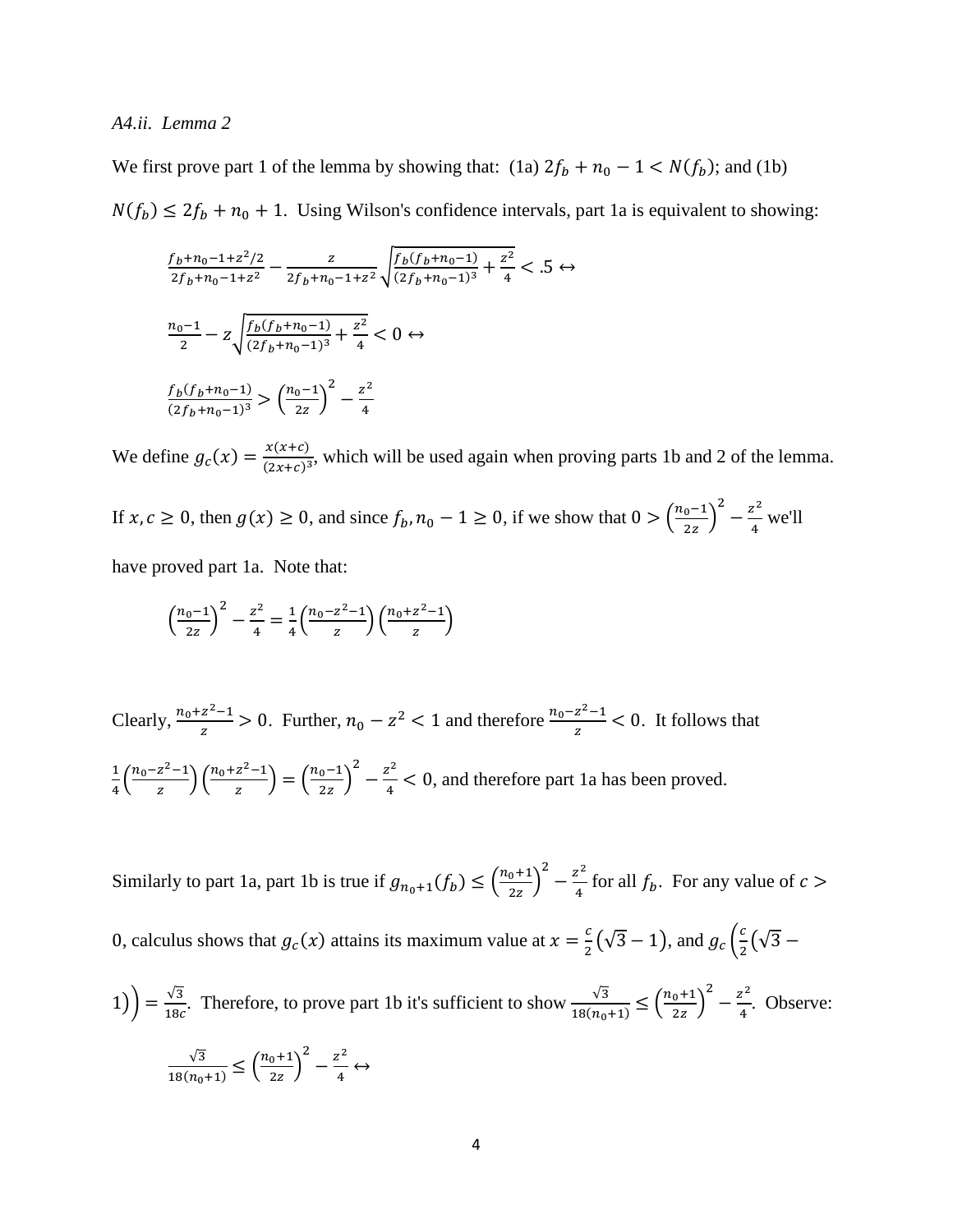$$
\frac{2\sqrt{3}}{9} \le (n_0 + 1) \left(\frac{n_0 + 1}{z} - z\right) \left(\frac{n_0 + 1}{z} + z\right) \leftrightarrow
$$
  

$$
\frac{2\sqrt{3}}{9} \le (n_0 + 1) \left(\frac{n_0 - z^2 + 1}{z}\right) \left(\frac{n_0 + z^2 + 1}{z}\right) \leftrightarrow
$$
  

$$
\frac{2\sqrt{3}}{9} \le \left(\frac{n_0 + 1}{z}\right) (n_0 - z^2 + 1) \left(\frac{n_0 + z^2 + 1}{z}\right)
$$
 (5)

Noting that each term in the product on the righthand side of (5) is greater than 1 and that  $\frac{2\sqrt{3}}{9}$  =  $.3849 < 1$ , it follows that (5) is true, and therefore 1b is true.

Part 2 of the lemma is a natural extension of part 1. We already know  $N(f_b) > 2f_b + n_0 - 1$  by part 1a. To show  $N(f_b) = 2f_b + n_0$ , following the same reasoning as part 1b a sufficient condition is that  $\frac{\sqrt{3}}{100}$  $rac{\sqrt{3}}{18n_0} \leq \left(\frac{n_0}{2z}\right)$  $\frac{1}{2z}$  $\frac{z^2}{4} - \frac{z^2}{4}$ . The reason this is not a necessary condition is that the point where  $g_{n_0}(f_b)$  attains its maximum,  $f_{b,max} = \frac{n_0}{2}(\sqrt{3}-1)$ , may not be an integer, and the number of failures by definition is an integer. A necessary and sufficient condition for  $N(f_b)$  =  $2f_b + n_0$  is that max $\{g_{n_0}(f_{b-}), g_{n_0}(f_{b+})\} \leq \left(\frac{n_0}{2z}\right)$  $\frac{v}{2z}$  $\int_{0}^{2} -\frac{z^{2}}{4}$ , where  $f_{b-} := \left[\frac{\sqrt{3}}{18n_{0}}\right]$  and  $f_{b+} := \left[\frac{\sqrt{3}}{18n_{0}}\right]$ ; this is true because  $g_c(x)$  is unimodal for  $x, c \ge 0$ .

To prove part 3 we must show that: (3a)  $P(N(f_b)|p_b) = P($ !  $N(f_b - 1)$ ,  $f_b|p_b) \cdot p_b^2$ ; and (3b)  $P($ !  $N(f_b - j)$ ,  $i|p_b) = \sum_{k=k_{min}}^{k_{max}} P($ !  $N(f_b - j - 1)$ ,  $k|p_b) \cdot p_b^{2-i+k} \cdot (1 - p_b)^{i-k} \cdot {2 \choose i-k}$ . To see that 3a is true, note that  $N(f_b) - N(f_b - 1) = 2f_b + n_0 - (2(f_b - 1) + n_0) = 2$ , and therefore if  $f_b$  failures have already been observed through the first  $N(f_b - 1)$  trials the next two must both be successes, and hence  $P(|N(f_b - 1), f_b|p_b)$  is multiplied by  $p_b^2$ . If anything less than  $f_b$  failures had been observed through the first  $N(f_b - 1)$  trials, then the algorithm would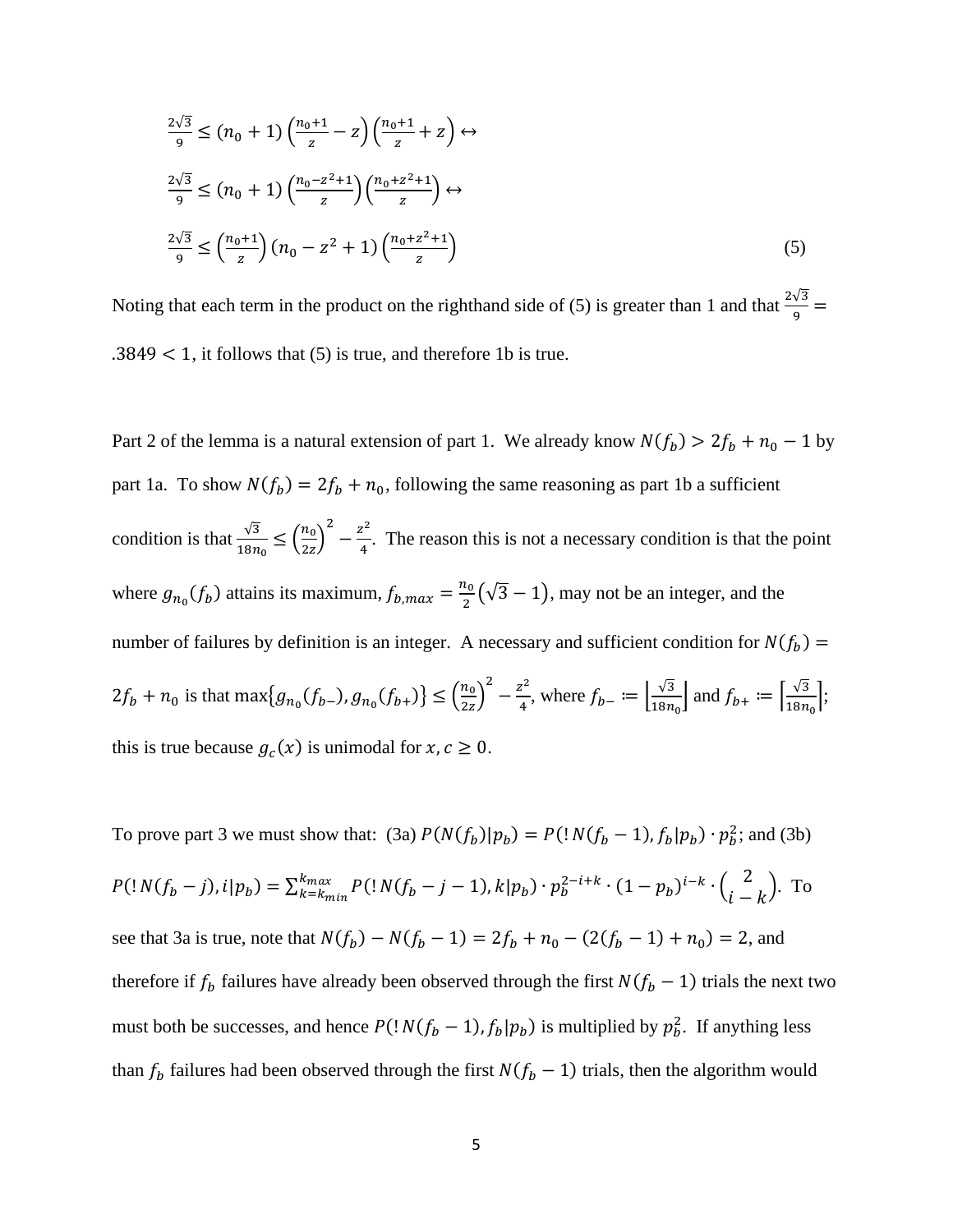have terminated because, by assumption, only  $N(f_b - 1)$  trials are required to terminate the algorithm when  $f_b - 1$  failures have been observed, and thus the equality in 3a holds. To prove part 3b, first note that, given *i* failures occurred through the first  $N(f_b - j)$  trials, the minimum number of failures through  $N(f_b - j - 1)$  is the larger of  $i - 2$  and the least number of failures that prevents the algorithm from terminating after  $f_b - j - 1$  trials, or  $f_b - j$ . Hence we've defined  $k_{min} = \max\{f_b - j, i - 2\}$ . Also note the maximum failures through  $N(f_b - j - 1)$ trials is the smaller of  $N(f_b - j - 1) = 2(f_b - j - 1) + n_0$  and the number of failures we're given has occurred through  $f_b - j$  trials, or i, and hence  $k_{max} := \min\{2(f_b - j - 1) + n_0, i\}.$ Now 3b holds as a matter of definition, since there are 2 trials between  $N(f_b - j - 1) + 1$  and  $N(f_b - j)$ , inclusive, the number of failures occurring between these trials is  $i - k$ , and there are  $\binom{2}{i-k}$  ways for  $i - k$  failures to occur.

## *A5. Robustness of algorithm 1's results*

In Section 5 we saw that for each value of  $n$ , a single run of our algorithm produced the true optimum in each case. Also recall that when  $n = 2$  the algorithm terminated after 3 trials (and hence no trials produced a false optimum), when  $n = 3, 7$  trials were required (and hence 2 failures occurred), when  $n = 4$ , 5 trials were needed (hence, 1 failure), and when  $n = 5$  the algorithm required 3 trials (0 failures). To gain further understanding as to our algorithm's ability to produce the true optimum and the required number of trials to terminate, we reran algorithm 1 several times for the case when  $n = 4$ . Together with the results from Section 5 we ran the algorithm a total of 18 times for  $n = 4$  using the model parameters in Section 5, which amounted to 102 total trials. In all 18 runs of the algorithm the true optimum was identified, but the number of trials required for termination could vary significantly. The required number was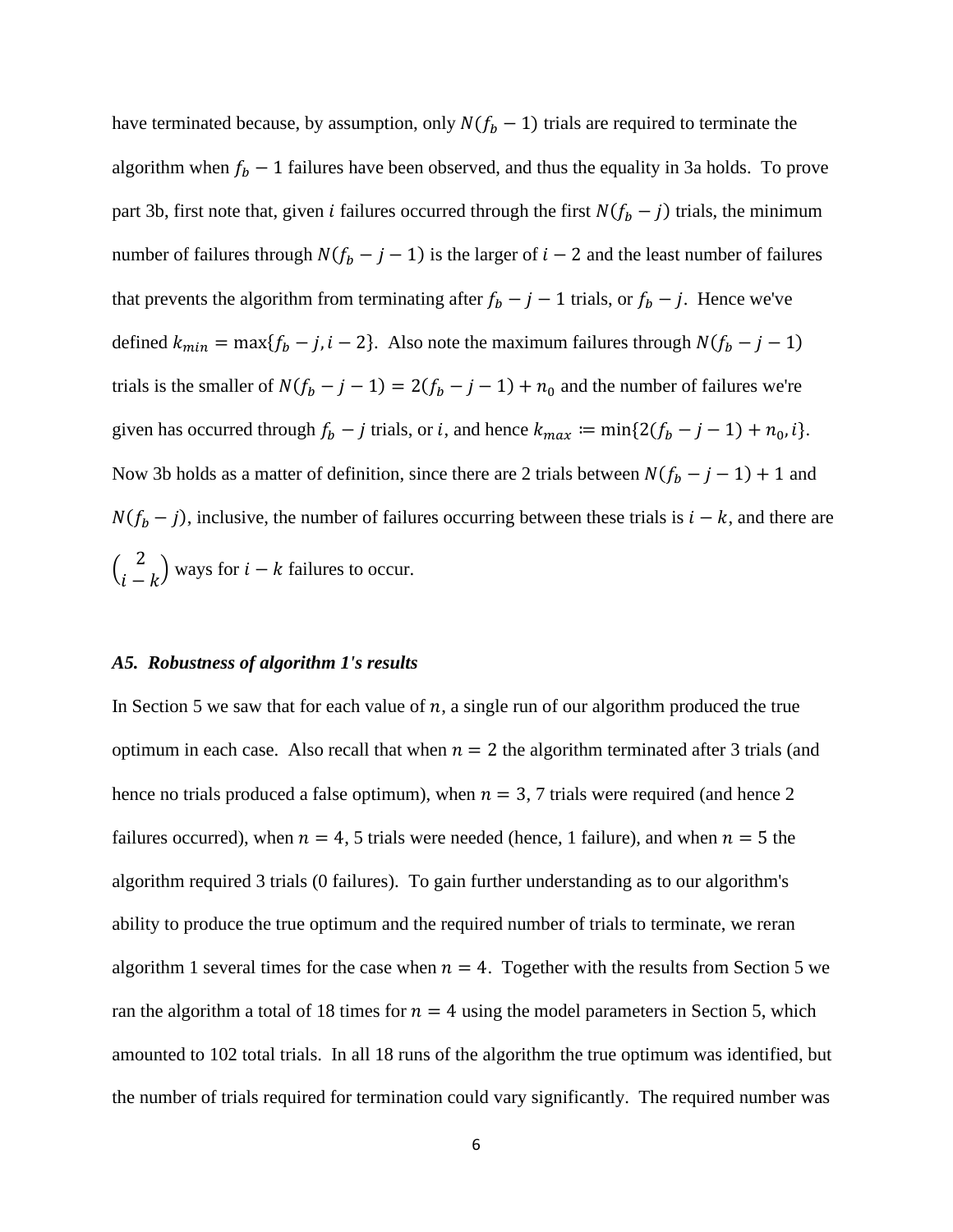concentrated towards the low end, with a mode of just 3 and an average of 5.7, but the maximum required was 13, which occurred only once. Empirically, over 102 trials the true optimum was selected 76.47% of the time. Also of interest is the average time required for each trial; this was 52 minutes, and hence in Section 5.iii we benchmarked our algorithm against a greedy search that took approximately  $5.7 \cdot 52/60 = 4.92$  hours to terminate.

To add further credence to our algorithm we also reran the algorithm 10 times for three alternative parameter sets when  $n = 4$ , listed below. The alternative parameter sets are listed below, and the required number of trials and time to termination are given in table 2. Table 2 also shows the true utility of the strategy selected by algorithm 1, given as a percentage of the true optimum; the majority of the time the algorithm selects the true optimum, but when it does not the true utility of the strategy selected is at a minimum 95.60% of the true optimum. Lastly, using only the samples generated (i.e. *not* using knowledge of the true optimum) table 2 lists the lower bounds on the probability of correctly selecting the optimal strategy (APCS). As we noted in Section 5.ii, APCS can be a poor metric when multiple strategies provide nearly equivalent utilities. To provide decision makers with a sensible measurement that assumes ambivalence between strategies that are virtually equivalent, we define the following modified version of equation (2):

$$
APCS(x) \coloneqq 1 - \sum_{i \in I} \Phi\left(\frac{\hat{u}_D(a_i) - \hat{u}_D(a_i)}{\sqrt{se_b^2 + se_i^2}}\right),\tag{6}
$$

where  $se_i$  is the standard error of strategy  $i, I := \left\{i \mid \frac{\hat{u}_D(a_i) - \hat{u}_D(a_w)}{\hat{u}_D(a_b) - \hat{u}_D(a_w)} < x\right\}$ ,  $d_w$  is the strategy with the lowest sample expected utility, and as before  $d<sub>b</sub>$  is that with the highest sample expected utility.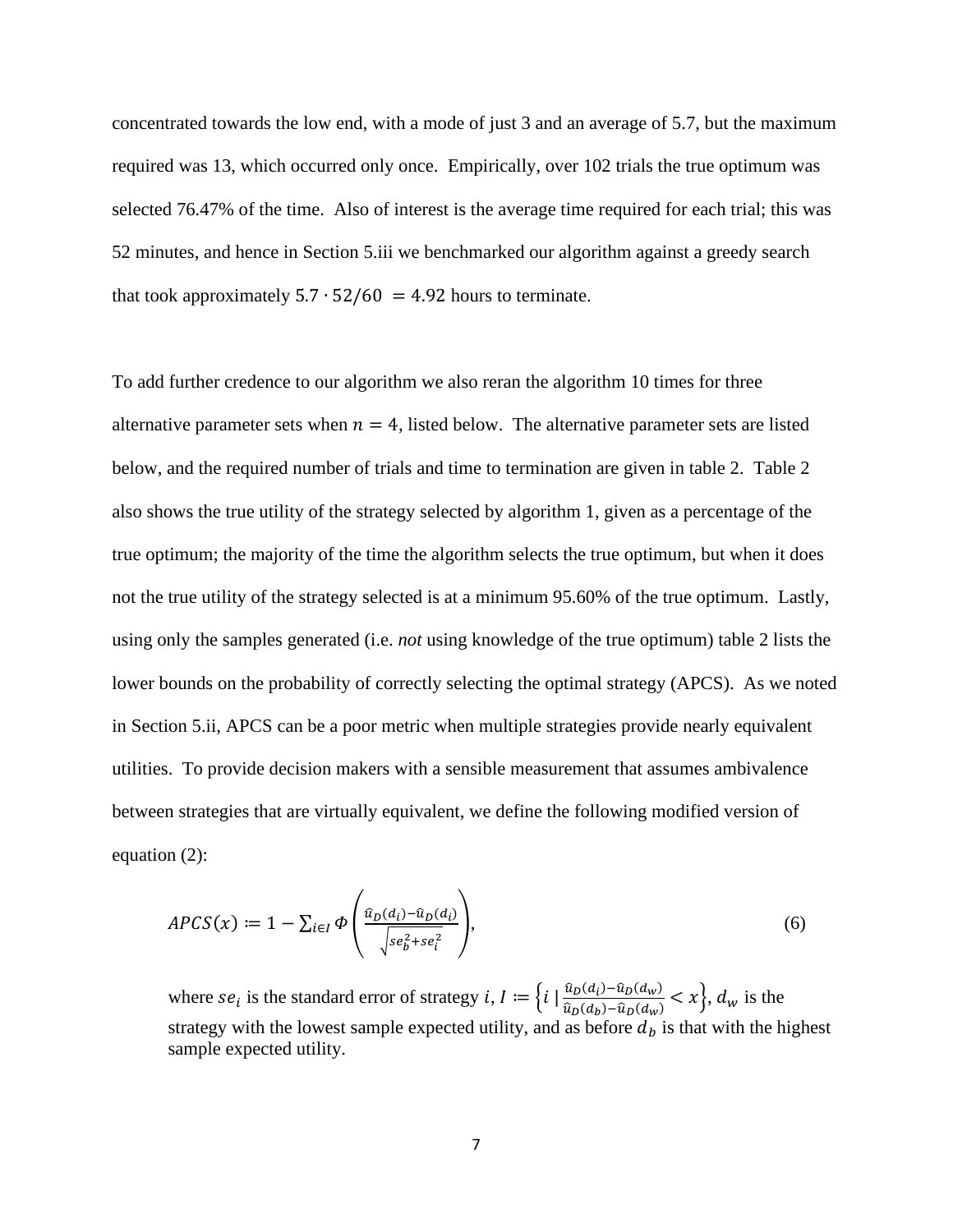Equation (6) effectively considers any strategy that's within  $100 \cdot x$  percent of the highest sample

expected utility to be an acceptable strategy choice. We computed  $APCS(x)$  for  $x \in$ 

{99%, 98%, 97%, 96%, 95%} and report the results in table 2.

*Original parameters*

 $C_H = [.4, .35, .4, .4],$   $C_A = [-.4984, -.4984, -.5529, -.6015],$  $c_p = [-.4984, -.4373, -.4373, -.5529], v = [1.3, .8, 1.25, .7],$  and  $R = [R_1, R_2, R_3, R_4]$ , where  $R_1 \sim \{triangular(0.8, 1, 1.5), R_2 \sim \{triangular(0.5, 0.8, 2.5),$  $R_3 \sim triangular(1, 1.5, 3.5),$  and  $R_4 \sim triangular(.3, .7, 1.1).$ 

*Parameter set 2: mirroring scenario. In this scenario, the modes in the triangle distributions for R equal v, and the upper and lower bounds are*  $\pm$ .3 *from the modes.*  $C_H = [.4, .35, .4, .4], C_A = [-.4984, -.4984, -.5529, -.6015],$  $c_D = [-.4982, -.4373, -.4373, -.5529], v = [1.3, .8, 1.25, .7],$  and  $R = [R_1, R_2, R_3, R_4]$ , where  $R_1 \sim triangular(1, 1.3, 1.6), R_2 \sim triangular(.5, .8, 1.1),$  $R_3 \sim \{triangular(0.95, 1.25, 1.55), \text{ and } R_4 \sim \{triangular(0.4, 0.7, 1)\}.$ 

*Parameter set 3: low incentive scenario. The status quo*  $(C_H)$  *is relatively good for the decision maker at all but her least desirable battlefield (battlefield 4).*  $C_H = [.33, .33, .33, .4],$   $C_A = [-.5730, -.5210, -.6194, -.6015],$  $c_D = [-.4108, -.4108, -.3390, -.5529], v = [1.3, .8, 1.25, .7],$  and  $R = [R_1, R_2, R_3, R_4]$ , where  $R_1 \sim triangular(.8, 1, 1.5), R_2 \sim triangular(.5, .8, 2.5)$ ,  $R_3 \sim \{triangular(1, 1.5, 3.5), \text{and } R_4 \sim \{triangular(.3, .7, 1.1\}).$ 

*Parameter set 4: randomized scenario. These parameters bear no relation to the original parameter set.*  $C_H = [.39, .35, .37, .34],$   $C_A = [-.5827, -.5210, -.5529, -.5730],$  $c<sub>D</sub> = [-.5631, -.3540, -.4242, -.4982], v = [2.3, 1.7, 3.4, 2.1],$  and  $R = [R_1, R_2, R_3, R_4]$ , where  $R_1 \sim \{triangular(2.8, 3, 3.1), R_2 \sim \{triangular(2.5, 3.4,$ 3.5),  $R_3 \sim \{triangular(0.8, 1.1, 1.9), \text{ and } R_4 \sim \{triangular(2.9, 3.2, 3.5)\}.$ 

## **Table 2: required trials, times, and lower bounds on probability of correct selection**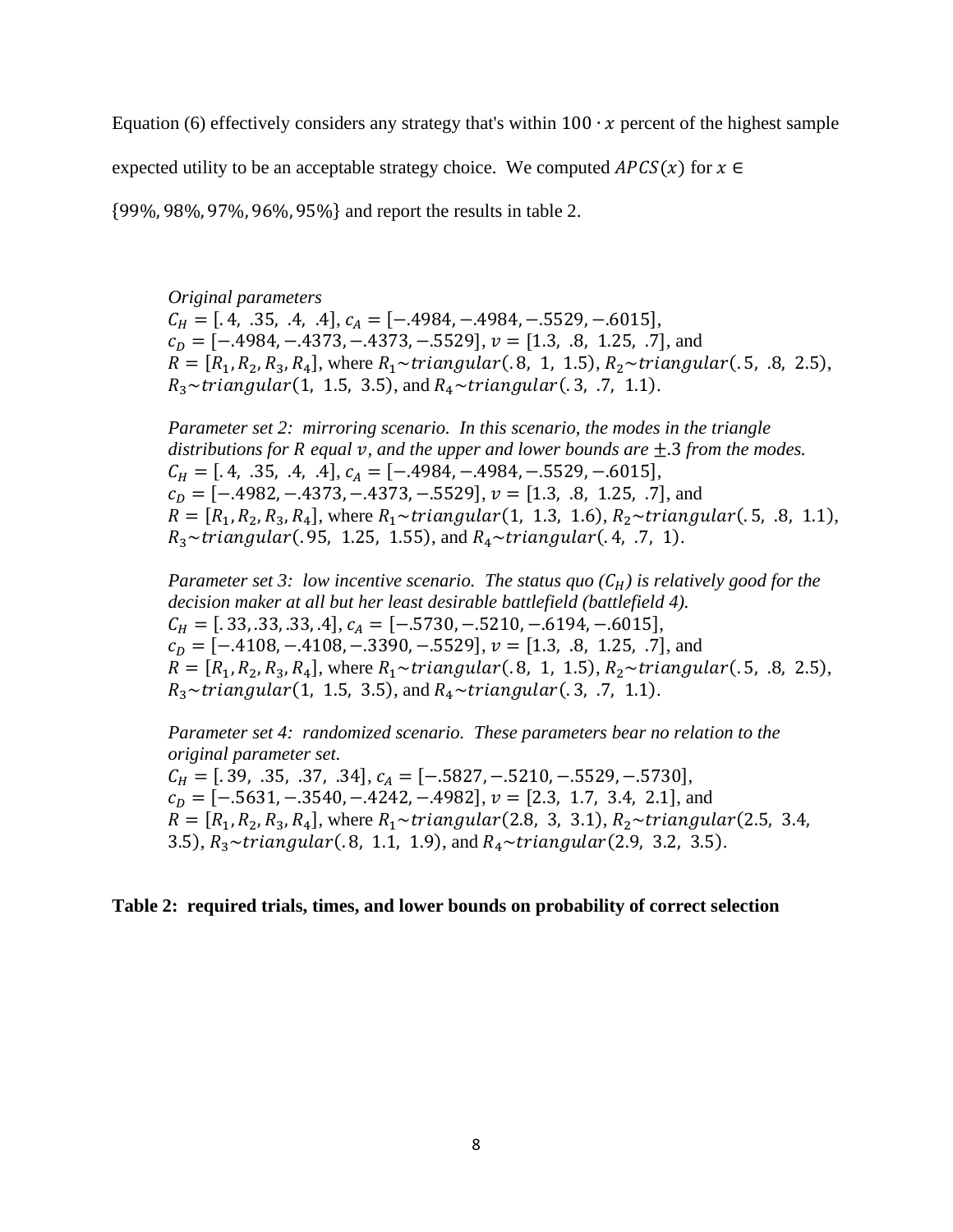| <b>Parameter Set</b> | <b>Run</b> | Trials | Time (hours) | % Optimum | <b>APCS</b> |          |          |          | APCS(99%)   APCS(98%)   APCS(97%)   APCS(96%)   APCS(95%) |          |
|----------------------|------------|--------|--------------|-----------|-------------|----------|----------|----------|-----------------------------------------------------------|----------|
| Original             | 1          | 5      | 4.6209       | 100.00%   | 94.5781%    | 94.5781% | 94.5781% | 94.5781% | 98.8322%                                                  | 98.8322% |
| Original             | 2          | 3      | 2.3290       | 100.00%   | 86.4522%    | 86.4522% | 86.4522% | 86.4522% | 86.4522%                                                  | 88.6974% |
| Original             | 3          | 5      | 4.1744       | 100.00%   | 88.9501%    | 88.9501% | 96.6762% | 96.6762% | 96.6762%                                                  | 96.6762% |
| Original             | 4          | 3      | 2.5943       | 100.00%   | 65.9286%    | 65.9286% | 65.9286% | 65.9286% | 67.3257%                                                  | 72.0249% |
| Original             | 5          | 3      | 3.1451       | 100.00%   | 91.9086%    | 91.9086% | 91.9086% | 96.3086% | 96.3086%                                                  | 96.3086% |
| Original             | 6          | 3      | 2.6621       | 100.00%   | 48.1133%    | 88.0593% | 88.0593% | 88.0593% | 88.0593%                                                  | 88.0593% |
| Original             | 7          | 9      | 7.4437       | 100.00%   | 98.6345%    | 98.6345% | 98.6345% | 98.6345% | 99.9408%                                                  | 99.9408% |
| Original             | 8          | 5      | 4.3114       | 100.00%   | 98.3496%    | 98.3496% | 98.3496% | 98.3496% | 98.3496%                                                  | 99.8269% |
| Original             | 9          | 7      | 6.0717       | 100.00%   | 82.9616%    | 82.9616% | 82.9616% | 99.8365% | 99.8365%                                                  | 99.8365% |
| Original             | 10         | 5      | 4.0994       | 100.00%   | 93.3289%    | 93.3289% | 93.3289% | 93.3289% | 94.1222%                                                  | 98.8892% |
| Original             | 11         | 3      | 2.7186       | 100.00%   | 51.7583%    | 51.7583% | 51.7583% | 70.9374% | 78.3933%                                                  | 80.5176% |
| Original             | 12         | 11     | 9.5211       | 100.00%   | 96.5826%    | 96.5826% | 99.6875% | 99.9922% | 99.9922%                                                  | 99.9922% |
| Original             | 13         | з      | 2.4231       | 100.00%   | 72.9906%    | 72.9906% | 87.7637% | 87.7637% | 87.7637%                                                  | 87.7637% |
| Original             | 14         | 5      | 4.7192       | 100.00%   | 94.6204%    | 94.6204% | 94.6204% | 94.6204% | 97.3383%                                                  | 97.4005% |
| Original             | 15         | 13     | 11.0425      | 100.00%   | 98.1009%    | 98.1009% | 98.1009% | 99.8232% | 99.9682%                                                  | 99.9977% |
| Original             | 16         | 9      | 7.6797       | 100.00%   | 99.0674%    | 99.0674% | 99.0674% | 99.9343% | 99.9343%                                                  | 99.9590% |
| Original             | 17         | 7      | 6.2415       | 100.00%   | 98.5667%    | 98.5667% | 98.5667% | 98.5667% | 99.8249%                                                  | 99.8844% |
| Original             | 18         | 3      | 2.6933       | 100.00%   | 58.1801%    | 58.1801% | 58.1801% | 70.5259% | 70.5259%                                                  | 72.6036% |
| 2                    | 1          | 3      | 2.4675       | 100.00%   | 99.9025%    | 99.9025% | 99.9025% | 99.9025% | 99.9025%                                                  | 99.9025% |
| 2                    | 2          | 3      | 2.5464       | 100.00%   | 99.9719%    | 99.9719% | 99.9719% | 99.9719% | 99.9719%                                                  | 99.9719% |
| 2                    | 3          | 3      | 2.7767       | 100.00%   | 99.9982%    | 99.9982% | 99.9982% | 99.9982% | 99.9982%                                                  | 99.9982% |
| 2                    | 4          | з      | 2.5408       | 100.00%   | 99.9464%    | 99.9464% | 99.9464% | 99.9464% | 99.9464%                                                  | 99.9464% |
| 2                    | 5          | 3      | 2.6114       | 100.00%   | 99.9463%    | 99.9463% | 99.9463% | 99.9463% | 99.9463%                                                  | 99.9463% |
| 2                    | 6          | з      | 2.8472       | 100.00%   | 99.9823%    | 99.9823% | 99.9823% | 99.9823% | 99.9823%                                                  | 99.9823% |
| 2                    | 7          | 3      | 2.7889       | 100.00%   | 99.9977%    | 99.9977% | 99.9977% | 99.9977% | 99.9977%                                                  | 99.9977% |
| 2                    | 8          | 5      | 4.1136       | 100.00%   | 99.2218%    | 99.2218% | 99.2218% | 99.2218% | 99.2218%                                                  | 99.9732% |
| 2                    | 9          | 3      | 2.4742       | 100.00%   | 99.9795%    | 99.9795% | 99.9795% | 99.9795% | 99.9795%                                                  | 99.9795% |
| 2                    | 10         | 3      | 2.4822       | 100.00%   | 99.9357%    | 99.9357% | 99.9357% | 99.9357% | 99.9357%                                                  | 99.9357% |
| 3                    | 1          | 5      | 4.2419       | 98.85%    | 20.7777%    | 62.9565% | 97.8979% | 97.8979% | 97.8979%                                                  | 97.8979% |
| 3                    | 2          | 3      | 2.5672       | 99.82%    | 47.6974%    | 47.6974% | 69.1484% | 79.8305% | 81.9716%                                                  | 94.8479% |
| 3                    | 3          | 3      | 2.3906       | 99.75%    | 93.2065%    | 93.2065% | 93.2065% | 96.2494% | 96.9947%                                                  | 99.1739% |
| 3                    | 4          | 11     | 8.8308       | 99.75%    | 74.1395%    | 74.1395% | 98.9298% | 99.7562% | 99.9864%                                                  | 99.9995% |
| 3                    | 5          | 7      | 5.9297       | 99.75%    | 20.7633%    | 99.4819% | 99.4819% | 99.4819% | 99.9517%                                                  | 99.9517% |
| 3                    | 6          | з      | 2.5475       | 100.00%   | $-2.3521%$  | 65.6943% | 86.5776% | 86.5776% | 90.7887%                                                  | 96.7025% |
| 3                    | 7          | 5      | 4.1925       | 100.00%   | 73.1479%    | 73.1479% | 94.4568% | 98.8500% | 98.8500%                                                  | 99.3940% |
| 3                    | 8          | 3      | 2.4447       | 100.00%   | 28.7584%    | 66.4094% | 92.8074% | 92.8074% | 93.8089%                                                  | 95.2626% |
| 3                    | 9          | 3      | 2.3878       | 100.00%   | 35.7291%    | 35.7291% | 74.9243% | 86.2074% | 86.2074%                                                  | 91.3297% |
| 3                    | 10         | 3      | 2.6775       | 100.00%   | $-10.8486%$ | 68.6894% | 88.7759% | 88.7759% | 94.3021%                                                  | 94.3021% |
| 4                    | 1          | 5      | 4.2408       | 99.84%    | 5.9631%     | 68.2740% | 76.6379% | 91.0776% | 98.2393%                                                  | 99.9059% |
| 4                    | 2          | з      | 2.3983       | 95.60%    | 36.1192%    | 36.1192% | 58.7280% | 72.0863% | 90.5764%                                                  | 96.8366% |
| 4                    | 3          | з      | 2.3967       | 99.84%    | -49.0188%   | 62.2326% | 62.2326% | 72.3289% | 88.1562%                                                  | 88.1562% |
| 4                    | 4          | з      | 2.8375       | 100.00%   | -64.3456%   | 27.3455% | 66.3419% | 81.2045% | 91.5331%                                                  | 91.5331% |
| 4                    | 5          | 3      | 2.4619       | 100.00%   | $-65.9713%$ | 14.3660% | 14.3660% | 54.6571% | 93.9504%                                                  | 93.9504% |
| 4                    | 6          | 7      | 6.5617       | 96.72%    | 48.0206%    | 74.3938% | 94.3866% | 99.5608% | 99.7396%                                                  | 99.7656% |
| 4                    | 7          | 9      | 7.9350       | 100.00%   | 16.8710%    | 73.2499% | 98.9508% | 98.9508% | 98.9508%                                                  | 99.9212% |
| 4                    | 8          | 9      | 7.5425       | 99.84%    | 32.1717%    | 89.2021% | 89.2021% | 99.2128% | 99.6805%                                                  | 99.9842% |
| 4                    | 9          | 15     | 12.9708      | 100.00%   | 25.3987%    | 80.5595% | 99.6900% | 99.6900% | 99.9772%                                                  | 99.9952% |
| 4                    | 10         | 9      | 8.1714       | 100.00%   | 95.0478%    | 95.0478% | 98.2804% | 98.2804% | 99.9421%                                                  | 99.9962% |

To benchmark our results against the greedy search algorithm of Section 5.iii, we calculated  $APCS(x)$  for the 5 values of x in table 2 when the original parameters were used. These